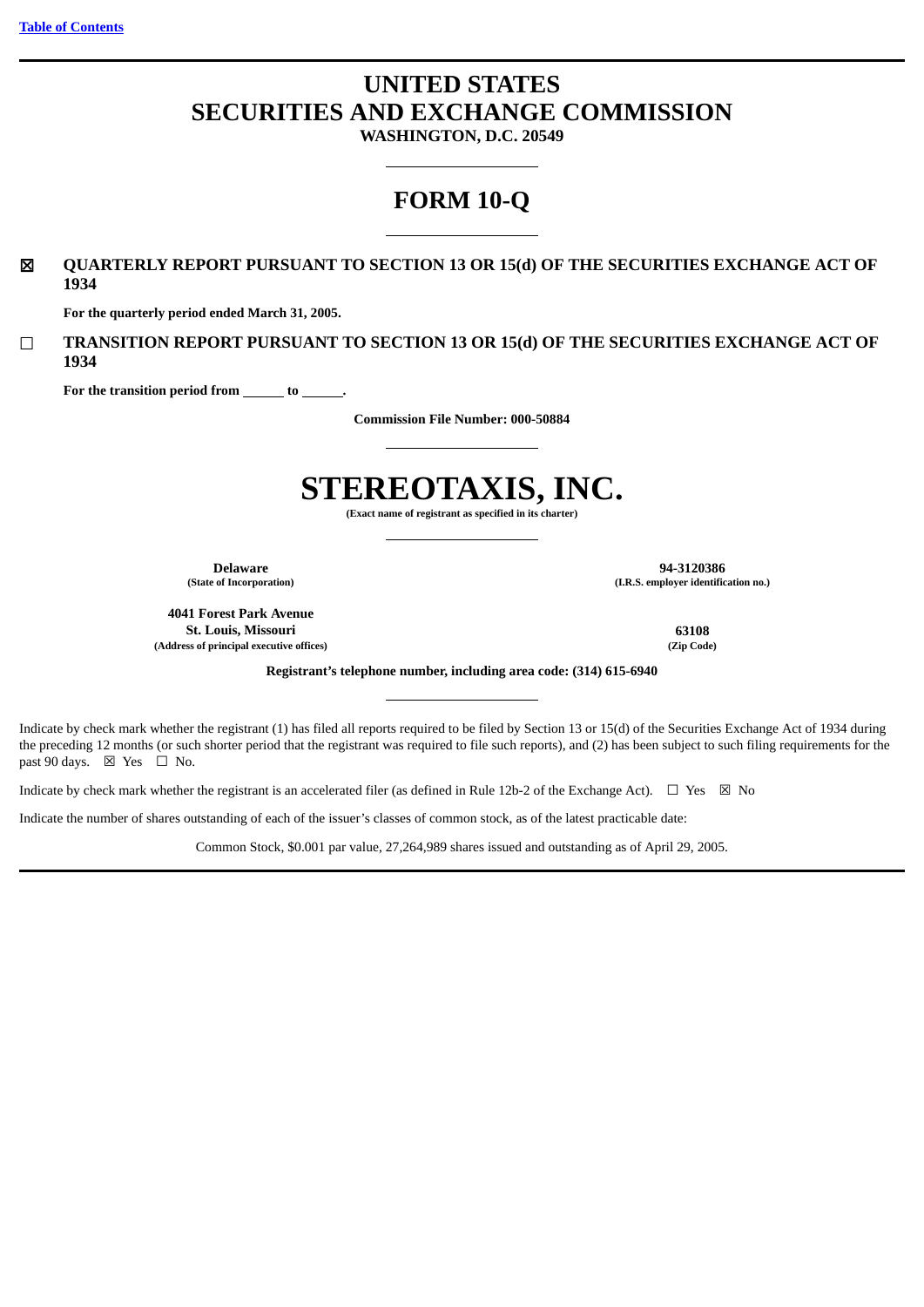## **STEREOTAXIS, INC. INDEX TO FORM 10-Q**

<span id="page-1-0"></span>

|         |                          |                                                                                              | Page     |
|---------|--------------------------|----------------------------------------------------------------------------------------------|----------|
| Part I  |                          | Financial Information                                                                        |          |
|         | Item 1.                  | <b>Financial Statements (unaudited)</b>                                                      |          |
|         |                          | <b>Balance Sheets</b>                                                                        | 3        |
|         |                          | <b>Statements of Operations</b>                                                              | 4        |
|         |                          | <b>Statements of Cash Flows</b>                                                              | 5        |
|         |                          | <b>Notes to Financial Statements</b>                                                         | $6-8$    |
|         | Item 2.                  | <b>Management's Discussion and Analysis of Financial Condition and Results of Operations</b> | $9 - 29$ |
|         | Item 3.                  | <b>Quantitative and Qualitative Disclosures About Market Risk</b>                            | 29-30    |
|         | Item 4.                  | <b>Controls and Procedures</b>                                                               | 30       |
| Part II | <b>Other Information</b> |                                                                                              |          |
|         | Item 2.                  | Unregistered Sales of Equity Securities and Use of Proceeds                                  | 31-32    |
|         | Item 4.                  | <b>Submission of Matters to a Vote of Security Holders</b>                                   | 32       |
|         | Item 6.                  | <b>Exhibits and Reports on Form 8-K</b>                                                      | 32       |
|         | <b>Signatures</b>        |                                                                                              | 33       |
|         | <b>Exhibit Index</b>     |                                                                                              | 34       |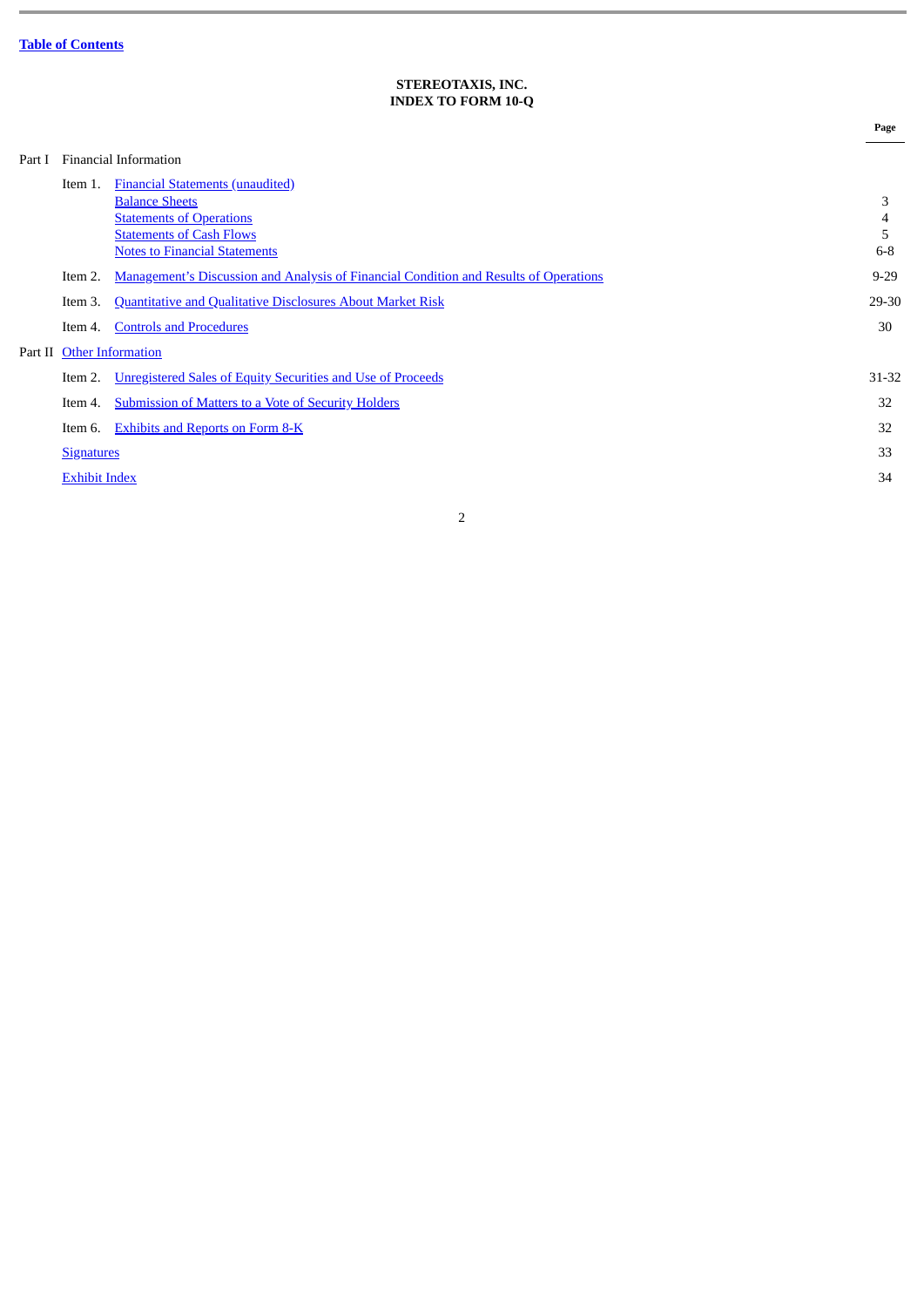## <span id="page-2-1"></span><span id="page-2-0"></span>**ITEM 1. FINANCIAL STATEMENTS**

## **STEREOTAXIS, INC. BALANCE SHEETS**

|                                                                                                    | March 31,<br>2005 | December 31,<br>2004      |
|----------------------------------------------------------------------------------------------------|-------------------|---------------------------|
|                                                                                                    | (Unaudited)       |                           |
| <b>Assets</b>                                                                                      |                   |                           |
| Current assets:                                                                                    |                   |                           |
| Cash and cash equivalents                                                                          | \$ 25,928,664     | \$16,907,516              |
| Short-term investments                                                                             | 12,409,775        | 28,741,318                |
| Accounts receivable, net of allowance of \$103,383 and \$146,223 in 2005 and 2004                  | 8,302,529         | 8,621,205                 |
| Current portion of long-term receivables                                                           | 580,392           | 168,795                   |
| <b>Inventories</b>                                                                                 | 5,016,194         | 4,673,994                 |
| Prepaid expenses and other current assets                                                          | 1,937,703         | 2,351,058                 |
| Total current assets                                                                               | 54,175,257        | 61,463,886                |
| Property and equipment, net                                                                        | 1,618,500         | 1,557,847                 |
| Intangible assets                                                                                  | 1,777,778         | 1,811,111                 |
| Long-term receivables                                                                              | 440,392           | 337,590                   |
| Other assets                                                                                       | 126,075           | 120,697                   |
| Long-term investments                                                                              | 5,834,179         | 5,896,625                 |
| Total assets                                                                                       | \$ 63,972,181     | \$71,187,756              |
|                                                                                                    |                   |                           |
| Liabilities and stockholders' equity                                                               |                   |                           |
| Current liabilities:                                                                               |                   |                           |
| Current maturities of long-term debt                                                               | \$<br>821,515     | $\mathfrak{S}$<br>910,434 |
| Accounts payable                                                                                   | 2,061,238         | 2,129,473                 |
| <b>Accrued liabilities</b>                                                                         | 5,658,233         | 5,710,216                 |
| Deferred revenue                                                                                   | 2,155,684         | 3,041,758                 |
| Total current liabilities                                                                          | 10,696,670        | 11,791,881                |
| Long-term debt, less current maturities                                                            | 833,333           | 1,000,000                 |
| Long-term deferred revenue                                                                         | 844,916           |                           |
| Other liabilities                                                                                  | 814               | 1,407                     |
| Stockholders' equity:                                                                              |                   |                           |
| Common stock, par value of \$0.001; 100,000,000 shares authorized at 2005 and 2004; 27,264,864 and |                   |                           |
| 27,187,042 issued at 2005 and 2004, respectively                                                   | 27,265            | 27,187                    |
| Additional paid-in capital                                                                         | 174,407,522       | 174,143,587               |
| Deferred compensation                                                                              | (434,750)         | (671, 950)                |
| Treasury stock, 36,519 shares at 2005 and 2004                                                     | (162, 546)        | (162, 546)                |
| Notes receivable from sales of stock                                                               | (176, 466)        | (173, 432)                |
| <b>Accumulated deficit</b>                                                                         | (122, 011, 597)   | (114, 673, 234)           |
| Accumulated other comprehensive loss                                                               | (52,980)          | (95, 144)                 |
| Total stockholders' equity                                                                         | 51,596,448        | 58,394,468                |
| Total liabilities and stockholder's equity                                                         | \$63,972,181      | \$71,187,756              |

**See accompanying notes.**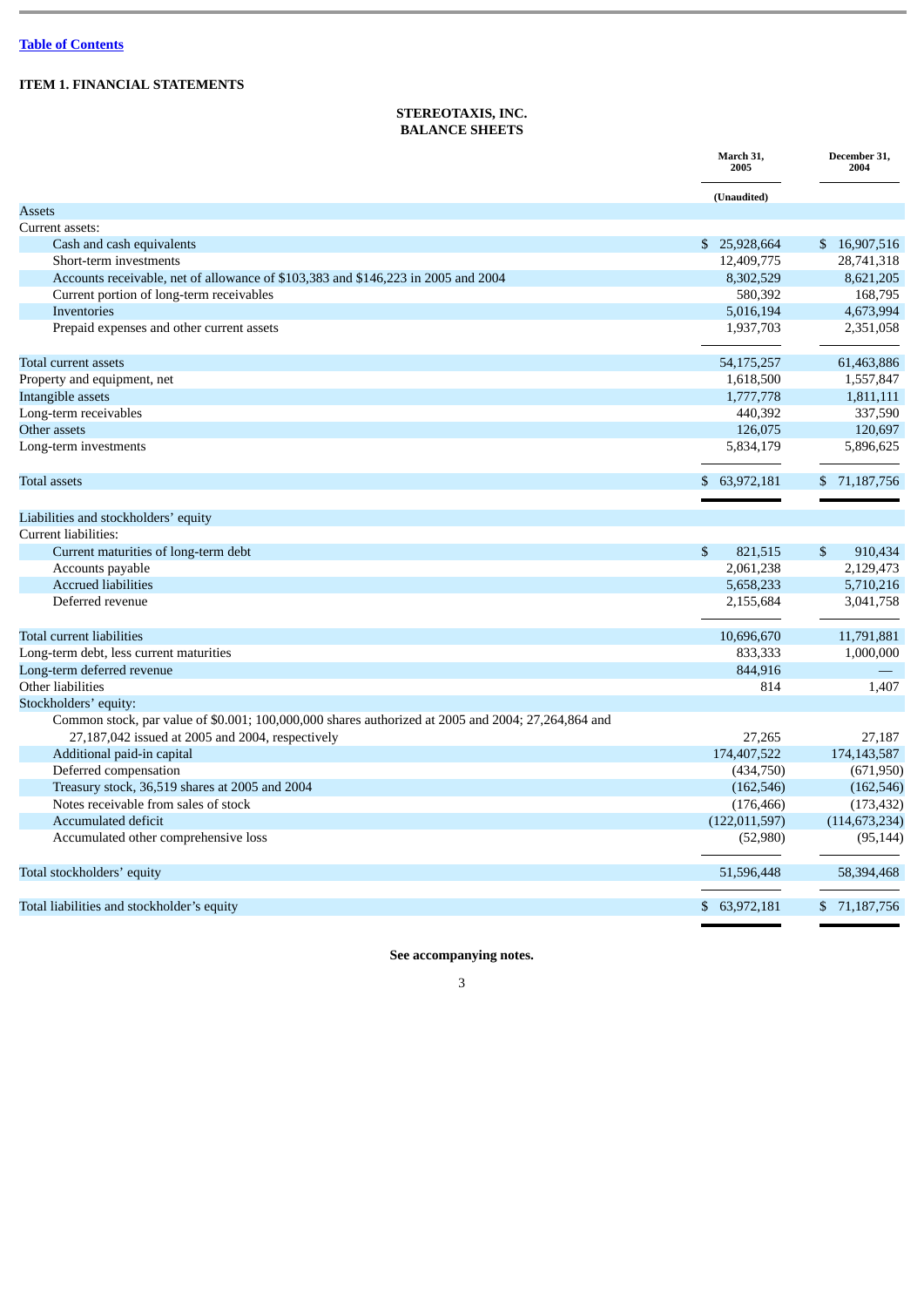## **STEREOTAXIS, INC. STATEMENTS OF OPERATIONS (Unaudited)**

<span id="page-3-0"></span>

|                                                                      |                   | <b>Three Months Ended</b><br>March 31, |  |
|----------------------------------------------------------------------|-------------------|----------------------------------------|--|
|                                                                      | 2005              | 2004                                   |  |
| Systems revenue                                                      | \$4,627,490       | \$2,672,316                            |  |
| Disposables, service and accessories revenue                         | 458,911           | 401,575                                |  |
| Total revenue                                                        | 5,086,401         | 3,073,891                              |  |
| Cost of revenue                                                      | 2,437,360         | 2,482,414                              |  |
| Gross margin                                                         | 2,649,041         | 591,477                                |  |
| Operating expenses:                                                  |                   |                                        |  |
| Research and development                                             | 3,807,602         | 4,306,053                              |  |
| General and administration                                           | 2,714,810         | 1,595,662                              |  |
| Sales and marketing                                                  | 3,610,010         | 2,559,573                              |  |
| Total operating expenses                                             | 10,132,422        | 8,461,288                              |  |
| <b>Operating loss</b>                                                | (7,483,381)       | (7,869,811)                            |  |
| Interest income                                                      | 208,375           | 130,750                                |  |
| Interest expense                                                     | (63, 357)         | (110, 936)                             |  |
| Net loss                                                             | $$$ $(7,338,363)$ | \$(7,849,997)                          |  |
| Net loss per common share:                                           |                   |                                        |  |
| Basic and diluted                                                    | \$<br>(0.27)      | \$<br>(5.34)                           |  |
| Weighted average shares used in computing net loss per common share: |                   |                                        |  |
| Basic and diluted                                                    | 27,176,639        | 1,470,106                              |  |
|                                                                      |                   |                                        |  |

**See accompanying notes.**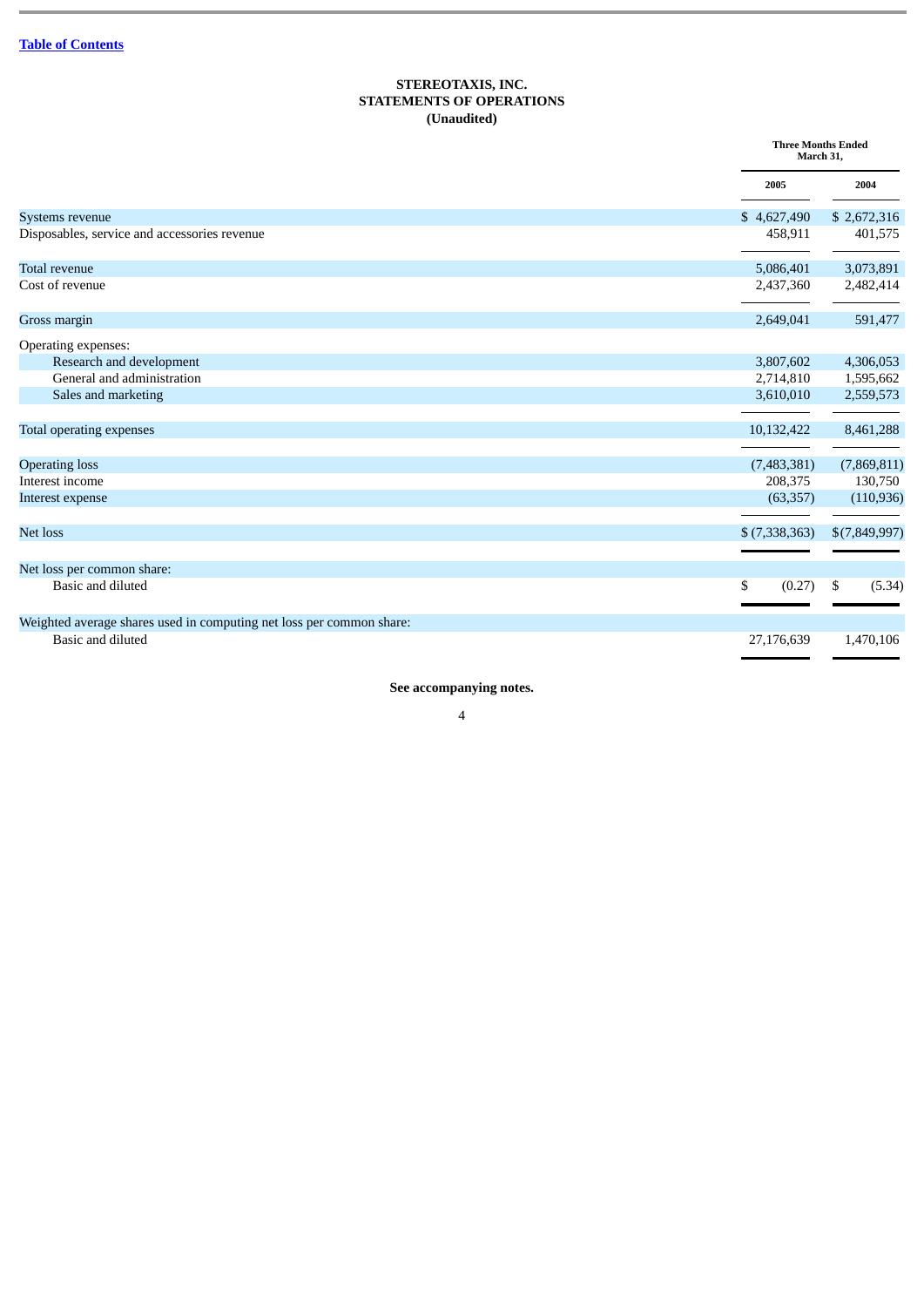## **STEREOTAXIS, INC. STATEMENTS OF CASH FLOWS (Unaudited)**

<span id="page-4-0"></span>

|                                                                         |                          | <b>Three Months Ended</b><br>March 31, |  |
|-------------------------------------------------------------------------|--------------------------|----------------------------------------|--|
|                                                                         | 2005                     | 2004                                   |  |
| Cash flows from operating activities:                                   |                          |                                        |  |
| Net loss                                                                | \$(7,338,363)            | \$(7,849,997)                          |  |
| Adjustments to reconcile net loss to cash used in operating activities: |                          |                                        |  |
| Depreciation                                                            | 174,588                  | 193,721                                |  |
| Amortization                                                            | 33,333                   | 33,333                                 |  |
| Noncash compensation                                                    | 101,897                  | 183,553                                |  |
| Noncash interest receivable from sale of stock                          | (3,033)                  | (6,296)                                |  |
| Noncash other                                                           | (600)                    |                                        |  |
| Changes in operating assets and liabilities:                            |                          |                                        |  |
| Accounts receivable                                                     | 318,676                  | (3,225,038)                            |  |
| Notes receivable                                                        | (514, 399)               | 169,401                                |  |
| Inventories                                                             | (342, 200)               | (196, 769)                             |  |
| Prepaid expenses and other current assets                               | 413,355                  | (105, 527)                             |  |
| Other assets                                                            | (5,378)                  | 7,862                                  |  |
| Accounts payable                                                        | (68, 235)                | 180,069                                |  |
| <b>Accrued liabilities</b>                                              | (51, 983)                | (311, 671)                             |  |
| Deferred contract revenue                                               | (41, 158)                | 1,877,850                              |  |
| Other liabilities                                                       | (593)                    | 59,072                                 |  |
| Net cash (used in) operating activities                                 | (7,324,093)              | (8,990,437)                            |  |
| Cash flows from investing activities:                                   |                          |                                        |  |
| Purchase of equipment                                                   | (234, 643)               | (393,757)                              |  |
| Sale of available-for-sale investments                                  | 16,436,153               | 3,338                                  |  |
| Net cash provided by (used in) investing activities                     | 16,201,510               | (390, 419)                             |  |
| Cash flows from financing activities:                                   |                          |                                        |  |
| Payments under long-term debt                                           | (255, 586)               | (246, 432)                             |  |
| Proceeds from issuance of stock and warrants, net of issuance costs     | 399,317                  | 15,876,719                             |  |
| Purchase of treasury stock                                              |                          | (90)                                   |  |
| Payments received on notes receivable from sale of common stock         | $\overline{\phantom{a}}$ | 8.592                                  |  |
| Net cash provided by financing activities                               | 143,731                  | 15,638,789                             |  |
| Net increase in cash and cash equivalents                               | 9,021,148                | 6,257,933                              |  |
| Cash and cash equivalents at beginning of period                        | 16,907,516               | 21,356,247                             |  |
| Cash and cash equivalents at end of period                              | \$25,928,664             | \$27,614,180                           |  |

**See accompanying notes.**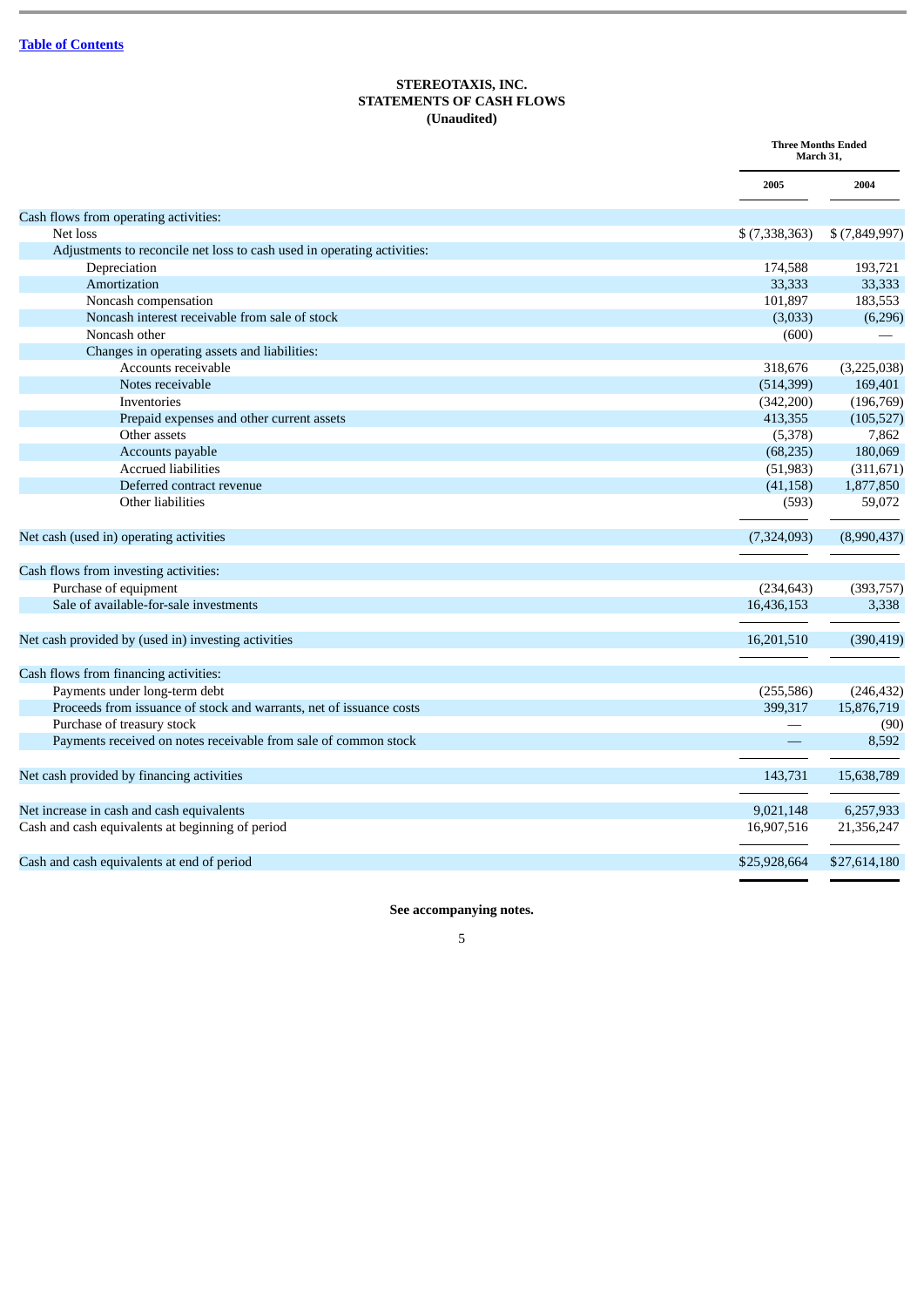## **STEREOTAXIS, INC. NOTES TO FINANCIAL STATEMENTS Unaudited**

#### <span id="page-5-0"></span>**Basis of Presentation**

The accompanying unaudited financial statements of Stereotaxis, Inc. (the Company) have been prepared in accordance with generally accepted accounting principles for interim financial information and the balance sheet at December 31, 2004 has been derived from the audited financial statements at that date and, in the opinion of management, include all adjustments, consisting only of normal recurring accruals, necessary for a fair presentation of the results for the interim periods presented. The financial statements are presented in accordance with the requirements of Form 10-Q and consequently do not include all the disclosures required by accounting principles generally accepted in the United States of America for complete financial statements. Operating results for the three month period ended March 31, 2005 are not necessarily indicative of the results that may be expected for the year ended December 31, 2005 or for future operating periods These interim financial statements and the related notes should be read in conjunction with the annual financial statements and notes included in the Company's annual report on Form 10-K as filed with the Securities and Exchange Commission on March 29, 2005 for the year ended December 31, 2004. Certain prior year amounts have been reclassified to conform with the 2005 presentation.

## **Net Loss per Common Share**

Basic net loss per common share is computed by dividing the net loss for the period by the weighted average number of common shares outstanding during the period. Diluted loss per share is computed by dividing the loss for the period by the weighted average number of common and common equivalent shares outstanding during the period.

The Company has deducted shares subject to repurchase from the calculation of shares used in computing net loss per share, basic and diluted. The Company has excluded all outstanding convertible preferred stock, options and warrants from the calculation of diluted loss per common share because all such securities are anti-dilutive for all periods presented. All of the Company's preferred stock outstanding immediately prior to the Company's initial public offering in August 2004 were converted into 19,282,325 shares of common stock. As of March 31, 2005, the Company had 2,318,225 shares of common stock issuable upon the exercise of outstanding options at a weighted average exercise price of \$5.72 per share and 1,063,019 shares of common stock issuable upon the exercise of outstanding warrants at a weighted average exercise price of \$8.58 per share.

#### **Stock-Based Compensation**

As permitted by SFAS No. 123, *Accounting for Stock-Based Compensation,* the Company has elected to follow Accounting Principles Board (APB) Opinion No. 25, *Accounting for Stock Issued to Employees,* and related interpretations in accounting for stock-based employee compensation. Under APB No. 25, if the exercise price of the Company's employee and director stock options equals or exceeds the estimated fair value of the underlying stock on the date of grant and the number of options is not variable, no compensation expense is recognized. Options are variable if the options are forfeitable when performance milestones described in the option agreements may not occur. When the exercise price of the employee or director stock options is less than the estimated fair value of the underlying stock (intrinsic value) at the date of grant or for variable options through the vesting or forfeiture date, the Company records deferred compensation for the intrinsic value and amortizes the amount to expense over the service period on a straight-line basis. Deferred compensation for variable options granted to employees and directors is periodically remeasured through the vesting or forfeiture date.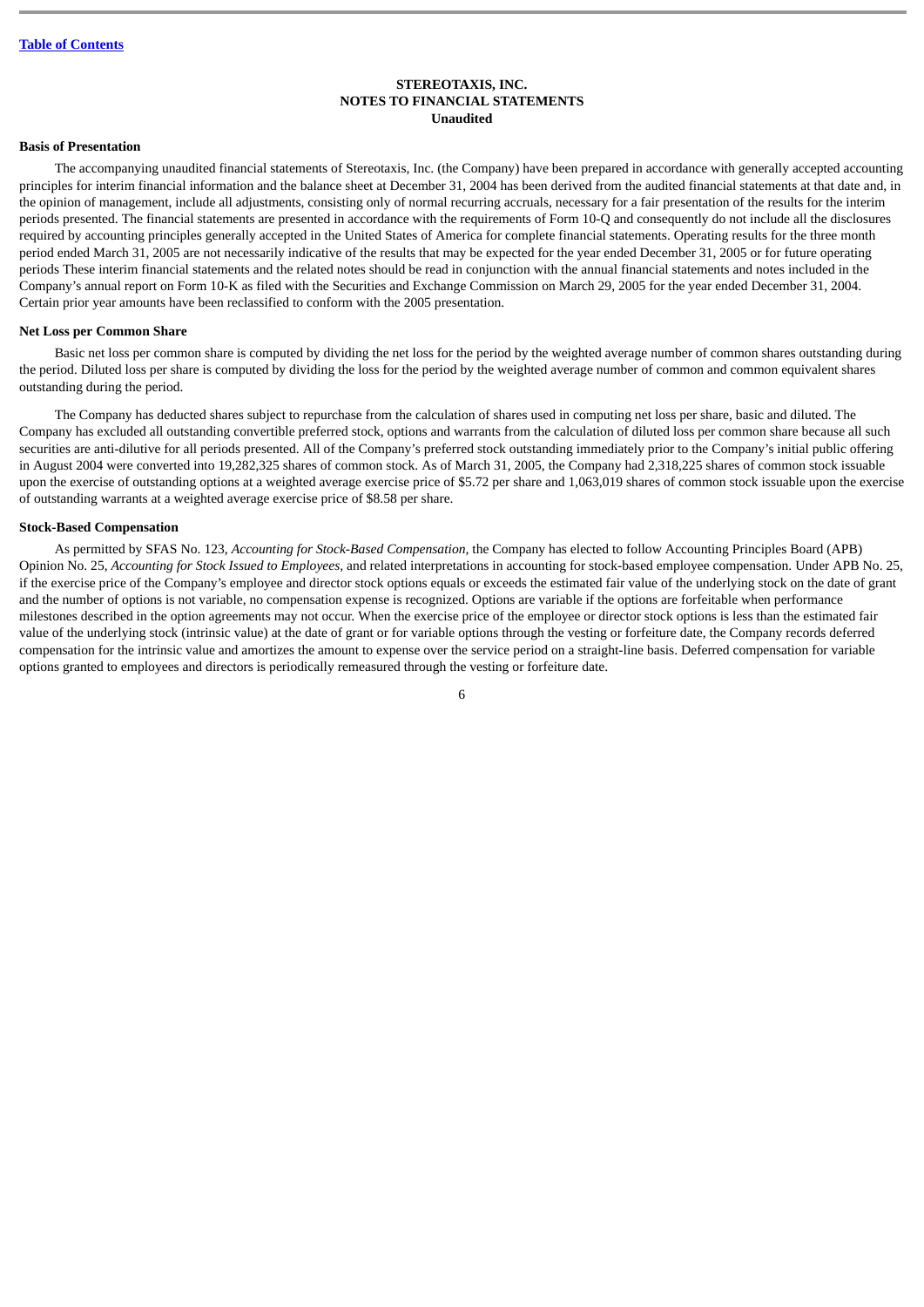Stock options issued to nonemployees, including individuals for scientific advisory services, are recorded at their fair value as determined in accordance with SFAS No. 123 and Emerging Issues Task Force (EITF) No. 96-18, *Accounting for Equity Instruments That Are Issued to Other Than Employees for Acquiring, or in Conjunction With Selling, Goods or Services,* and recognized over the service period. Deferred compensation for options granted to nonemployees is periodically remeasured through the vesting or forfeiture date.

The following table illustrates the effect on net loss if the Company had applied the fair value recognition provisions of SFAS No. 123 to stock-based employee compensation:

|                                                         | <b>Three Months Ended</b><br>March 31, |               |    |               |
|---------------------------------------------------------|----------------------------------------|---------------|----|---------------|
|                                                         |                                        | 2005          |    | 2004          |
| Net loss as reported                                    |                                        | \$(7,338,363) |    | \$(7,849,997) |
| Add stock-based compensation included in net loss       |                                        | 101,897       |    | 183,553       |
| Deduct stock-based compensation under fair value method |                                        | (718,040)     |    | (636, 907)    |
|                                                         |                                        |               |    |               |
| Pro-forma net loss                                      |                                        | \$(7,954,506) |    | \$(8,303,351) |
|                                                         |                                        |               |    |               |
| Net loss per share, as reported                         | \$                                     | (0.27)        | \$ | (5.34)        |
| Net loss per share, pro-forma                           | \$                                     | (0.29)        | \$ | (5.64)        |

The fair value of each option is estimated on the date of grant using the Black-Scholes option pricing model with the following weighted average assumptions for the three month periods ended March 31, 2005 and 2004, respectively: dividend yield of 0%, expected volatility ranging from 70% to 120%, riskfree interest rates ranging from 3.29% to 6.50%, and an initial expected life ranging from six to ten years. The weighted average fair value of the options at grant date was \$9.49 and \$6.77 for the three-months ended March 31, 2005 and 2004, respectively. Future pro forma results of operations may be materially different from amounts reported, as future years will include the effects of additional stock option grants.

Option valuation models require the input of highly subjective assumptions. Because the Company's employee stock options have characteristics significantly different from those of traded options and because changes in the subjective input assumptions can materially affect the fair value estimate, in management's opinion, the existing models may not accurately reflect the fair value of employee stock options.

In December 2004, the Financial Accounting Standards Board (FASB) issued Statement of Financial Accounting Standards (SFAS) No. 123 (revised 2004), *Share-Based Payment*. SFAS No. 123(R) supersedes APB Opinion No. 25 and requires recognition of an expense when goods or services are provided. SFAS No. 123(R) requires the determination of the fair value of the share-based compensation at the grant date and the recognition of the related expense over the period in which the share-based compensation vests. As a result of the release of a recent Securities and Exchange Commission rule, we will be required to adopt the provisions of SFAS No. 123(R) effective January 1, 2006. The Company has not yet quantified the impact SFAS No. 123(R) will have on its financial statements, but anticipates that implementation of this rule will decrease reported earnings.

#### **Comprehensive Loss**

Comprehensive loss for the three-month periods ended March 31, 2005 and 2004 was \$7,296,200 and \$7,909,038, respectively. Adjustments to net loss in arriving at comprehensive loss are the unrealized gain or loss on investments available for sale..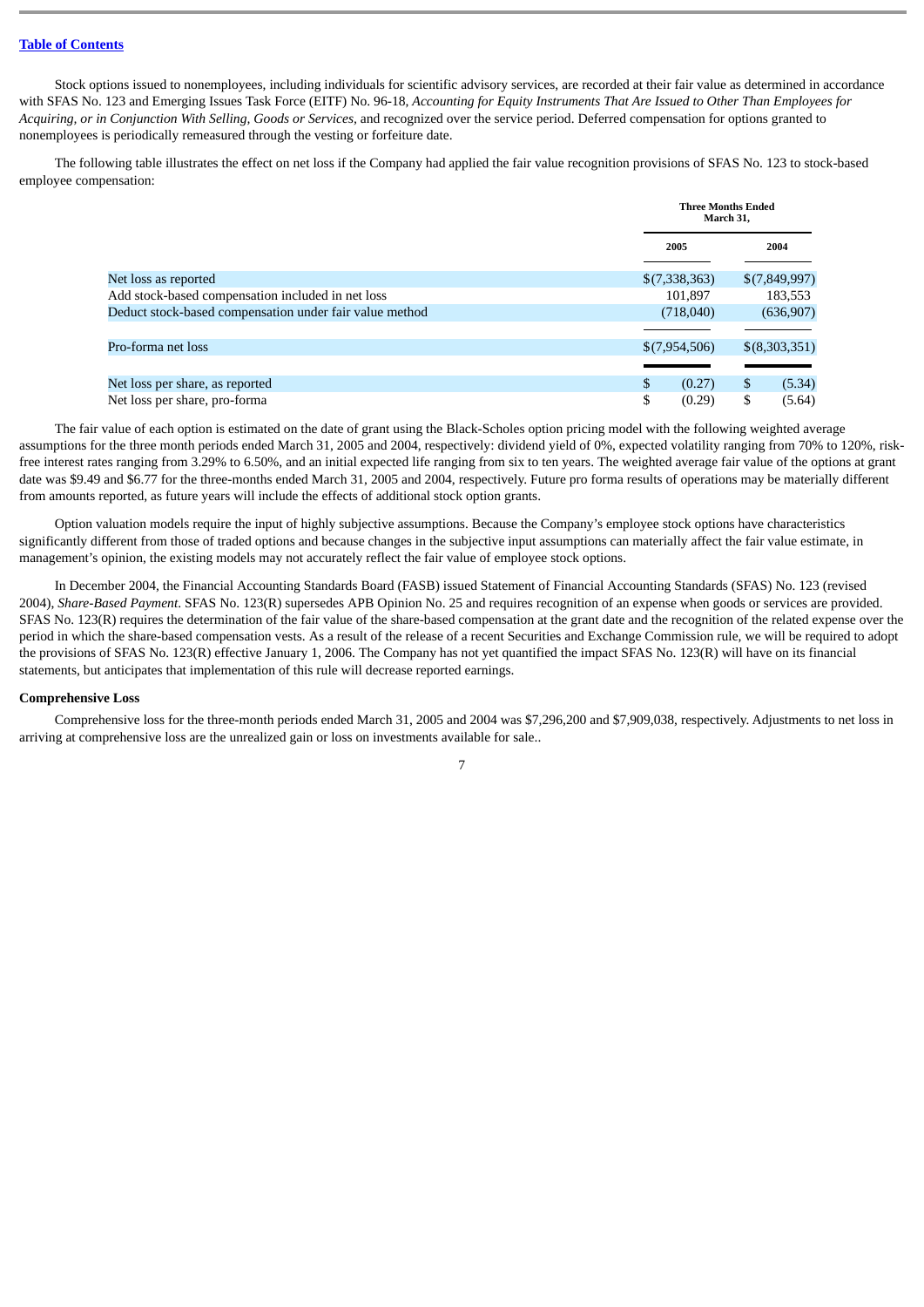## **Inventory**

Inventory consists of the following:

| March 31,<br>2005 | December 31,<br>2004 |
|-------------------|----------------------|
| \$1,604,593       | \$1,401,591          |
| 451,440           | 498,174              |
| 3,080,313         | 2,886,984            |
| (120, 152)        | (112, 755)           |
| \$5,016,194       | \$4,673,994          |
|                   |                      |

## **Investments**

Investments consist of the following available-for-sale securities at fair value:

|                              | March 31,<br>2005 | December 31,<br>2004 |
|------------------------------|-------------------|----------------------|
| Short-term investments:      |                   |                      |
| Corporate debt               | \$4,112,022       | \$6,618,929          |
| U.S. government agency       | 4,404,960         | 12,146,908           |
| Commercial paper             | 3,892,793         | 9,975,481            |
| Total short-term investments | 12,409,775        | 28,741,318           |
| Long-term investments:       |                   |                      |
| Corporate debt               | 1,811,401         | 1,876,861            |
| U.S. government agency       | 4,022,778         | 4,019,764            |
|                              |                   |                      |
| Total long-term investments  | 5,834,179         | 5,896,625            |
|                              |                   |                      |
| <b>Total investments</b>     | \$18,243,954      | \$34,637,943         |
|                              |                   |                      |

## **Stockholders' Equity**

#### *2004 Employee Stock Purchase Plan*

Upon the effectiveness of the initial public offering in August 2004, the Company adopted its 2004 Employee Stock Purchase Plan and reserved 277,777 shares of common stock for issuance pursuant to the plan. The Company offered employees the opportunity to participate in the plan beginning January 1, 2005 with an initial purchase date of June 30, 2005.

#### **Commitments and Contingencies**

The Company at times becomes a party to claims in the ordinary course of business. Management believes that the ultimate resolution of pending or threatened proceedings will not have a material effect on the financial position, results of operations or liquidity of the Company.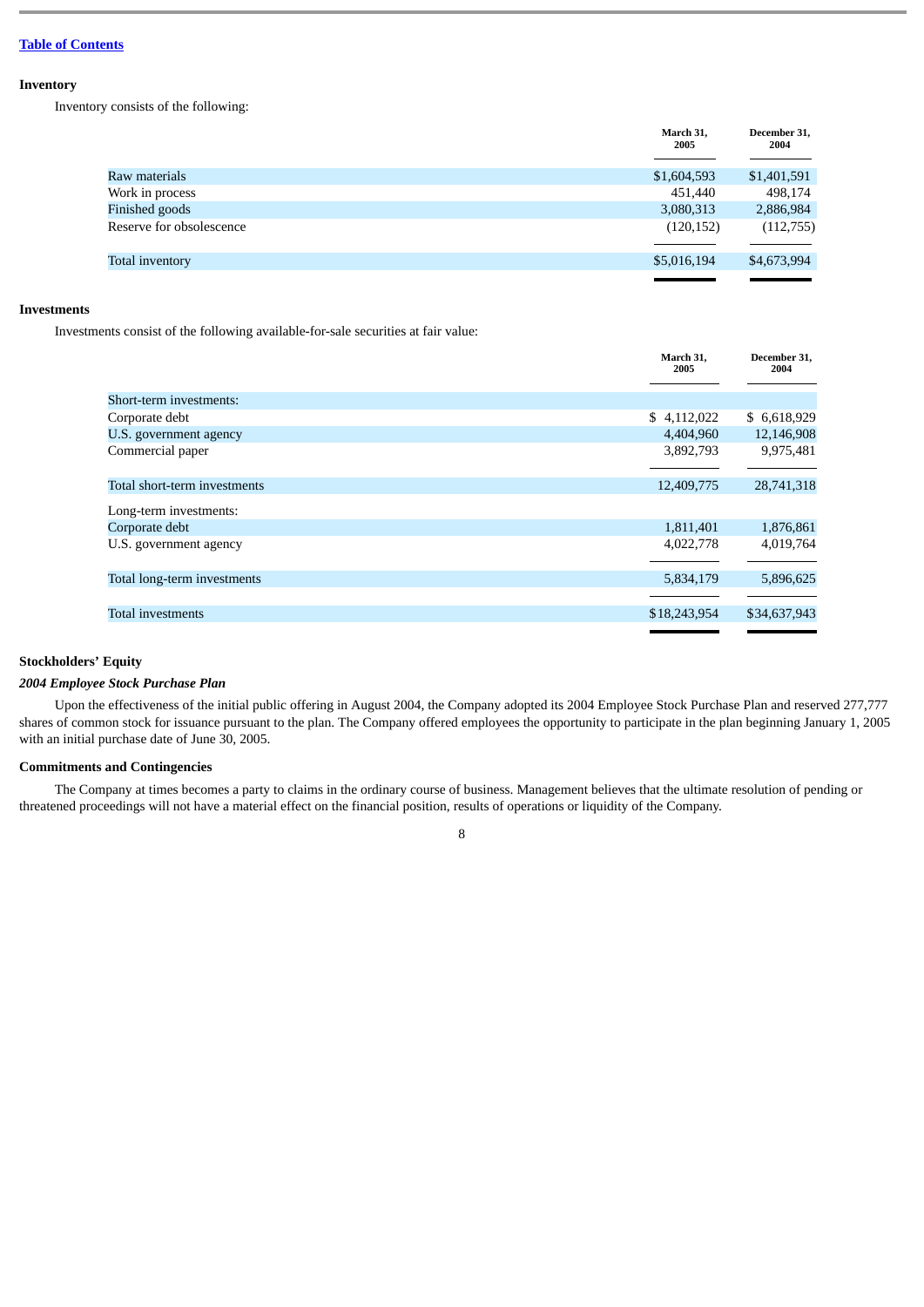#### <span id="page-8-0"></span>**ITEM 2. MANAGEMENT'S DISCUSSION AND ANALYSIS OF FINANCIAL CONDITION AND RESULTS OF OPERATIONS**

*The following discussion and analysis should be read in conjunction with our financial statements and notes thereto included in this report on Form 10-Q. Operating results are not necessarily indicative of results that may occur in future periods.*

*This report includes various forward-looking statements that are subject to risks and uncertainties, many of which are beyond our control. Our actual results could differ materially from those anticipated in these forward looking statements as a result of various factors, including those set forth below under the caption "Factors That May Affect Future Results." Forward-looking statements discuss matters that are not historical facts. Forward-looking statements include, but are not limited to, discussions regarding our operating strategy, sales and marketing strategy, regulatory strategy, industry, economic conditions, financial condition, liquidity and capital resources and results of operations. Such statements include, but are not limited to, statements preceded by, followed by or that otherwise include the words "believes," "expects," "anticipates," "intends," "estimates," "projects," "can," "could," "may," "will," "would," or similar expressions. For those statements, we claim the protection of the safe harbor for forward-looking statements contained in the Private Securities Litigation Reform Act of 1995. You should not unduly rely on these forward-looking statements, which speak only as of the date on which they were made. They give our expectations regarding the future but are not guarantees. We undertake no obligation to update publicly or revise any forward-looking statements, whether as a result of new information, future events or otherwise, unless required by law.*

#### **Overview**

We design, manufacture and market an advanced cardiology instrument control system for use in a hospital's interventional surgical suite to enhance the treatment of coronary artery disease and arrhythmias. Our NIOBE cardiology magnet system is designed to enable physicians to complete more complex interventional procedures by providing image guided delivery of catheters and guidewires through the blood vessels and chambers of the heart to treatment sites. This is achieved using computer-controlled, externally applied magnetic fields that govern the motion of the working tip of the catheter or guidewire, which we believe will result in improved navigation, shorter procedure times and reduced x-ray exposure. The core components of our system have received regulatory clearance in the U.S. and Europe and we intend to continue to seek clearance or approvals for new products or in other countries in which we intend to operate.

#### **Critical Accounting Policies and Estimates**

Our discussion and analysis of our financial condition and results of operations are based on our financial statements, which have been prepared in accordance with accounting principles generally accepted in the U.S. The preparation of these financial statements requires us to make estimates and judgments that affect the reported amounts of assets, liabilities, revenues and expenses and related disclosures. We review our estimates and judgments on an on-going basis. We base our estimates and judgments on historical experience and on various other assumptions that we believe to be reasonable under the circumstances. Actual results may differ from these estimates. We believe the following accounting policies are critical to the judgments and estimates we use in preparing our financial statements.

#### *Revenue Recognition*

We recognize systems revenue from system sales made directly to end users upon installation, provided there are no uncertainties regarding acceptance, persuasive evidence of an arrangement exists, the sales price is fixed or determinable, and collection of the related receivable is reasonably assured. When installation is required for revenue recognition, the determination of acceptance is made by our employees based on criteria set forth in the terms of the sale. Revenue from system sales made to distributors is recognized upon shipment since these arrangements do not include an installation element or right of return privileges. If uncertainties exist regarding collectability, we recognizes revenue when those uncertainties are resolved. Amounts collected prior to satisfying the above revenue recognition criteria are reflected as deferred revenue. Co-placement fees from strategic partners for our collaboration in certain sales and marketing efforts will be recognized as revenue when earned under the terms of the respective agreements. Revenue from services, whether sold individually or as a separable unit of accounting in a multi-element arrangement,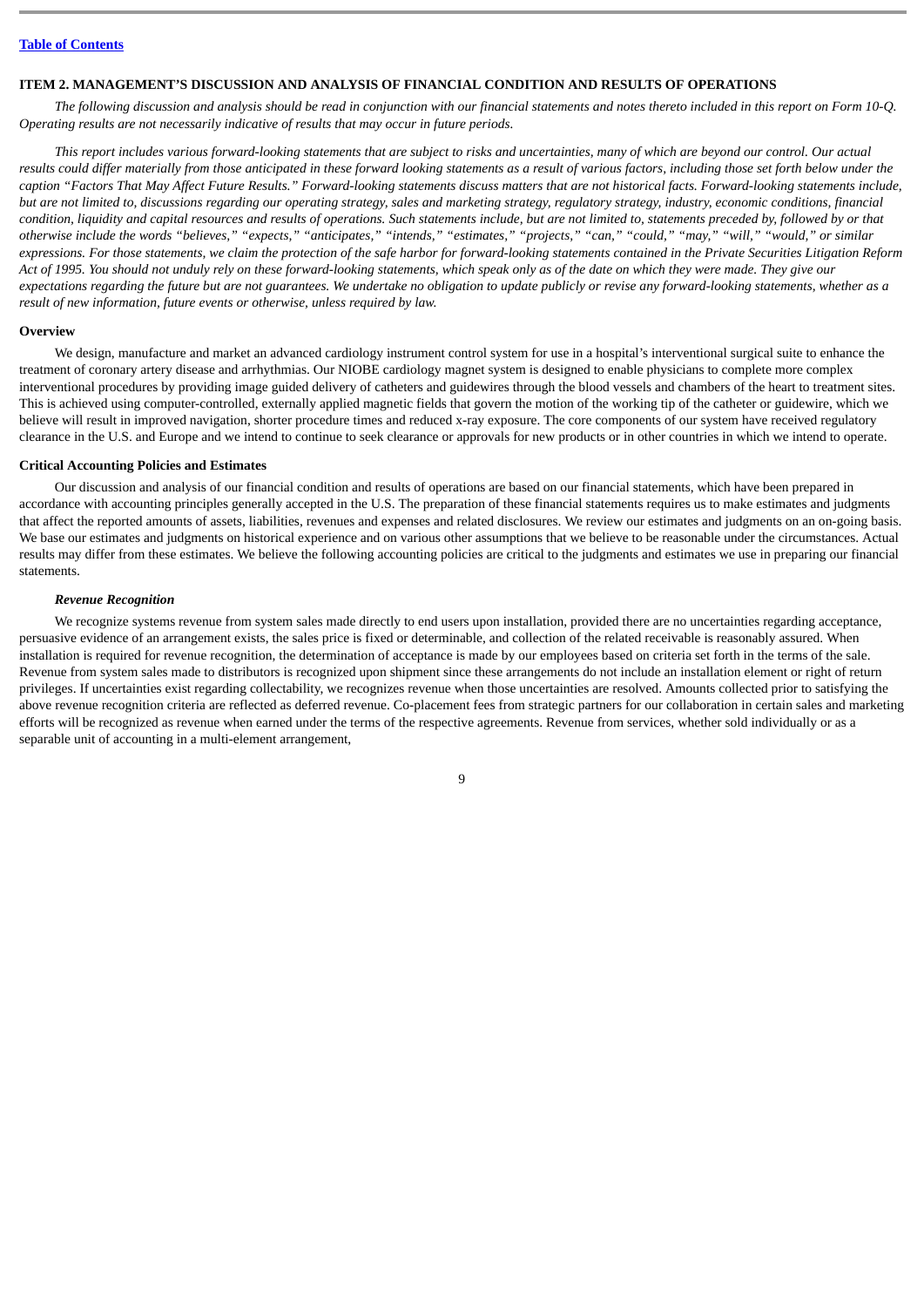is deferred and amortized over the service period, which is typically one year. Revenue from services is derived primarily from the sale of annual product maintenance plans. We recognize revenue from disposable device sales or accessories upon shipment and establish an appropriate reserve for returns.

For arrangements with multiple deliverables, we allocate the total revenue to each deliverable based on its relative fair value in accordance with the provisions of Emerging Issues Task Force (EITF) Issue No. 00-21, *Revenue Arrangements with Multiple Deliverables* and recognize revenue for each separate element as the above criteria are met.

#### *Stock-based Compensation*

We account for employee and director stock options using the intrinsic-value method in accordance with Accounting Principles Board (APB) Opinion No. 25, *Accounting for Stock Issued to Employees*, and related interpretations and have adopted the disclosure-only provisions of Statement of Financial Accounting Standards (SFAS) No. 123, *Accounting for Stock-Based Compensation*. Stock options issued to non-employees, principally individuals who provide scientific advisory services, are recorded at their fair value as determined in accordance with SFAS No. 123 and EITF No. 96-18, *Accounting for Equity Instruments That Are Issued to Other Than Employees for Acquiring, or in Conjunction with Selling, Goods or Services*, and amortized over the service period.

Stock compensation expense, which is a noncash charge, results from stock option grants made to employees at exercise prices below the deemed fair value of the underlying common stock, and from stock option grants made to non-employees at the fair value of the option granted. The fair value of options granted was determined using the Black-Scholes valuation method which gives consideration to the estimated value of the underlying stock at the date of grant, the exercise price of the option, the expected dividend yield and volatility of the underlying stock, the expected life of the option and the corresponding risk-free interest rate. When we were a private company, the deemed fair value of the underlying common stock was determined by management and the Board of Directors based on their best estimates using information from preferred stock financing transactions or other significant changes in the business. Stock compensation expense is amortized over the vesting period of the underlying option, generally two to four years. Unearned deferred compensation for nonemployees is periodically remeasured through the vesting date.

The amount of deferred compensation expense to be recorded in future periods may decrease if unvested options for which we have recorded deferred compensation are subsequently cancelled or expire, or may increase if the fair market value of our stock increases, if we make grants of options at below fair market value or if we make additional grants of non-qualified stock options to members of our scientific advisory board or other non-employees. When we adopt SFAS No. 123, *Share-Based Payment* as revised, we expect to record additional deferred compensation, however, we have not yet quantified the impact on our financial statements but anticipate that implementation of this rule will result in a decrease in reported earnings.

#### *Deferred Income Taxes*

We account for income taxes under the provisions of SFAS No. 109, *Accounting for Income Taxes*. Under this method, deferred assets and liabilities are determined based on the difference between the financial statement and tax bases of assets and liabilities using the enacted tax rates in effect for the year in which the differences are expected to affect taxable income. Valuation allowances are established when necessary to reduce deferred tax assets to the amounts expected to be realized. We have established a valuation allowance against the entire amount of our deferred tax assets because we are not able to conclude, due to our history of operating losses, that it is more likely than not that we will be able to realize any portion of the deferred tax assets.

In assessing the realizability of deferred tax assets, management considers whether it is more likely than not that some portion or all of the deferred tax assets will not be realized. The ultimate realization of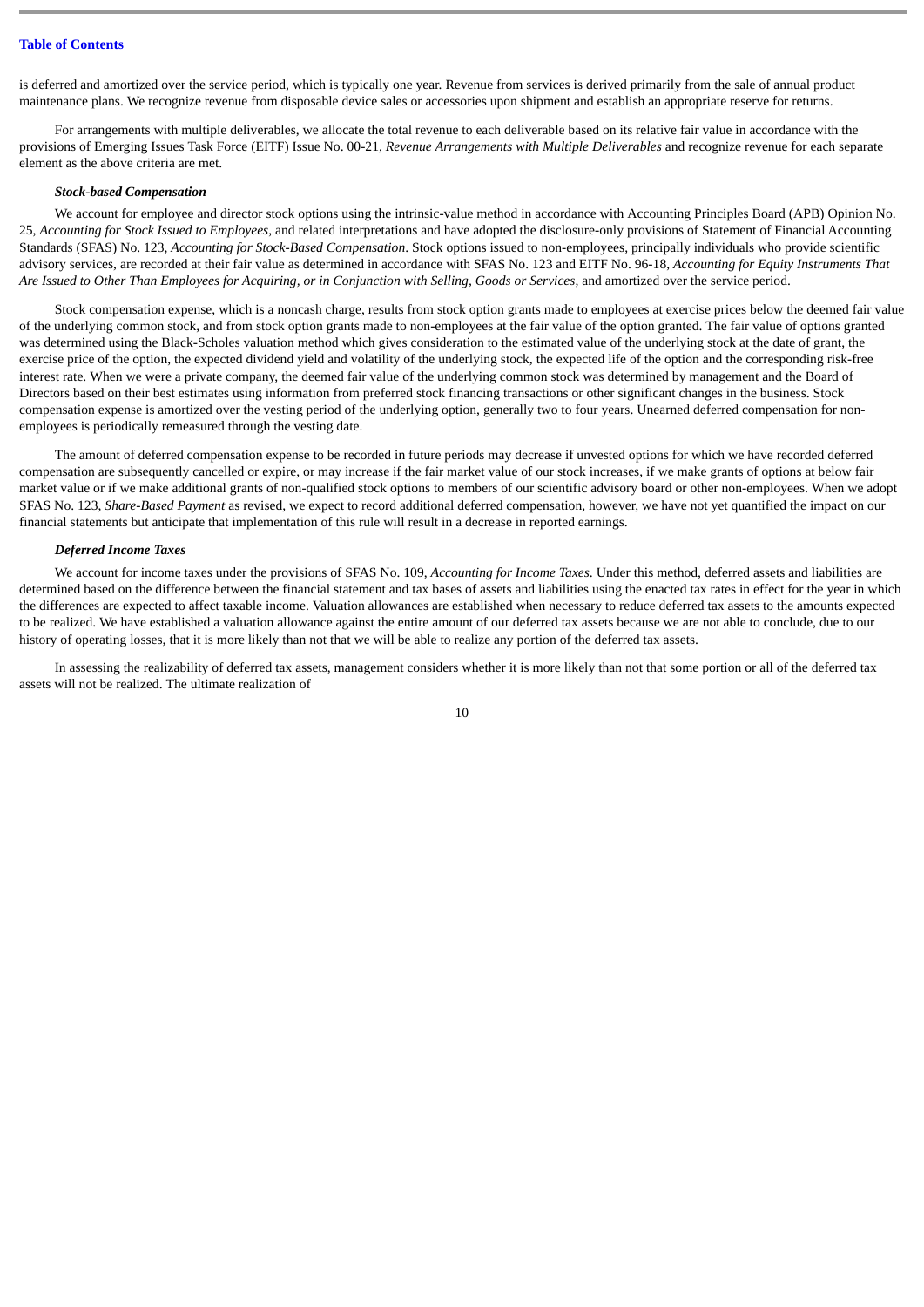deferred tax assets is dependent upon the generation of future taxable income during the periods in which those temporary differences become deductible. Management considers projected future taxable income and tax planning strategies in making this assessment. Based upon the level of historical taxable losses, limitations imposed by Section 382 of the Internal Revenue Code and projections for future losses over periods which the deferred tax assets are deductible, management determined that a 100% valuation allowance of deferred tax assets was appropriate.

#### *Investments*

In accordance with Statement of Financial Accounting Standards (SFAS) No. 115, *Accounting for Certain Investments in Debt and Equity Securities,* the Company's investment securities are classified as available-for-sale and are carried at market value, which approximates cost. Realized gains or losses, calculated based on the specific identification method, were not material for the periods presented. Interest and dividends on securities classified as available-for-sale are included in interest income.

#### *Valuation of Inventory*

We value our inventory at the lower of the actual cost of our inventory, as determined using the first-in, first-out (FIFO) method, or its current estimated market value. We periodically review our physical inventory for obsolete items and provide a reserve upon identification of potential obsolete items.

## *Intangible Assets*

Intangible assets are comprised of purchased technology with a finite life. The acquisition cost of purchased technology is capitalized and amortized over its useful life in accordance with SFAS No. 142, *Goodwill and Other Intangible Assets*. We review the assigned useful life on an on-going basis for consistency with the period over which cash flows are expected to be generated from the asset and consider the potential for impairment whenever events or changes in circumstances indicate that the carrying amount of an asset may not be recoverable. The process of estimating useful lives and evaluating potential impairment is subjective and requires management to exercise judgment in making assumptions related to future cash flows and discount rates.

#### **Results of Operations**

#### *Comparison of the Three Months Ended March 31, 2005 and 2004*

*Revenues*. Revenues increased to \$5.1 million for the three months ended March 31, 2005 from \$3.1 million for the three months ended March 31, 2004, an increase of approximately 65%. Revenues from sales of systems increased to \$4.6 million for the three months ended March 31, 2005 from \$2.7 million for the three months ended March 31, 2004, an increase of approximately 73%. Revenues from the sale of systems increased primarily because of an increase in average selling price. Revenues from sales of disposable interventional devices, service and accessories increased to \$459,000 for the three months ended March 31, 2005 from \$402,000 for the three months ended March 31, 2004, an increase of approximately 14%. This increase was attributable to the increased base of installed systems.

*Cost of Revenues*. Cost of revenue was \$2.4 million for the three months ended March 31, 2005, slightly less than the \$2.5 million for the three months ended March 31, 2004. Units costs of the systems delivered were approximately equal. However, during the 3 months ended March 31, 2005, 80% of the systems recognized were the advanced NIOBE II system, compared to 80% NIOBE I systems in the prior year quarter.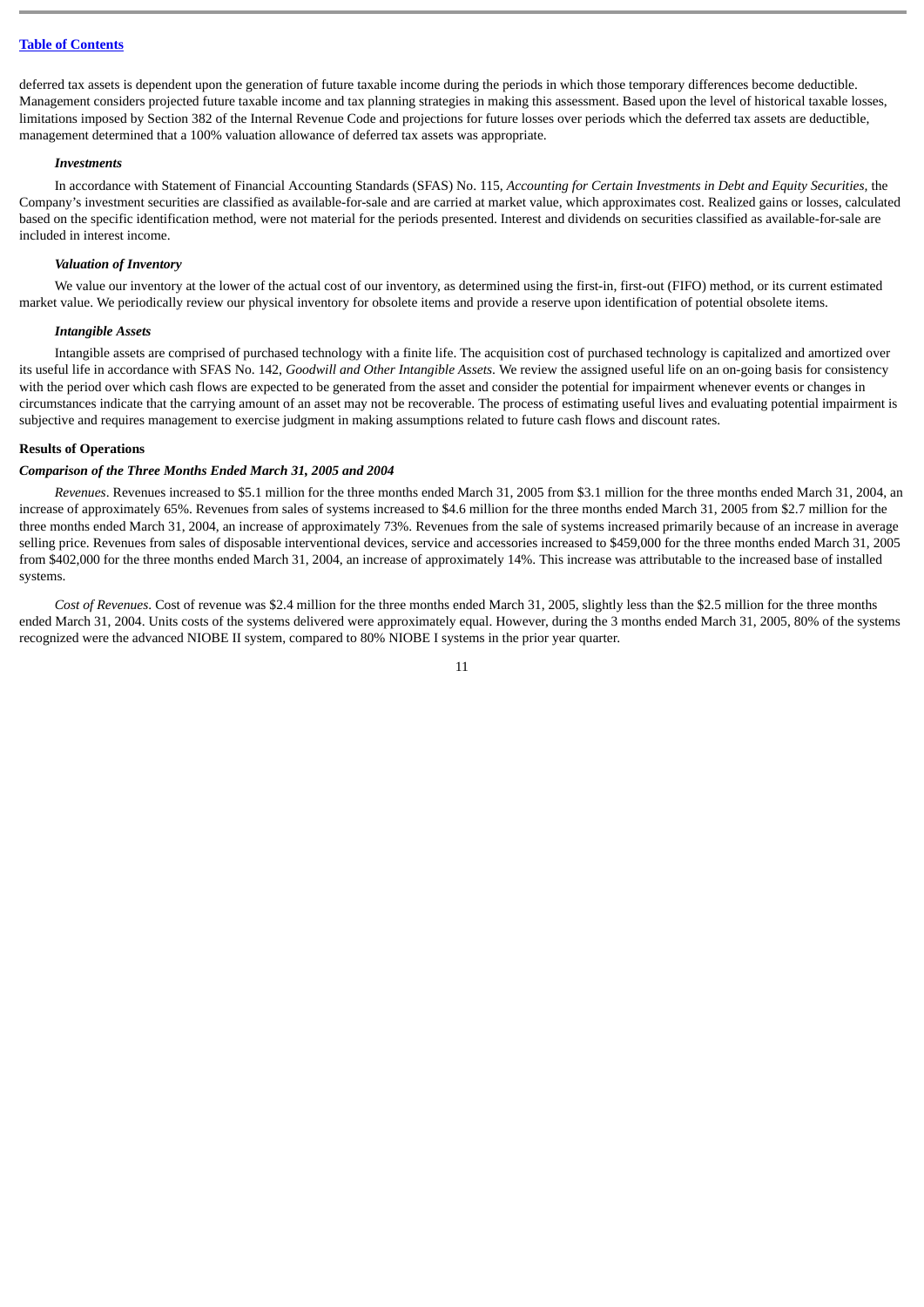*Research and Development Expenses*. Research and development expenses decreased to \$3.8 million for the three months ended March 31, 2005 from \$4.3 million for the three months ended March 31, 2004, a decrease of approximately 12%. The decrease was due principally to the timing of certain project expenditures, primarily related to the system integration and disposable interventional devices, shifting certain clinical support activities to marketing in the current quarter.

*General and Administrative Expenses*. General and administrative expenses increased to \$2.7 million for the three months ended March 31, 2005 from \$1.6 million for the three months ended March 31, 2004, an increase of 70%. The increase was due to an increase in our business activity related to the commercialization of our products, including personnel and clinical trials as well as increased costs associated with the annual audit and compliance and other costs associated with being a public company.

*Sales and Marketing Expenses*. Sales and marketing expenses increased to \$3.6 million for the three months ended March 31, 2005 from \$2.6 million for the three months ended March 31, 2004, an increase of approximately 41%. The increase related primarily to increased salary, benefits and travel expenses associated with hiring additional sales personnel and expanded marketing programs.

*Interest Income*. Interest income increased approximately 59% to \$208,000 for the three months ended March 31, 2005 from \$131,000 for the three months ended March 31, 2004. Interest income increased due to greater invested balances and higher realized rates on short-term investments during the three months ended March 31, 2005.

*Interest Expense*. Interest expense decreased approximately 43% to \$63,000 for the three months ended March 31, 2005 from \$111,000 for the three months ended March 31, 2004 due to a lower average balance outstanding during the period.

#### **Liquidity and Capital Resources**

Liquidity refers to the liquid financial assets available to fund our business operations and pay for near-term obligations. These liquid financial assets consist of cash and cash equivalents, as well as investments. In addition to our cash and cash equivalent balances, we maintained \$18.2 million and \$34.6 million of investments in corporate debt securities, U.S. government agency notes and commercial paper at March 31, 2005 and December 31, 2004, respectively. At March 31, 2005, we had working capital of approximately \$43.5 million, compared to \$49.7 million at December 31, 2004.

The following table summarizes our cash flow by operating, investing and financing activities for each of three months ended March 31, 2005 and 2004 (in thousands):

|                                            |           | <b>Three Months Ended</b><br>March 31, |  |
|--------------------------------------------|-----------|----------------------------------------|--|
|                                            | 2005      | 2004                                   |  |
| Cash Flow (used in) operating activities   | \$(7,324) | \$ (8,990)                             |  |
| Cash Flow (used in) investing activities   | 16,202    | (390)                                  |  |
| Cash Flow provided by financing activities | 144       | 15,639                                 |  |

*Net cash provided by (used in) operating activities*. We used approximately \$7.3 million and \$9.0 million of cash in operating activities during the three months ended March 31, 2005 and 2004, respectively, primarily as a result of operating losses during these periods. Cash used for working capital purposes decreased to \$292,000 during the three months ended March 31, 2005 from \$1.5 million during the three months ended March 31, 2004.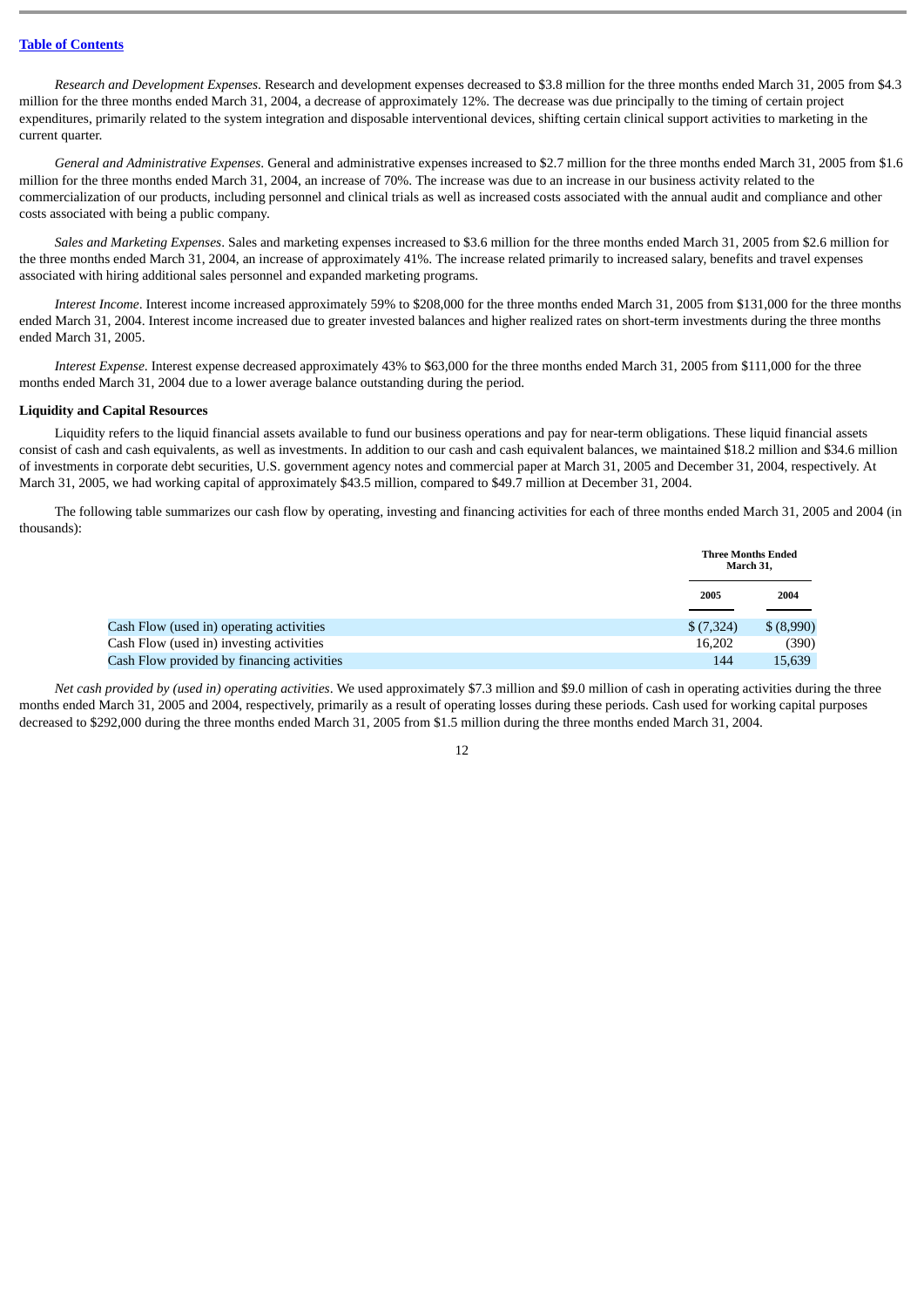*Net cash provided by (used in) investing activities*. We received approximately \$16.2 million of cash for investing activities during the three months ended March 31, 2005, substantially all from the sale of investments, compared to a use of cash of \$390,000 during the three months ended March 31, 2004.

*Net cash provided by (used in) financing activities*. We received approximately \$144,000 from financing activities during the three months ended March 31, 2005 due principally to the exercise of stock options and warrants. We received approximately \$15.6 million from financing activities during the three months ended March 31, 2004, primarily from the sale of our Series E-2 preferred stock and related common stock warrants.

As of March 31, 2005, we had outstanding principal balances under various equipment loan agreements amounting to approximately \$1.7 million. In April 2004, we entered into an amendment to our working capital revolving line of credit to increase our borrowing capacity from \$3.0 to \$8.0 million. As of March 31, 2005 we had no outstanding borrowings under this working capital line of credit and had borrowing capacity of \$8.0 million, subject to collateralization by qualifying receivables and inventory balances, with a maturity of April 2006.

These credit facilities are secured by substantially all of our assets. The credit agreements include customary affirmative, negative and financial covenants. For example, we are restricted from incurring additional debt, disposing of or pledging our assets, entering into merger or acquisition agreements, making certain investments, allowing fundamental changes to our business, ownership, management or business locations, and from making certain payments in respect of stock or other ownership interests, such as dividends and stock repurchases. Under our loan arrangements, we are required to maintain a ratio of "quick" assets (cash, cash equivalents, accounts receivable and short-term investments) to current liabilities minus deferred revenue of at least 1.5 to 1. We were also required to maintain a minimum tangible net worth of at least \$50 million as of the end of each calendar month. Effective November 3, 2004, this minimum tangible net worth requirement was amended to \$30 million. We are also required under the credit agreements to maintain our primary operating account and the majority of our cash and investment balances in accounts with the lender. We are in compliance with all covenants of this agreement.

We expect to have negative cash flow from operations through at least the first half of 2006. Throughout 2005, we expect to continue the development and commercialization of our products, the continuation of our research and development programs and the advancement of new products into clinical development. In addition, our selling, general and administrative expenses will continue to increase in order to support our product commercialization efforts and to implement procedures required by our status as a public company. Until we can generate significant cash flow from our operations, we expect to continue to fund our operations with existing cash resources that were primarily generated from the proceeds of our initial public offering, private sales of our equity securities and working capital and equipment financing loans. In the future, we may finance future cash needs through the sale of other equity securities, strategic collaboration agreements and debt financings. We cannot accurately predict the timing and amount of our utilization of capital, which will depend on a number of factors outside of our control.

While we believe our existing cash, cash equivalents and investments will be sufficient to fund our operating expenses and capital equipment requirements through at least the next 12 months, we cannot assure you that we will not require additional financing before that time. We also cannot assure you that such additional financing will be available on a timely basis on terms acceptable to us or at all, or that such financing will not be dilutive to our stockholders. If adequate funds are not available to us, we could be required to delay development or commercialization of new products, to license to third parties the rights to commercialize products or technologies that we would otherwise seek to commercialize ourselves or to reduce the marketing, customer support or other resources devoted to our products, any of which could have a material adverse effect on our business, financial condition and results of operations.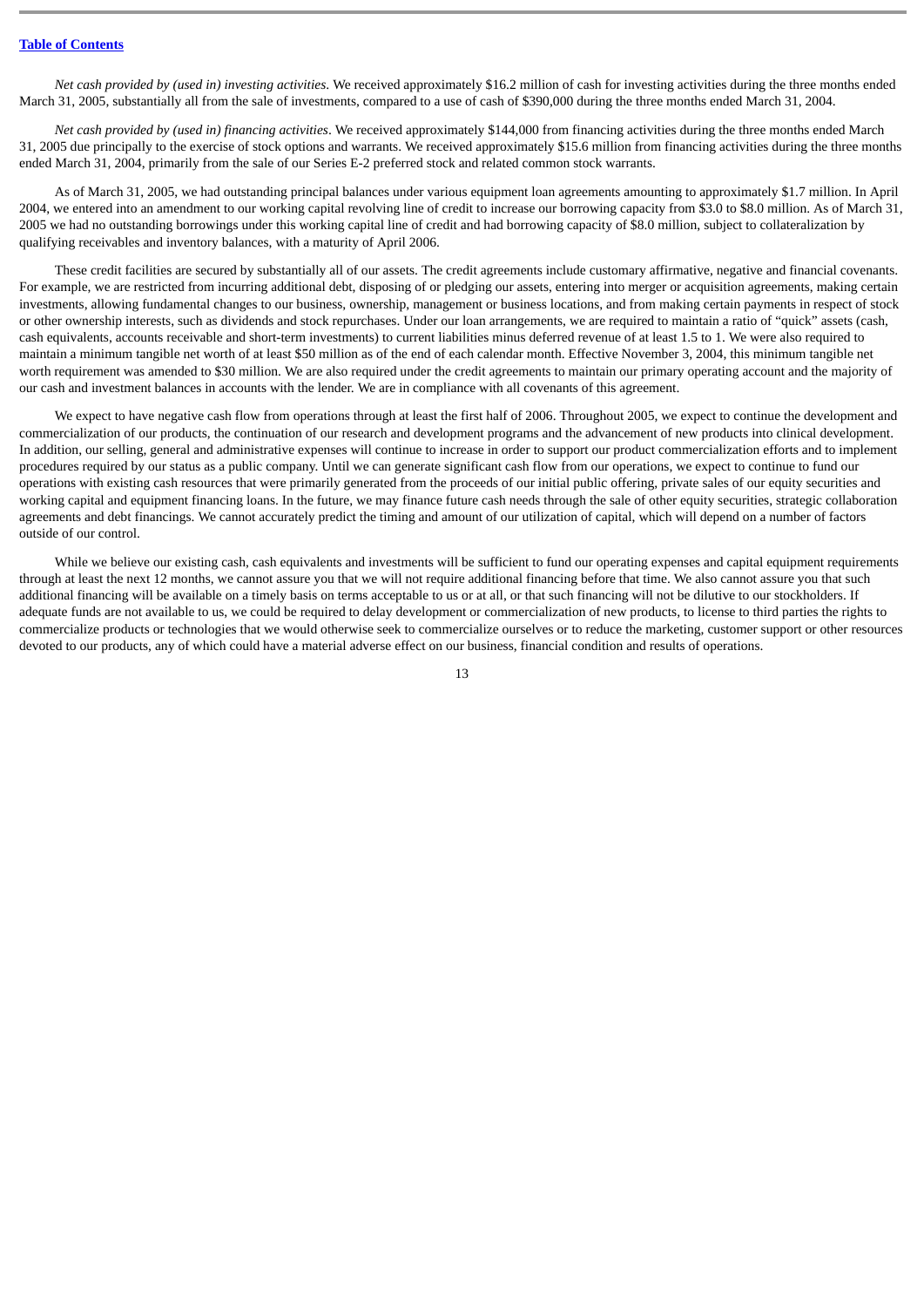#### **Off-Balance Sheet Arrangements**

We do not currently have, nor have we ever had, any relationships with unconsolidated entities or financial partnerships, such as entities often referred to as structured finance or special purpose entities, which would have been established for the purpose of facilitating off-balance sheet arrangements or other contractually narrow or limited purposes. In addition, we do not engage in trading activities involving non-exchange traded contracts. As a result, we are not materially exposed to any financing, liquidity, market or credit risk that could arise if we had engaged in these relationships.

#### **Recent Accounting Pronouncements**

In December 2004, the Financial Accounting Standards Board (FASB) issued Statement of Financial Accounting Standards (SFAS) No. 123 (revised 2004), *Share-Based Payment*. SFAS No. 123(R) supersedes APB Opinion No. 25, which requires recognition of an expense when goods or services are provided. SFAS No. 123(R) requires the determination of the fair value of the share-based compensation at the grant date and the recognition of the related expense over the period in which the share-based compensation vests. As a result of the release of a recent Securities and Exchange Commission rule, we will be required to adopt the provisions of SFAS No. 123(R) effective January 1, 2006. These new accounting rules will lead to a decrease in reported earnings and we have not yet determined the exact impact SFAS No. 123(R) will have on our financial statements.

In November 2004, the FASB issued SFAS No. 151, *Inventory Costs*, an amendment of ARB No. 43. The amendments clarify that abnormal amounts of idle facility expense, freight, handling costs, and wasted material (spoilage) should be recognized as current period charges and require the allocation of fixed production overheads to inventory based on the normal capacity of the production facilities. SFAS No. 151 is effective for inventory costs incurred during fiscal years beginning after June 15, 2005. Earlier application is permitted for inventory costs incurred during fiscal years beginning after the date SFAS No. 151 was issued. The adoption of SFAS No. 151 is not expected to have a material impact on the Company's financial statements.

#### **Factors That May Affect Future Results**

#### **Hospital decision-makers may not purchase our Stereotaxis System or may think that it is too expensive.**

The market for our products and related technology is not well established. To achieve continued sales, hospitals must purchase our products, and in particular, our NIOBE cardiology magnet system. The NIOBE cardiology magnet system, which is the core of our Stereotaxis System, is a novel device, and hospitals and physicians are traditionally slow to adopt new products and treatment practices. Moreover, the Stereotaxis System is an expensive piece of capital equipment, representing a significant portion of the cost of a new or replacement cath lab. If hospitals do not widely adopt our Stereotaxis System, or if they decide that it is too expensive, we may never become profitable. Any failure to sell as many Stereotaxis Systems as our business plan requires could also have a seriously detrimental impact on our results of operations, financial condition and cash flow.

## **Physicians may not use our products if they do not believe they are safe and effective.**

We believe that physicians will not use our products unless they determine that the Stereotaxis System provides a safe, effective and preferable alternative to interventional methods in general use today. Currently, there is only limited clinical data on the Stereotaxis System with which to assess safety and efficacy. If longer-term patient studies or clinical experience indicate that treatment with our system or products is less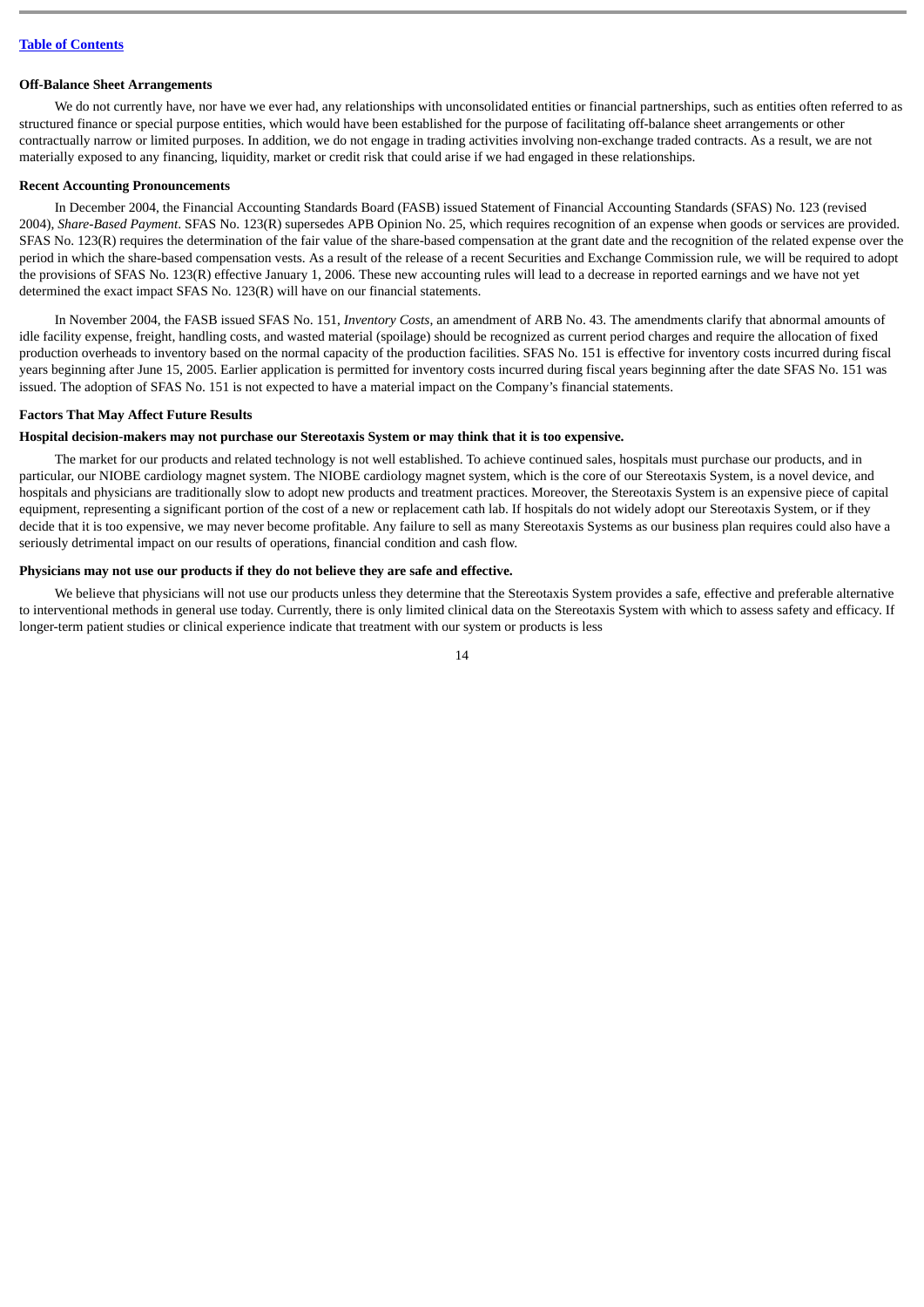effective, less efficient or less safe than our current data suggest, our sales would be harmed, and we could be subject to significant liability. Further, unsatisfactory patient outcomes or patient injury could cause negative publicity for our products, particularly in the early phases of product introduction. In addition, physicians may be slow to adopt our products if they perceive liability risks arising from the use of these new products. It is also possible that as our products become more widely used, latent defects could be identified, creating negative publicity and liability problems for us and adversely affecting demand for our products. If physicians do not use our products, we likely will not become profitable or generate sufficient cash to survive as a going concern.

#### **Our collaborations with Siemens, Philips and J&J may fail, or we may not be able to enter into additional partnerships or collaborations in the future.**

We are collaborating with Siemens, Philips and J&J to integrate our instrument control technology with their respective imaging products or disposable interventional devices and to co-develop additional disposable interventional devices for use with our Stereotaxis System. For the immediate future, a significant portion of our revenues from system sales will be derived from these integrated products. In addition, each of Siemens and Philips has agreed to provide postinstallation maintenance and support services to our customers for our integrated systems.

Our product commercialization plans could be disrupted, leading to lower than expected revenue and a material and adverse impact on our results of operations and cash flow, if:

- any of our collaboration partners delays or fails in the integration of its technology with our Stereotaxis System as planned;
- any of our collaboration partners does not co-market and co-promote our integrated products diligently or does not provide maintenance and support services as we expect; or
- we become involved in disputes with one or more of our collaboration partners regarding our collaborations.

Siemens, Philips and J&J, as well as some of our other collaborators, are large, global organizations with diverse product lines and interests that may diverge from our interests in commercializing our products. Accordingly, our collaborators may not devote adequate resources to our products, or may experience financial difficulties, change their business strategy or undergo a business combination that may affect their willingness or ability to fulfill their obligations to us. In particular, we have had only limited experience with respect to the integration of our system with Philips' imaging products.

The failure of one or more of our collaborations could have a material adverse effect on our financial condition, results of operations and cash flow. In addition, if we are unable to enter into additional partnerships in the future, or if these partnerships fail, our ability to develop and commercialize products could be impacted negatively and our revenues could be adversely affected.

## **You may have difficulty evaluating our business and operating results because we are still in the early stages of commercializing our products.**

We have been engaged in research and product development since our inception in 1990. Our initial focus was on the development of neurosurgical applications for our technology, and during the first several years following our inception, we devoted our resources primarily to developing prototypes and performing research and development activities in this area. Starting around 1998, we shifted our primary focus over the next two years to developing applications for our technology to treat cardiovascular disease and, in 2003, began limited commercial shipments of products we developed for treatment in this area. To date, our investments in our products have produced relatively little revenue, and our operating expenses are high relative to that revenue. Our lack of a significant operating history also impairs an investor's ability to make a comparative evaluation of us, our products and our prospects.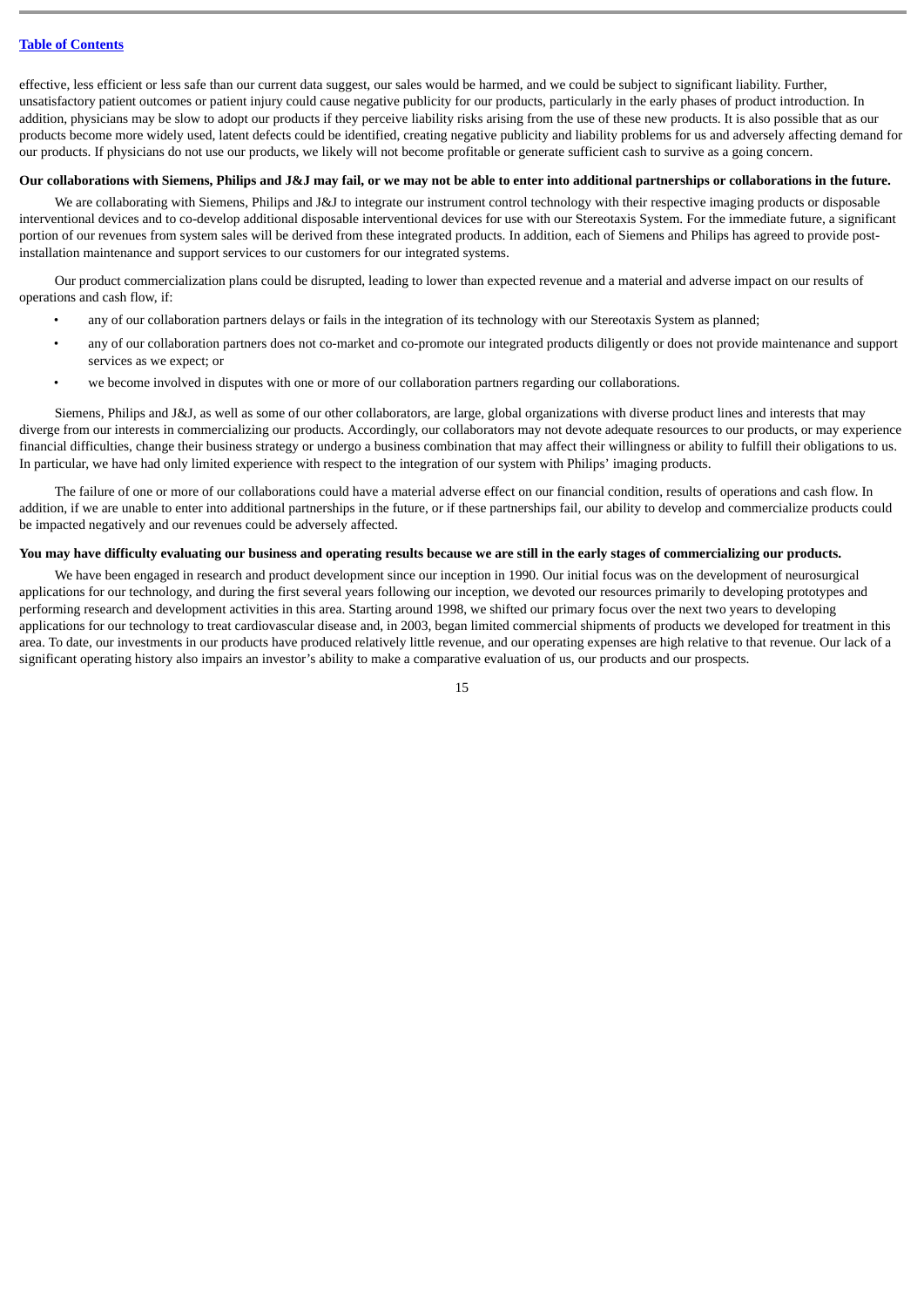#### **We have limited experience selling, marketing and distributing products, which could impair our ability to increase revenues.**

We currently market our products in the U.S. and Europe through a direct sales force of sales specialists, supported by account managers that provide training, clinical support, and other services to our customers. If we are unable to increase our sales force or effectively utilize our existing sales force in the foreseeable future, we may be unable to generate the revenues we have projected in our business plan. Factors that may inhibit our sales and marketing efforts include:

- our inability to recruit and retain adequate numbers of qualified sales and marketing personnel;
- the inability of sales personnel to obtain access to or persuade adequate numbers of hospitals and physicians to purchase and use our products;
- unforeseen costs associated with maintaining and expanding an independent sales and marketing organization; and
- increased government scrutiny with respect to marketing activities in the health care industry.

In addition, if we fail to effectively use distributors or contract sales persons for distribution of our products where appropriate, our revenues and profitability would be adversely affected.

#### **We may lose or fail to attract physician "thought leaders."**

Our research and development efforts and our marketing strategy depend heavily on obtaining support and collaboration from highly regarded physicians at leading commercial and research hospitals. If we are unable to gain such support and collaboration, our ability to market the Stereotaxis System and, as a result, our financial condition, results of operations and cash flow could be materially and adversely affected.

#### **We may not be able to rapidly train physicians in numbers sufficient to generate adequate demand for our products.**

In order for physicians to learn to use the Stereotaxis System, they must attend one or more training sessions. Market acceptance could be delayed by lack of physician willingness to attend training sessions or by the time required to complete this training. An inability to train a sufficient number of physicians to generate adequate demand for our products could have a material adverse impact on our financial condition and cash flow.

#### **Customers may choose to purchase competing products and not ours.**

Our products must compete with established manual interventional methods. These methods are widely accepted in the medical community, have a long history of use and do not require the purchase of an additional expensive piece of capital equipment. In addition, many of the medical conditions that can be treated using our products can also be treated with existing pharmaceuticals or other medical devices and procedures. Many of these alternative treatments are widely accepted in the medical community and have a long history of use.

We also face competition from companies that are developing drugs or other medical devices or procedures to treat the conditions for which our products are intended. The medical device and pharmaceutical industries make significant investments in research and development, and innovation is rapid and continuous. For example, we are aware that two private companies are developing non-magnetic assisted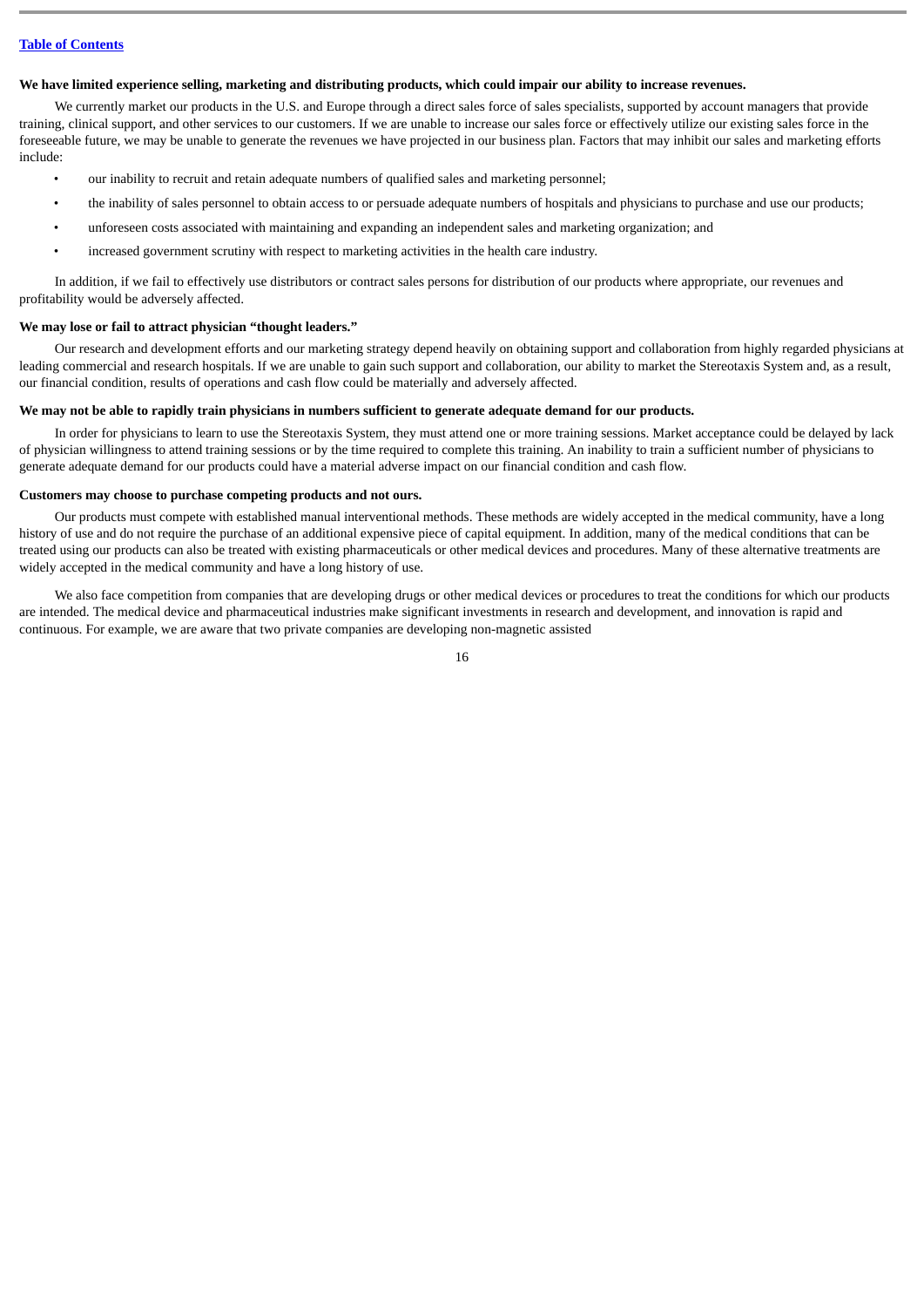navigation devices that could compete directly with the Stereotaxis System. However, to the best of our knowledge, these products have not been commercialized. If these or other new products or technologies emerge that provide the same or superior benefits as our products at equal or lesser cost, it could render our products obsolete or unmarketable. We cannot be certain that physicians will use our products to replace or supplement established treatments or that our products will be competitive with current or future products and technologies.

Most of our other competitors also have longer operating histories, significantly greater financial, technical, marketing and other resources, greater name recognition and a larger base of customers than we do. In addition, as the markets for medical devices develop, additional competitors could enter the market. We cannot assure you that we will be able to compete successfully against existing or new competitors. Our revenues would be reduced or eliminated if our competitors develop and market products that are more effective and less expensive than our products.

#### **If we are unable to fulfill our current purchase orders and other commitments on a timely basis or at all, we may not be able to achieve future sales growth.**

We currently have outstanding purchase orders and other commitments for our systems. There can be no assurance that we will recognize revenue in any particular period or at all because some of our purchase orders and other commitments are subject to contingencies that are outside our control. In addition, these orders and commitments may be revised, modified or canceled, either by their express terms, as a result of negotiations or by project changes or delays. The installation of our system is inherently controlled by the cath lab construction or renovation process which comprises multiple stages, all of which are outside of our control. Although the actual installation of our system requires only a few weeks, and can be accomplished either by our staff or by subcontractors, successful installation of our system can be subjected to delays related to the overall construction or renovation process. If we experience any failures or delays in completing the installation of these systems, our reputation would suffer and we may not be able to sell additional systems. Substantial delays in the installation process also increase the risk that a customer would attempt to cancel a purchase order. This would have a negative effect on our revenues and results of operations.

#### **We will likely experience long and variable sales cycles, which could result in substantial fluctuations in our quarterly results of operations.**

We anticipate that our system will continue to have a lengthy sales cycle because it consists of a relatively expensive piece of capital equipment, the purchase of which requires the approval of senior management at hospitals, inclusion in the hospitals' cath lab budget process for capital expenditures, and, in some instances, a certificate of need from the state or other regulatory approval. In addition, our system has typically been installed six to eight months after the receipt of a purchase order from a hospital due to the construction cycle for the new or replacement interventional suite in which the equipment will be installed. This time frame could even be extended further if the interventional suite construction is part of a larger construction project at the customer. These factors may contribute to substantial fluctuations in our quarterly operating results, particularly in the near term and during any other periods in which our sales volume is relatively low. As a result, in future quarters our operating results could fall below the expectations of securities analysts or investors, in which event our stock price would likely decrease.

## **If the magnetic fields generated by our system are not compatible with, or interfere with, other widely used equipment in the cath lab, sales of our products would be negatively affected.**

Our system generates magnetic fields that directly govern the motion of the internal, or working, tip of disposable interventional devices. If other equipment in the cath lab or elsewhere in a hospital is incompatible with the magnetic fields generated by our system, or if our system interferes with such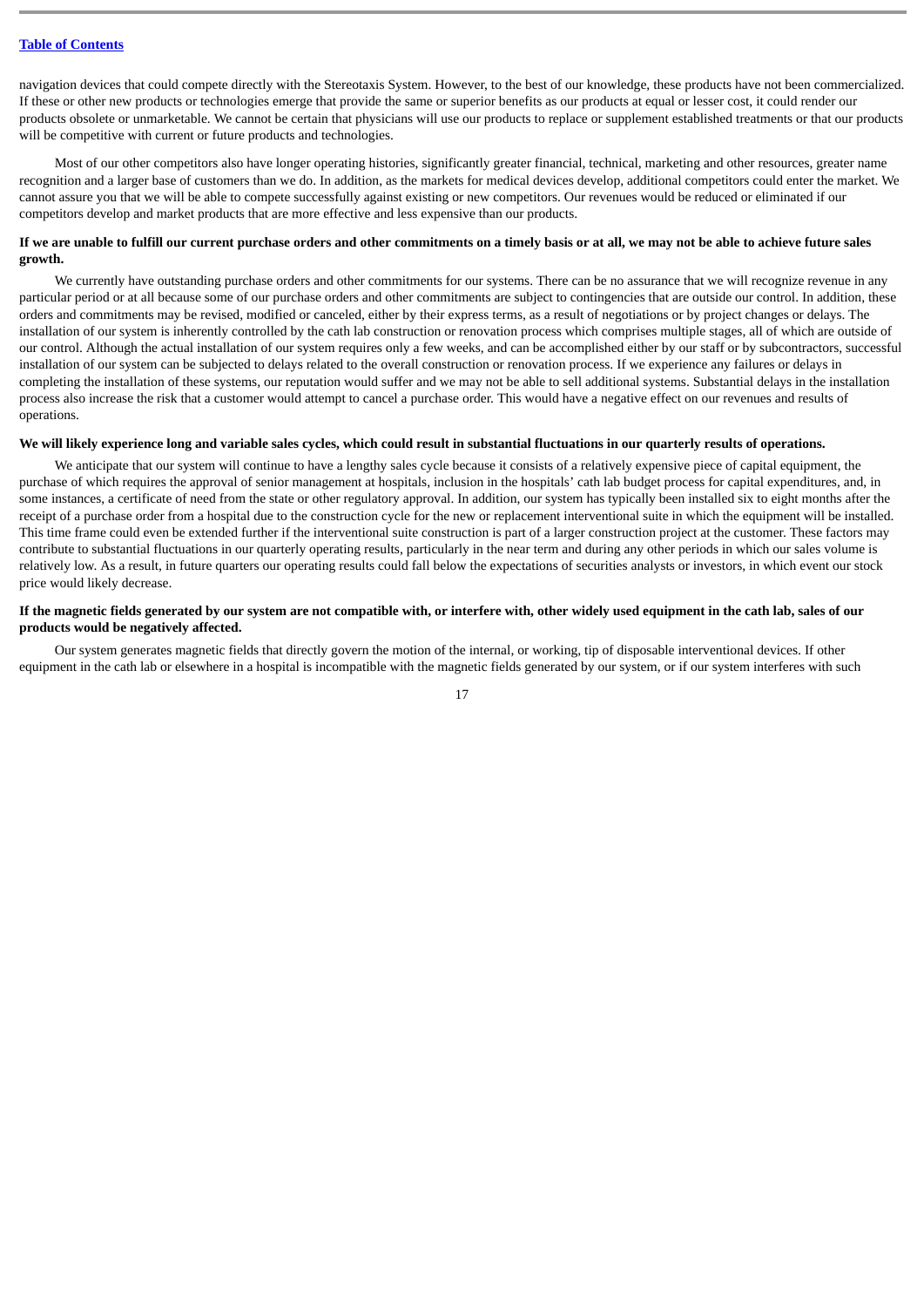equipment, we may be required to install additional shielding, which may be expensive and which may not solve the problem. Although we have modified our shielding approach, if magnetic interference is a problem at additional institutions, it would increase our installation costs at those institutions and could limit the number of hospitals that would be willing to purchase and install our systems, either of which would adversely affect our financial condition, results of operations and cash flow.

## **The use of our products could result in product liability claims that could be expensive, divert management's attention and harm our reputation and business.**

Our business exposes us to significant risks of product liability claims. The medical device industry has historically been litigious, and we could face product liability claims if the use of our products were to cause injury or death. The coverage limits of our product liability insurance policies may not be adequate to cover future claims, and we may be unable to maintain product liability insurance in the future at satisfactory rates or adequate amounts. A product liability claim, regardless of its merit or eventual outcome, could divert management's attention, result in significant legal defense costs, significant harm to our reputation and a decline in revenues.

#### **Our costs could substantially increase if we receive a significant number of warranty claims.**

We generally warrant each of our products against defects in materials and workmanship for a period of 12 months from the acceptance of our product by a customer. If product returns or warranty claims increase, we could incur unanticipated additional expenditures for parts and service. In addition, our reputation and goodwill in the cath lab market could be damaged. While we have established reserves for liability associated with product warranties, unforeseen warranty exposure in excess of those reserves could materially and adversely affect our financial condition, results of operations and cash flow.

## **We may not generate cash from operations necessary to commercialize our existing products and invest in new products.**

If we require additional funds to meet our working capital and capital expenditure needs in the future, we cannot be certain that we will be able to obtain additional financing on favorable terms or at all. If we need additional capital and cannot raise it on acceptable terms, we may not be able to, among other things:

- enhance our existing products or develop new ones:
	- expand our operations;
- hire, train and retain employees; or
- respond to competitive pressures or unanticipated capital requirements.

Our failure to do any of these things could result in lower revenues and adversely affect our financial condition and results of operations, and we may have to curtail or cease operations.

## **We have incurred substantial losses in the past and may not be profitable in the future.**

We have incurred substantial net losses since inception, and we expect to incur substantial net losses in 2005 and 2006 as we seek additional regulatory approvals, launch new products and generally scale up our sales, marketing and manufacturing operations to continue the commercialization of our products. At March 31, 2005 we had cumulative operating losses of approximately \$122.0 million. Because we may not be successful in completing the development or commercialization of our technology, our return on these investments may be limited. Moreover, the extent of our future losses and the timing of profitability are highly uncertain, and we may never achieve profitable operations. If we require more time than we expect to generate significant revenues and achieve profitability, we may not be able to continue our operations. Our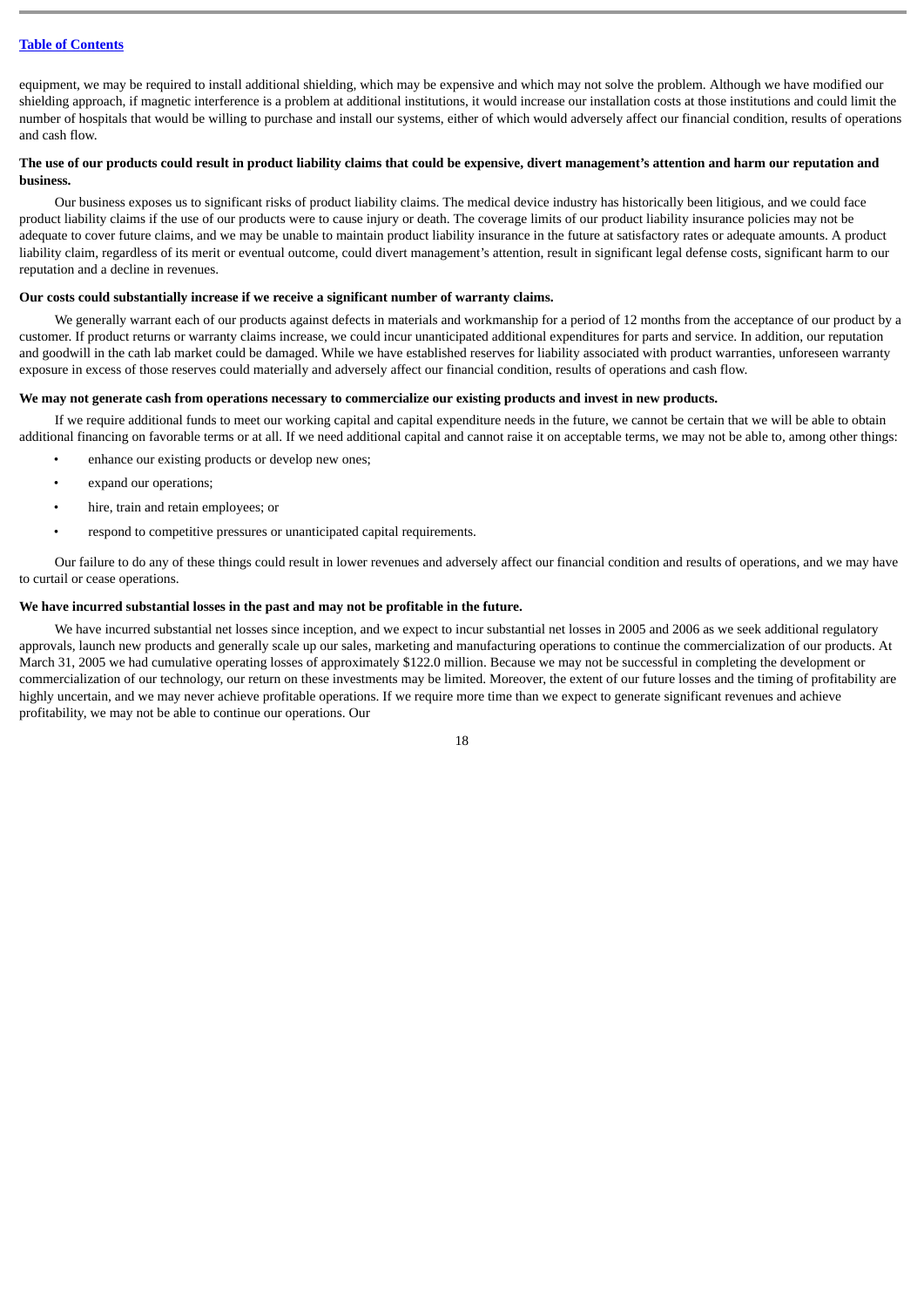failure to achieve profitability could negatively impact the market price of our common stock. Even if we do become profitable, we may not be able to sustain or increase profitability on a quarterly or annual basis. Furthermore, even if we achieve significant revenues, we may choose to pursue a strategy of increasing market penetration and presence at the expense of profitability.

## **Our reliance on contract manufacturers and on suppliers, and in some cases, a single supplier, could harm our ability to meet demand for our products in a timely manner or within budget.**

We depend on contract manufacturers to produce most of the components of our systems and other products. We also depend on various third party suppliers for the magnets we use in our NIOBE cardiology magnet systems and for our guidewires and electrophysiology catheters. In addition, some of the components necessary for the assembly of our products are currently provided to us by a single supplier, including the magnets for our NIOBE cardiology magnet system, and we generally do not maintain large volumes of inventory. Our reliance on these third parties involves a number of risks, including, among other things, the risk that:

- we may not be able to control the quality and cost of our system or respond to unanticipated changes and increases in customer orders;
- we may lose access to critical services and components, resulting in an interruption in the manufacture, assembly and shipment of our systems; and
- we may not be able to find new or alternative components for our use or reconfigure our system and manufacturing processes in a timely manner if the components necessary for our system become unavailable.

If any of these risks materialize, it could significantly increase our costs and impair product delivery.

In addition, if these manufacturers or suppliers stop providing us with the components or services necessary for the operation of our business, we may not be able to identify alternate sources in a timely fashion. Any transition to alternate manufacturers or suppliers would likely result in operational problems and increased expenses and could delay the shipment of, or limit our ability to provide, our products. We cannot assure you that we would be able to enter into agreements with new manufacturers or suppliers on commercially reasonable terms or at all. Additionally, obtaining components from a new supplier may require a new or supplemental filing with applicable regulatory authorities and clearance or approval of the filing before we could resume product sales. Any disruptions in product flow may harm our ability to generate revenues, lead to customer dissatisfaction, damage our reputation and result in additional costs or cancellation of orders by our customers.

We also rely on our collaboration partner, J&J, to manufacture a number of disposable interventional devices for use with our Stereotaxis System. If J&J cannot manufacture sufficient quantities of disposable interventional devices to meet customer demand, or if their manufacturing processes are disrupted, our revenues and profitability would be adversely affected.

## **Risks associated with international manufacturing and trade could negatively impact the availability and cost of our products because our magnets, one of our key system components, are sourced from Japan.**

We purchase the permanent magnets for our NIOBE cardiology magnet system from a manufacturer that uses material produced in Japan, and certain of the production work for these magnets is performed for this manufacturer in China. In addition, we purchase our magnets for our disposable interventional devices directly from a manufacturer in Japan, and a number of other components for our system in foreign jurisdictions, including components sourced locally in connection with installations. Any event causing a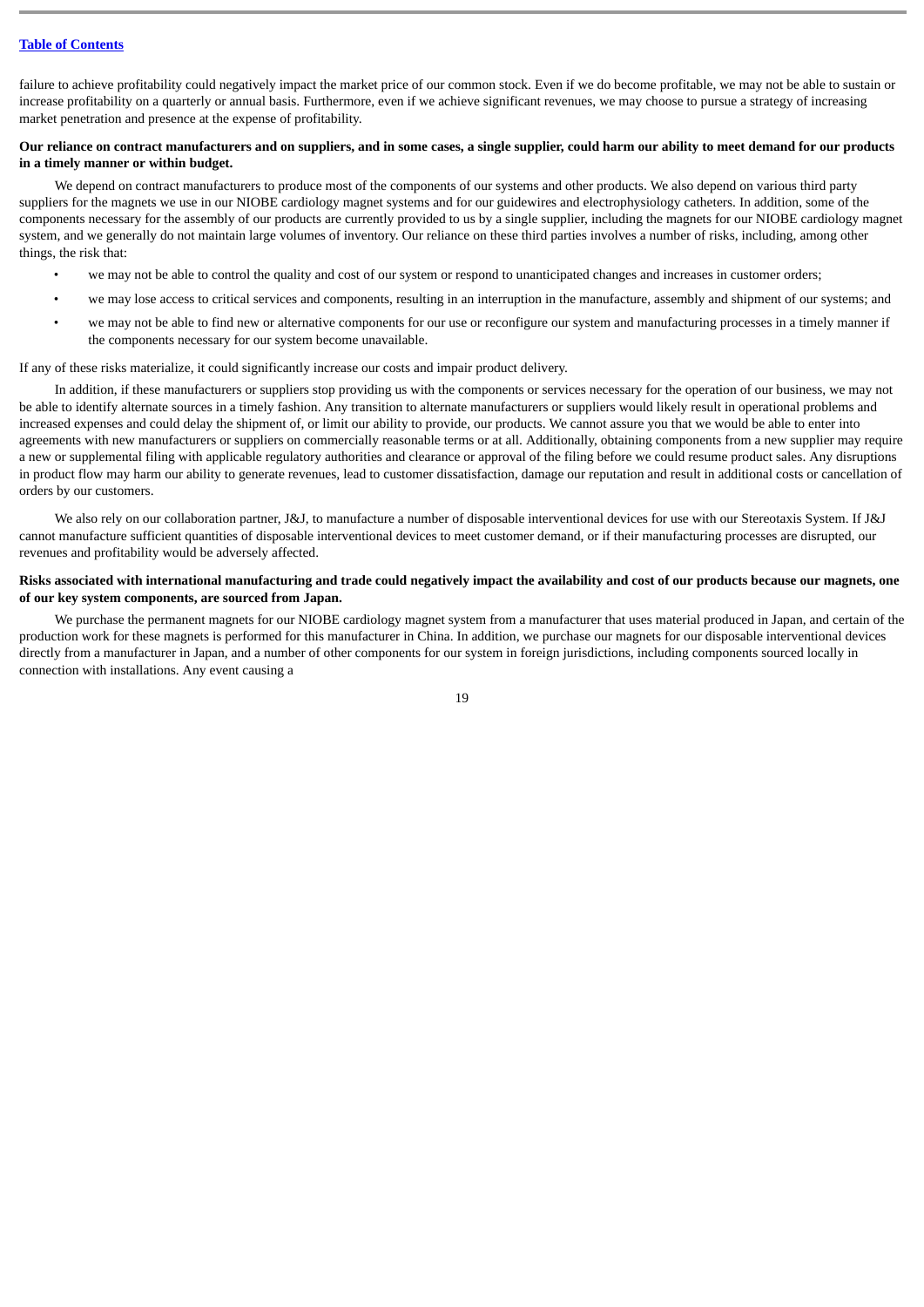disruption of imports, including the imposition of import restrictions, could adversely affect our business. The flow of components from our vendors could also be adversely affected by financial or political instability in any of the countries in which the goods we purchase are manufactured, if the instability affects the production or export of product components from those countries. Trade restrictions in the form of tariffs or quotas, or both, could also affect the importation of those product components and could increase the cost and reduce the supply of products available to us. In addition, decreases in the value of the U.S. dollar against foreign currencies could increase the cost of products we purchase from overseas vendors.

## **We have limited experience in manufacturing and assembling our products and may encounter problems at our manufacturing facilities or otherwise experience manufacturing delays that could result in lost revenue.**

We do not have extensive experience in manufacturing, assembling or testing our products on a commercial scale. In addition, for our NIOBE cardiology magnet systems, we subcontract the manufacturing of major components and complete the final assembly and testing of those components in-house. As a result, we may be unable to meet the expected future demand for our Stereotaxis System. We may also experience quality problems, substantial costs and unexpected delays in our efforts to upgrade and expand our manufacturing, assembly and testing capabilities. If we incur delays due to quality problems or other unexpected events, we will be unable to produce a sufficient supply of systems necessary to meet our future growth expectations In addition, we are manufacturing a limited number of our disposable interventional devices ourselves in a pilot manufacturing program and intend to continue to subcontract the manufacture of others to third parties. In order to do so, we will need to retain qualified employees for our assembly and testing operations. In addition, we are dependent on the facilities we lease in St. Louis, Missouri and Maple Grove, Minnesota in order to manufacture and assemble certain products. We could encounter problems at either of these facilities, which could delay or prevent us from assembling or testing our products or maintaining our pilot manufacturing capabilities or otherwise conducting operations. We intend to move our St. Louis operations to new facilities in the St. Louis area in at the end of 2005. Moving to a new facility could disrupt our systems assembly or testing activities, research and development activities and financial activities and might divert the attention of our management and other key personnel from our business operations.

## **We may be unable to protect our technology from use by third parties.**

Our commercial success will depend in part on obtaining patent and other intellectual property right protection for the technologies contained in our products and on successfully defending these rights against third party challenges. The patent positions of medical device companies, including ours, can be highly uncertain and involve complex and evolving legal and factual questions. We cannot assure you that we will obtain the patent protection we seek, that any protection we do obtain will be found valid and enforceable if challenged or that it will confer any significant commercial advantage. U.S. patents and patent applications may also be subject to interference proceedings and U.S. patents may be subject to reexamination proceedings in the U.S. Patent and Trademark Office, and foreign patents may be subject to opposition or comparable proceedings in the corresponding foreign patent office, which proceedings could result in either loss of the patent or denial of the patent application or loss, or reduction in the scope of one or more of the claims of, the patent or patent application. In addition, such interference, reexamination and opposition proceedings may be costly. Thus, any patents that we own or license from others may not provide any protection against competitors. Our pending patent applications, those we may file in the future or those we may license from third parties may not result in patents being issued. If issued, they may not provide us with proprietary protection or competitive advantages against competitors with similar technology.

Some of our technology was developed in conjunction with third parties, and thus there is a risk that a third party may claim rights in our intellectual property. Outside the U.S., we rely on third-party payment services for the payment of foreign patent annuities and other fees. Non-payment or delay in payment of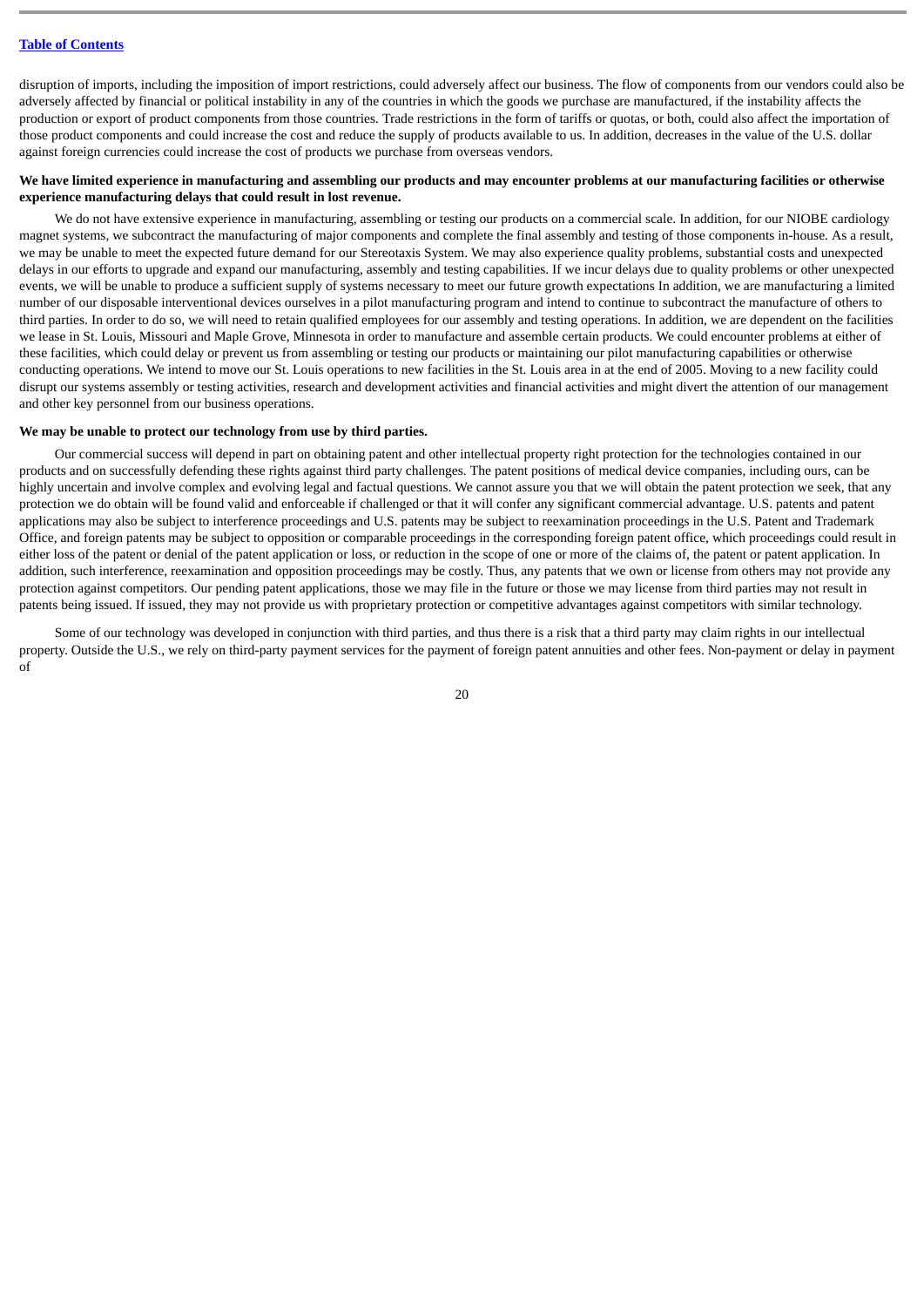such fees, whether intentional or unintentional, may result in loss of patents or patent rights important to our business. Many countries, including certain countries in Europe, have compulsory licensing laws under which a patent owner may be compelled to grant licenses to third parties (for example, the patent owner has failed to "work" the invention in that country, or the third party has patented improvements). In addition, many countries limit the enforceability of patents against government agencies or government contractors. In these countries, the patent owner may have limited remedies, which could materially diminish the value of the patent. We also cannot assure you that we will be able to develop additional patentable technologies. If we fail to obtain adequate patent protection for our technology, or if any protection we obtain becomes limited or invalidated, others may be able to make and sell competing products, impairing our competitive position.

Our trade secrets, nondisclosure agreements and other contractual provisions to protect unpatented technology provide only limited and possibly inadequate protection of our rights. As a result, third parties may be able to use our unpatented technology, and our ability to compete in the market would be reduced. In addition, employees, consultants and others who participate in developing our products or in commercial relationships with us may breach their agreements with us regarding our intellectual property, and we may not have adequate remedies for the breach.

Our competitors may independently develop similar or alternative technologies or products that are equal or superior to our technology and products without infringing any of our patent or other intellectual property rights, or may design around our proprietary technologies. In addition, the laws of some foreign countries do not protect intellectual property rights to the same extent as do the laws of the U.S., particularly in the field of medical products and procedures.

#### **Third parties may assert that we are infringing their intellectual property rights.**

Successfully commercializing our products will depend in part on not infringing patents held by third parties. It is possible that one or more of our products, including those that we have developed in conjunction with third parties, infringes existing patents. We may also be liable for patent infringement by third parties whose products we use or combine with our own and for which we have no right to indemnification. In addition, because patent applications are maintained under conditions of confidentiality and can take many years to issue, there may be applications now pending of which we are unaware and which may later result in issued patents that our products infringe. Whether a product infringes a patent involves complex legal and factual issues and may not become clear until finally determined by a court in litigation. Our competitors may assert that our products infringe patents held by them. Moreover, as the number of competitors in our market grows, the possibility of a patent infringement claim against us increases. If we were not successful in obtaining a license or redesigning our products, we could be subject to litigation. If we lose in this kind of litigation, a court could require us to pay substantial damages or prohibit us from using technologies essential to our products covered by third-party patents. An inability to use technologies essential to our products would have a material adverse effect on our financial condition, results of operations and cash flow and could undermine our ability to continue operating as a going concern.

#### **Expensive intellectual property litigation is frequent in the medical device industry.**

Infringement actions, validity challenges and other intellectual property claims and proceedings, whether with or without merit, can be expensive and timeconsuming and would divert management's attention from our business. We have incurred, and expect to continue to incur, substantial costs in obtaining patents and may have to incur substantial costs defending our proprietary rights. Incurring such costs could have a material adverse effect on our financial condition, results of operations and cash flow.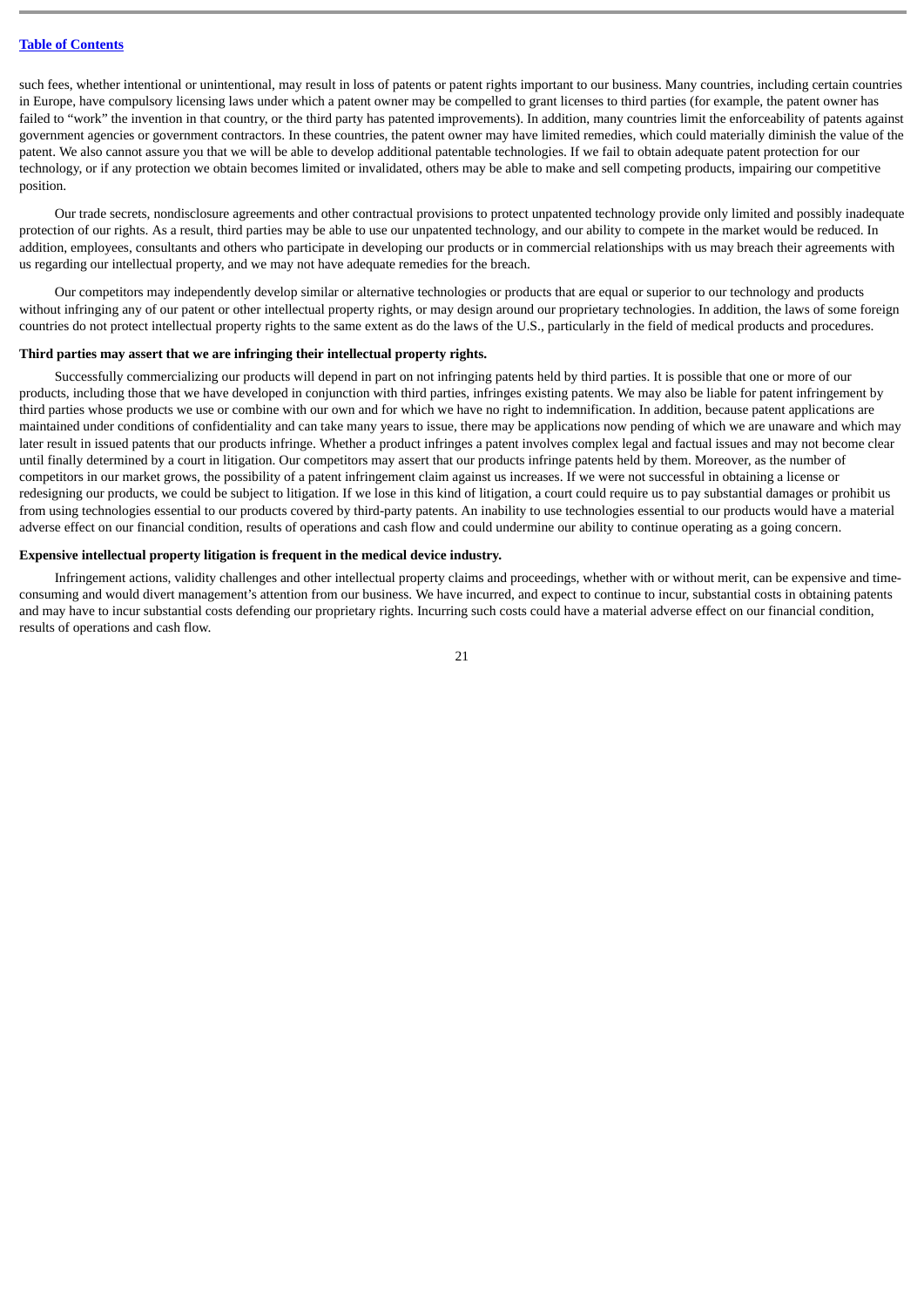#### **We may not be able to obtain all the licenses from third parties necessary for the development of new products.**

As we develop additional disposable interventional devices for use with our system, we may find it advisable or necessary to seek licenses from third parties who hold patents covering technology used in specific interventional procedures. If we cannot obtain those licenses, we could be forced to try to design around those patents at additional cost or abandon the product altogether, which could adversely affect revenues and results of operations. If we have to abandon a product, our ability to develop and grow our business in new directions and markets would be adversely affected.

#### **Our products and related technologies can be applied in different industries, and we may fail to focus on the most profitable areas.**

The Stereotaxis System is designed to have the potential for expanded applications beyond interventional cardiology and electrophysiology, including interventional neurosurgery, interventional neuroradiology, peripheral vascular, pulmonology, urology, gynecology and gastrointestinal medicine. However, we have limited financial and managerial resources and therefore may be required to focus on products in selected industries and to forego efforts with regard to other products and industries. Our decisions may not produce viable commercial products and may divert our resources from more profitable market opportunities. Moreover, we may devote resources to developing products in these additional areas but may be unable to justify the value proposition or otherwise develop a commercial market for products we develop in these areas, if any. In that case, the return on investment in these additional areas may be limited, which could negatively affect our results of operations.

## **We may be subject to damages resulting from claims that our employees or we have wrongfully used or disclosed alleged trade secrets of their former employers.**

Many of our employees were previously employed at universities or other medical device companies, including our competitors or potential competitors. We could in the future be subject to claims that these employees or we have used or disclosed trade secrets or other proprietary information of their former employers. Litigation may be necessary to defend against these claims. If we fail in defending such claims, in addition to paying monetary damages, we may lose valuable intellectual property rights or personnel. A loss of key research personnel or their work product could hamper or prevent our ability to commercialize certain potential products, which could severely harm our business. Even if we are successful in defending against these claims, litigation could result in substantial costs and be a distraction to management. Incurring such costs could have a material adverse effect on our financial condition, results of operations and cash flow.

## **If we or our strategic partners fail to obtain or maintain necessary FDA clearances for our medical device products, or if such clearances are delayed, we will be unable to continue to commercially distribute and market our products.**

Our products are medical devices that are subject to extensive regulation in the U.S. and in foreign countries where we do business. Unless an exemption applies, each medical device that we wish to market in the U.S. must first receive either 510(k) clearance or pre-market approval, or PMA, from the U.S. Food and Drug Administration pursuant to the Federal Food, Drug, and Cosmetic Act. The FDA's 510(k) clearance process usually takes from four to 12 months, but it can take longer. The process of obtaining PMA approval is much more costly, lengthy and uncertain, generally taking from one to three years or even longer. Although we have 510(k) clearance for our current Stereotaxis System, including a limited number of disposable interventional devices, and are able to market our system commercially in the U.S., our business model relies significantly on revenues from additional disposable interventional devices for which there is no current FDA clearance or approval. We cannot market our unapproved disposable interventional devices in the U.S. until the necessary clearance or approvals from the FDA have been received and can only place these devices with research institutions for permitted investigational use. In addition, we are working with third parties with whom we are co-developing disposable products. In some cases, these companies are responsible for obtaining appropriate regulatory clearance for these disposable devices. If these clearances or approvals are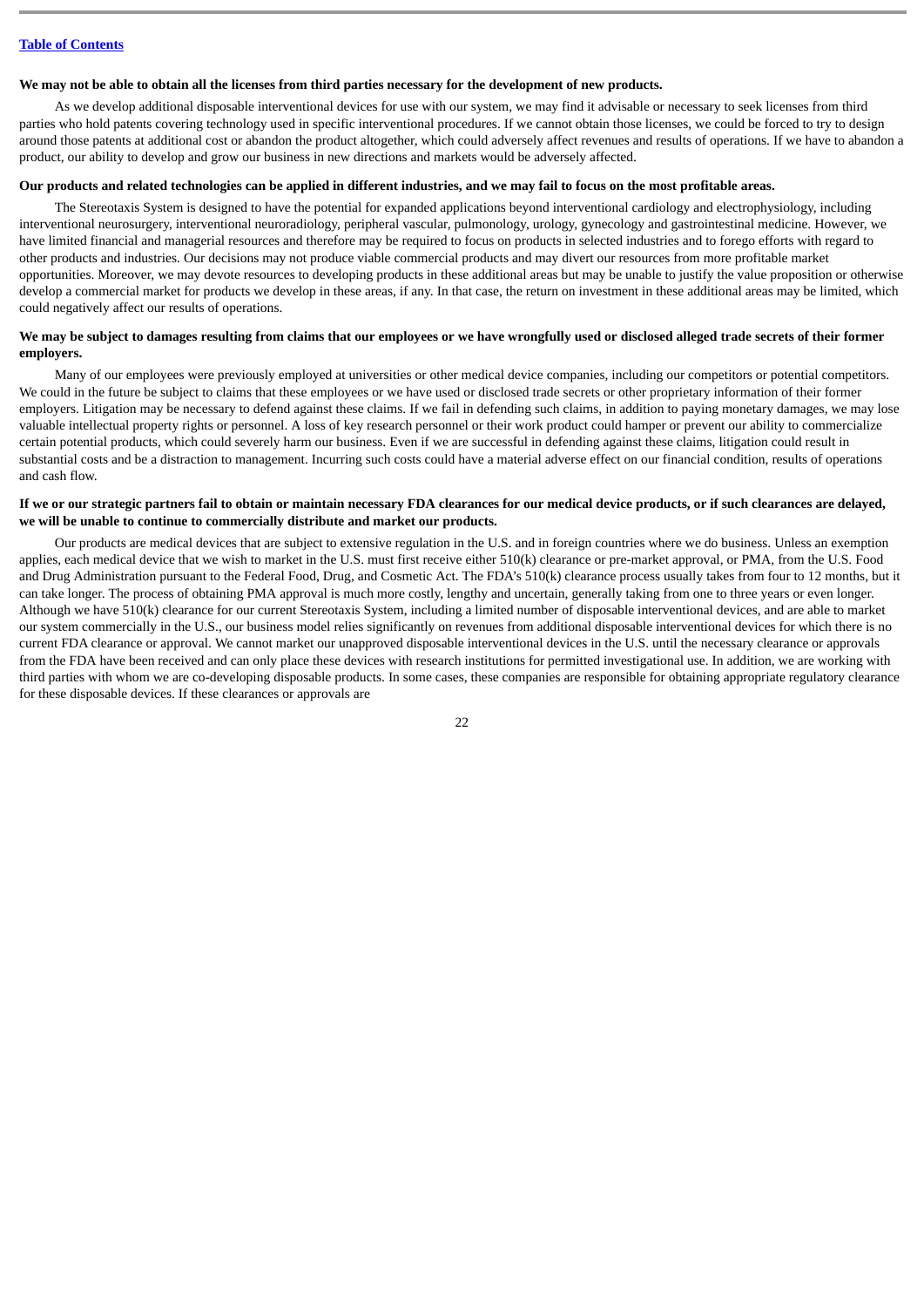not received or are substantially delayed, we may not be able to successfully market our system to as many institutions as we currently expect, which could have a material adverse impact on our financial condition, results of operations and cash flow.

Furthermore, obtaining 510(k) clearances, pre-market approvals, or PMAs, or premarket approval supplements, or PMA supplements, from the FDA could result in unexpected and significant costs for us and consume management's time and other resources. The FDA could ask us to supplement our submissions, collect non-clinical data, conduct clinical trials or engage in other time-consuming actions, or it could simply deny our applications. In addition, even if we obtain a 510(k) clearance or PMA or PMA supplement approval, the clearance or approval could be revoked or other restrictions imposed if post-market data demonstrates safety issues or lack of effectiveness. We cannot predict with certainty how, or when, the FDA will act. Obtaining regulatory approvals in foreign markets entails similar risks and uncertainties and can involve additional product testing and additional administrative review periods. If we are unable to obtain the necessary regulatory approvals, our financial condition and cash flow may be adversely affected. Also, a failure to obtain approvals may limit our ability to grow domestically and internationally.

#### **If we or our strategic partners fail to obtain regulatory approvals in other countries for products under development, we will not be able to commercialize these products in those countries.**

In order to market our products outside of the U.S., we and our strategic partners must establish and comply with numerous and varying regulatory requirements of other countries regarding safety and efficacy. Approval procedures vary among countries and can involve additional product testing and additional administrative review periods. The time required to obtain approval in other countries might differ from that required to obtain FDA approval. The regulatory approval process in other countries may include all of the risks detailed above regarding FDA approval in the U.S. Regulatory approval in one country does not ensure regulatory approval in another, but a failure or delay in obtaining regulatory approval in one country may negatively impact the regulatory process in others. Failure to obtain regulatory approval in other countries or any delay or setback in obtaining such approval could have the same adverse effects described above regarding FDA approval in the U.S. In addition, we are relying on our strategic partners in some instances to assist us in this regulatory approval process in countries outside the U.S. and Europe, for example, in Japan.

#### **We may fail to comply with continuing regulatory requirements of the FDA and other authorities and become subject to substantial penalties.**

Even after product approval, we must comply with continuing regulation by the FDA and other authorities, including the FDA's Quality System Regulation, or QSR, requirements, labeling and promotional requirements and medical device adverse event and other reporting requirements. For example, as a result of our own ongoing quality testing, in January 2004 we voluntarily recalled our CRONUS guidewires. Any failure to comply with continuing regulation by the FDA or other authorities could result in enforcement action that may include suspension or withdrawal of regulatory approvals, recalling products, ceasing product marketing, seizure and detention of products, paying significant fines and penalties, criminal prosecution and similar actions that could limit product sales, delay product shipment and harm our profitability.

Additionally, any modification to an FDA 510(k)-cleared device that could significantly affect its safety or effectiveness, or that would constitute a major change in its intended use, requires a new 510(k) clearance. Device modifications to a PMA approved device or its labeling may require either a new PMA or PMA supplement approval, which could be a costly and lengthy process. In the future, we may modify our products after they have received clearance or approval, and we may determine that new clearance or approval is unnecessary. We cannot assure you that the FDA would agree with any of our decisions not to seek new clearance or approval. If the FDA requires us to seek clearance or approval for any modification, we also may be required to cease marketing or recall the modified product until we obtain FDA clearance or approval which could also limit product sales, delay product shipment and harm our profitability. In addition,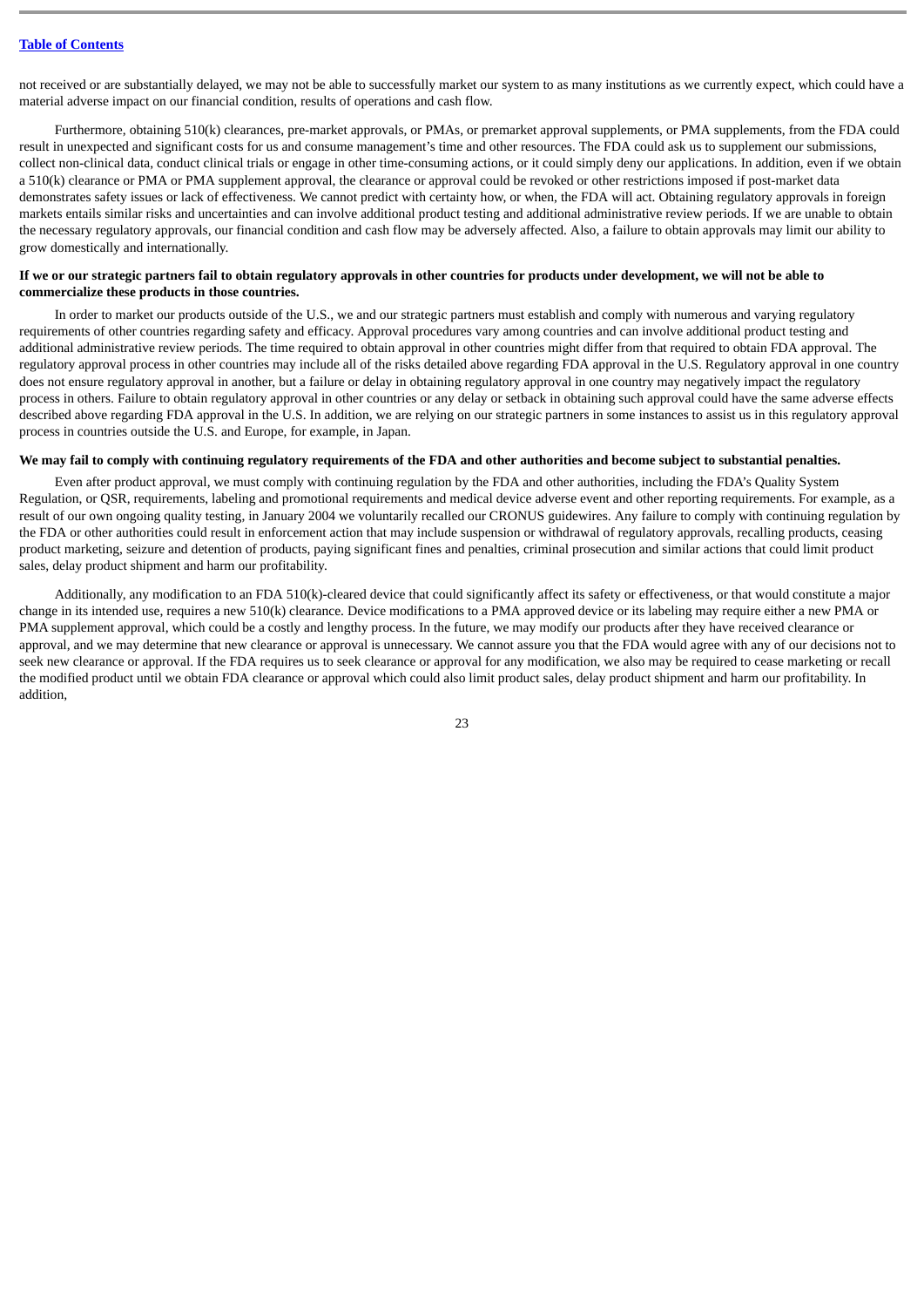Congress could amend the Federal Food, Drug and Cosmetic Act, and the FDA could modify its regulations promulgated under this law in a way so as to make ongoing regulatory compliance more burdensome and difficult.

In many foreign countries in which we market our products, we are subject to regulations affecting, among other things, product standards, packaging requirements, labeling requirements, import restrictions, tariff regulations, duties and tax requirements. Many of these regulations are similar to those of the FDA. In addition, in many countries the national health or social security organizations require our products to be qualified before procedures performed using our products become eligible for reimbursement. Failure to receive, or delays in the receipt of, relevant foreign qualifications could have a material adverse effect on our business, financial condition and results of operations. Due to the movement toward harmonization of standards in the European Union, we expect a changing regulatory environment in Europe characterized by a shift from a country-by-country regulatory system to a European Union-wide single regulatory system. We cannot predict the timing of this harmonization and its effect on us. Adapting our business to changing regulatory systems could have a material adverse effect on our business, financial condition and results of operations. If we fail to comply with applicable foreign regulatory requirements, we may be subject to fines, suspension or withdrawal of regulatory approvals, product recalls, seizure of products, operating restrictions and criminal prosecution.

#### **Our suppliers or we may fail to comply with the FDA quality system regulation.**

Our manufacturing processes must comply with the FDA's quality system regulation, or QSR, which covers the methods and documentation of the design, testing, production, control, quality assurance, labeling, packaging and shipping of our products. The FDA enforces the QSR through inspections. We cannot assure you that we would pass such an inspection. Failure to pass such an inspection could force a shut down of our manufacturing operations, a recall of our products or the imposition of other sanctions, which would significantly harm our revenues and profitability. Further, we cannot assure you that our key component suppliers are or will continue to be in compliance with applicable regulatory requirements and will not encounter any manufacturing difficulties. Any failure to comply with the FDA's QSR by us or our suppliers could significantly harm our available inventory and product sales.

#### **Software or other defects may be discovered in our products.**

Our products incorporate many components, including sophisticated computer software. Complex software frequently contains errors, especially when first introduced. Because our products are designed to be used to perform complex interventional procedures, we expect that physicians and hospitals will have an increased sensitivity to the potential for software defects. We cannot assure you that our software or other components will not experience errors or performance problems in the future. If we experience software errors or performance problems, we would likely also experience:

- loss of revenue;
- delay in market acceptance of our products:
- damage to our reputation;
- additional regulatory filings;
- product recalls;
- increased service or warranty costs; and/or
- product liability claims relating to the software defects.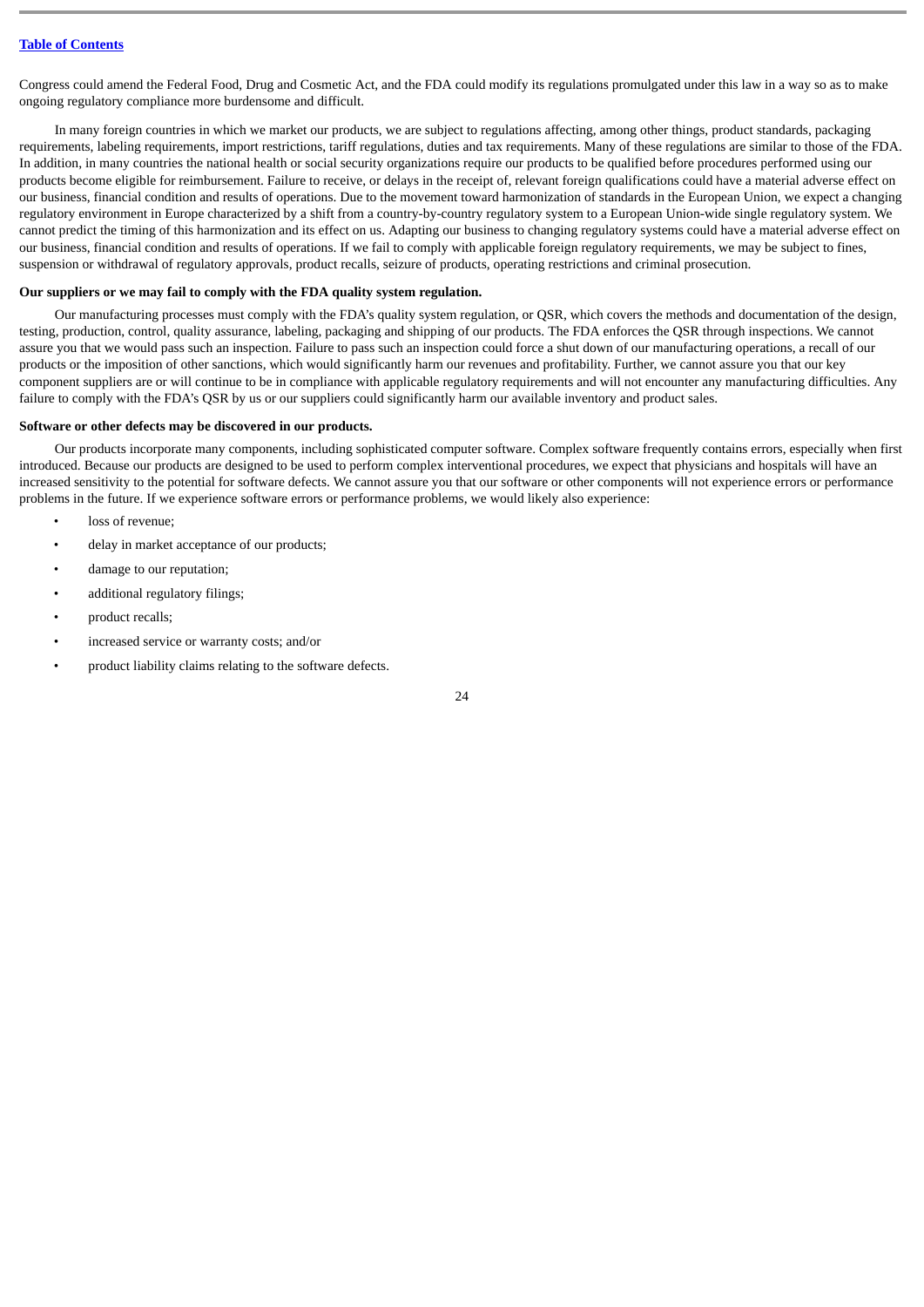## **If we fail to comply with health care regulations, we could face substantial penalties and our business, operations and financial condition could be adversely affected.**

While we do not control referrals of health care services or bill directly to Medicare, Medicaid or other third-party payors, due to the breadth of many health care laws and regulations, we cannot assure you that they will not apply to our business. We could be subject to health care fraud and patient privacy regulation by both the federal government and the states in which we conduct our business. The regulations that may affect our ability to operate include:

- the federal healthcare program Anti-Kickback Law, which prohibits, among other things, persons from soliciting, receiving or providing remuneration, directly or indirectly, to induce either the referral of an individual, for an item or service or the purchasing or ordering of a good or service, for which payment may be made under federal health care programs such as the Medicare and Medicaid programs;
- federal false claims laws which prohibit, among other things, individuals or entities from knowingly presenting, or causing to be presented, claims for payment from Medicare, Medicaid, or other third-party payors that are false or fraudulent, and which may apply to entities like us which provide coding and billing advice to customers;
- the federal Health Insurance Portability and Accountability Act of 1996, or HIPAA, which prohibits executing a scheme to defraud any health care benefit program or making false statements relating to health care matters and which also imposes certain requirements relating to the privacy, security and transmission of individually identifiable health information;
- state law equivalents of each of the above federal laws, such as anti-kickback and false claims laws which may apply to items or services reimbursed by any third-party payor, including commercial insurers, and state laws governing the privacy of health information in certain circumstances, many of which differ from each other in significant ways and often are not preempted by HIPAA, thus complicating compliance efforts; and
- federal self-referral laws, such as STARK, which prohibits a physician from making a referral to a provider of certain health services with which the physician or the physician's family member has a financial interest.

If our operations are found to be in violation of any of the laws described above or any other governmental regulations that apply to us, we may be subject to penalties, including civil and criminal penalties, damages, fines and the curtailment or restructuring of our operations. Any penalties, damages, fines, curtailment or restructuring of our operations could adversely affect our ability to operate our business and our financial results. The risk of our being found in violation of these laws is increased by the fact that many of them have not been fully interpreted by the regulatory authorities or the courts, and their provisions are open to a variety of interpretations. Any action against us for violation of these laws, even if we successfully defend against it, could cause us to incur significant legal expenses and divert our management's attention from the operation of our business. Moreover, to achieve compliance with applicable federal and state privacy, security, and electronic transaction laws, we may be required to modify our operations with respect to the handling of patient information. Implementing these modifications may prove costly. At this time, we are not able to determine the full consequences to us, including the total cost of compliance, of these various federal and state laws.

## **The application of state certificate of need regulations and compliance with federal and state licensing or other international requirements could substantially limit our ability to sell our products and grow our business.**

Some states require health care providers to obtain a certificate of need or similar regulatory approval prior to the acquisition of high-cost capital items such as our Stereotaxis System. In many cases, a limited number of these certificates are available. As a result of this limited availability, hospitals and other health care providers may be unable to obtain a certificate of need for the purchase of our Stereotaxis System. Further, our sales cycle for the Stereotaxis System is typically longer in certificate of need states due to the time it takes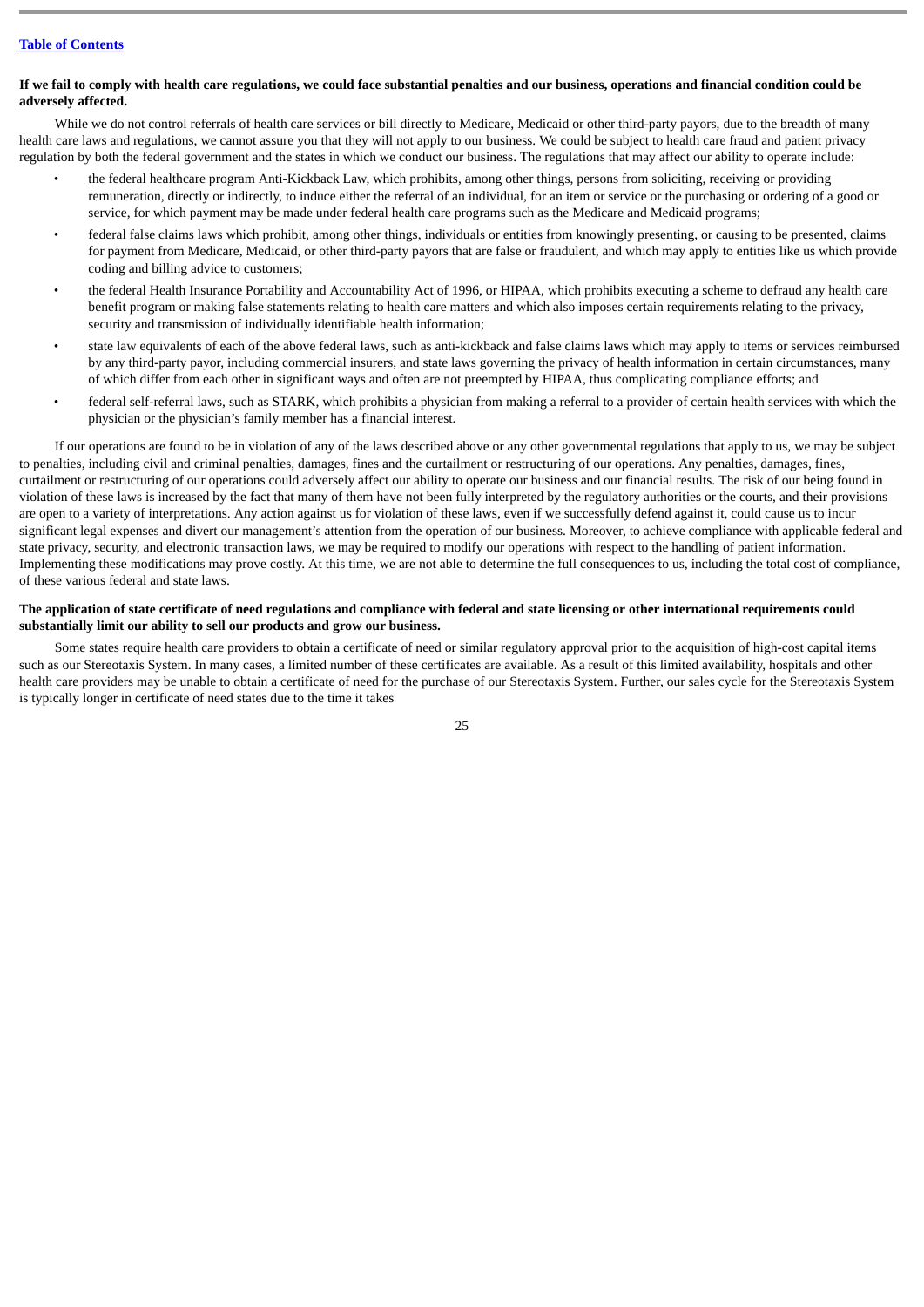our customers to obtain the required approvals. In addition, our customers must meet various federal and state regulatory and/or accreditation requirements in order to receive payments from government-sponsored health care programs such as Medicare and Medicaid, receive full reimbursement from third party payors and maintain their customers. Our international customers may be required to meet similar or other requirements. Any lapse by our customers in maintaining appropriate licensure, certification or accreditation, or the failure of our customers to satisfy the other necessary requirements under government-sponsored health care programs or other requirements, could cause our sales to decline.

## **Hospitals or physicians may be unable to obtain reimbursement from third-party payors for procedures using the Stereotaxis System, or reimbursement for procedures may be insufficient to recoup the costs of purchasing our products.**

We expect that U.S. hospitals will continue to bill various third-party payors, such as Medicare, Medicaid and other government programs and private insurance plans, for procedures performed with our products, including the costs of the disposable interventional devices used in these procedures. If in the future our disposable interventional devices do not fall within U.S. reimbursement categories and our procedures are not reimbursed, or if the reimbursement is insufficient to cover the costs of purchasing our system and related disposable interventional devices, the adoption of our systems and products would be significantly slowed or halted, and we may be unable to generate sufficient sales to support our business. Our success in international markets also depends upon the eligibility of our products for reimbursement through government-sponsored health care payment systems and third-party payors. In both the U.S. and foreign markets health care cost-containment efforts are prevalent and are expected to continue. These efforts could reduce levels of reimbursement available for procedures involving our products and, therefore, reduce overall demand for our products as well. A failure to generate sufficient sales could have a material adverse impact on our financial condition, results of operations and cash flow.

#### **We may lose our key personnel or fail to attract and retain additional personnel.**

We are highly dependent on the principal members of our management and scientific staff, in particular Bevil J. Hogg, our President and Chief Executive Officer, Michael P. Kaminski, our Chief Operating Officer and William M. Kelley, one of our directors. Mr. Kelley has extensive experience in the medical device industry, and we believe his industry contacts enable us to have proposals reviewed by key hospital decision-makers earlier in the sales process than may otherwise be the case. In order to pursue our plans and accommodate planned growth, we may choose to hire additional personnel. Attracting and retaining qualified personnel will be critical to our success, and competition for qualified personnel is intense. We may not be able to attract and retain personnel on acceptable terms given the competition for qualified personnel among technology and healthcare companies and universities. The loss of any of these persons or our inability to attract and retain other qualified personnel could harm our business and our ability to compete. In addition, Douglas M. Bruce, our Senior Vice President, Research & Development, coordinates our scientific staff and the research and development projects they undertake; the loss of Mr. Bruce or other members of our scientific staff may significantly delay or prevent product development and other business objectives.

#### **Our growth will place a significant strain on our resources, and if we fail to manage our growth, our ability to develop, market and sell our products will be harmed.**

Our business plan contemplates a period of substantial growth and business activity. This growth and activity will likely result in new and increased responsibilities for management personnel and place significant strain upon our operating and financial systems and resources. To accommodate our growth and compete effectively, we will be required to improve our information systems, create additional procedures and controls and expand, train, motivate and manage our work force. We cannot be certain that our personnel, systems, procedures and controls will be adequate to support our future operations. Any failure to effectively manage our growth could impede our ability to successfully develop, market and sell our products.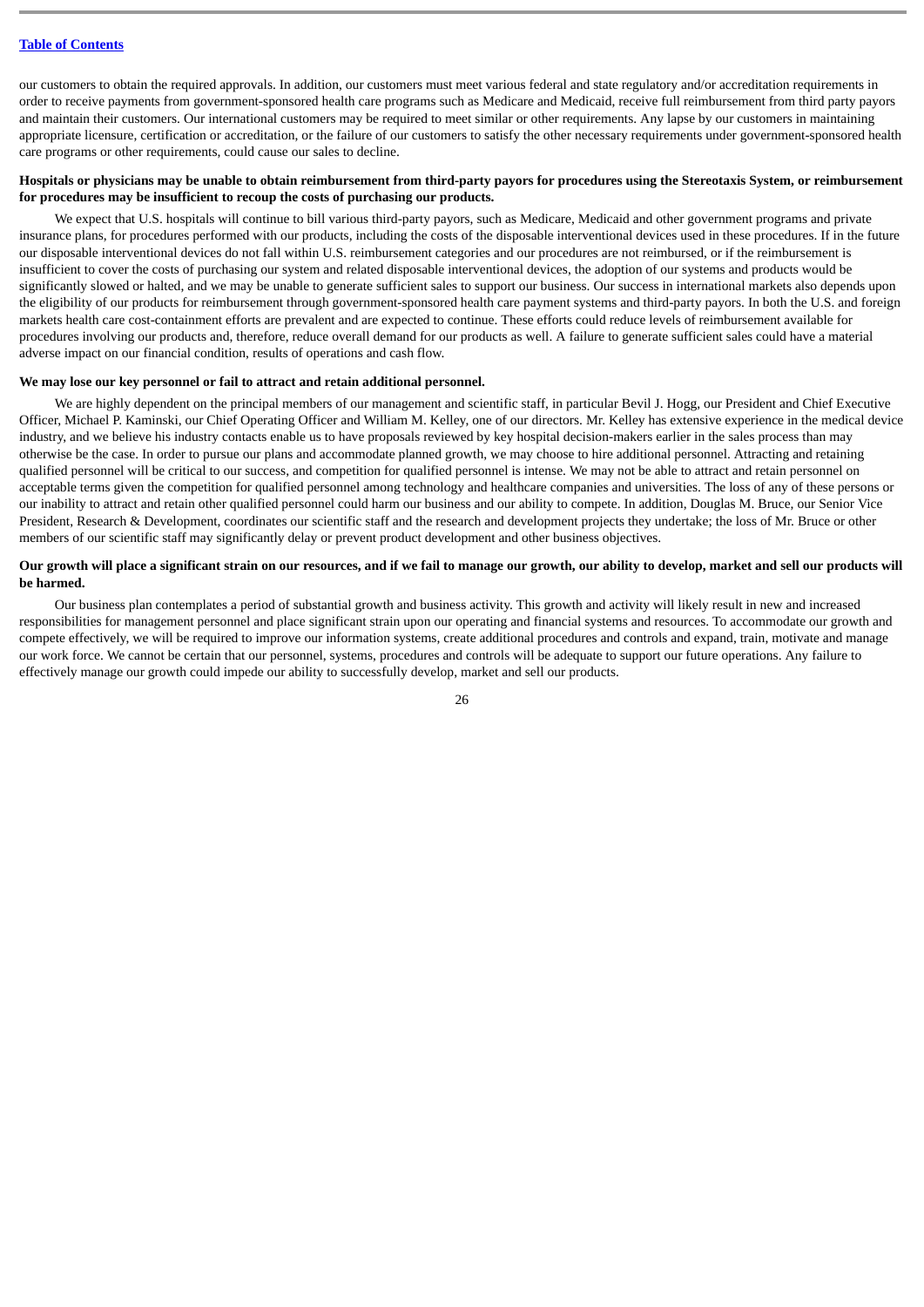#### **We face currency and other risks associated with international sales.**

We intend to continue to devote significant efforts to marketing our systems and products outside of the U.S. This strategy will expose us to numerous risks associated with international operations, which could adversely affect our results of operations and financial condition, including the following:

- currency fluctuations that could impact the demand for our products or result in currency exchange losses;
- export restrictions, tariff and trade regulations and foreign tax laws;
- customs duties, export quotas or other trade restrictions;
- economic and political instability; and
- shipping delays.

In addition, contracts may be difficult to enforce and receivables difficult to collect through a foreign country's legal system.

#### **Risks Related To Our Common Stock**

## **Our principal stockholders continue to own a large percentage of our voting stock, and they have the ability to substantially influence matters requiring stockholder approval.**

As of March 31, 2005, our executive officers, directors and individuals or entities affiliated with them beneficially own or control a substantial percentage of the outstanding shares of our common stock. Accordingly, these executive officers, directors and their affiliates, acting as a group, will have substantial influence over the outcome of corporate actions requiring stockholder approval, including the election of directors, any merger, consolidation or sale of all or substantially all of our assets or any other significant corporate transaction. These stockholders may also delay or prevent a change of control, even if such a change of control would benefit our other stockholders. This significant concentration of stock ownership may adversely affect the trading price of our common stock due to investors' perception that conflicts of interest may exist or arise.

#### **We have never paid dividends on our capital stock, and we do not anticipate paying any cash dividends in the foreseeable future.**

We have paid no cash dividends on any of our classes of capital stock to date and we currently intend to return our future earnings to fund the development and growth of our business. In addition, the terms of our loan agreement prohibit us from declaring dividends without the prior consent of our lender. As a result, capital appreciation, if any, of our common stock will be the sole source of gain to investors for the foreseeable future.

## **Our certificate of incorporation and bylaws, Delaware law and one of our alliance agreements contain provisions that could discourage a takeover.**

Our certificate of incorporation and bylaws and Delaware law contain provisions that might enable our management to resist a takeover. These provisions may:

- discourage, delay or prevent a change in the control of our company or a change in our management;
- adversely affect the voting power of holders of common stock; and
- limit the price that investors might be willing to pay in the future for shares of our common stock.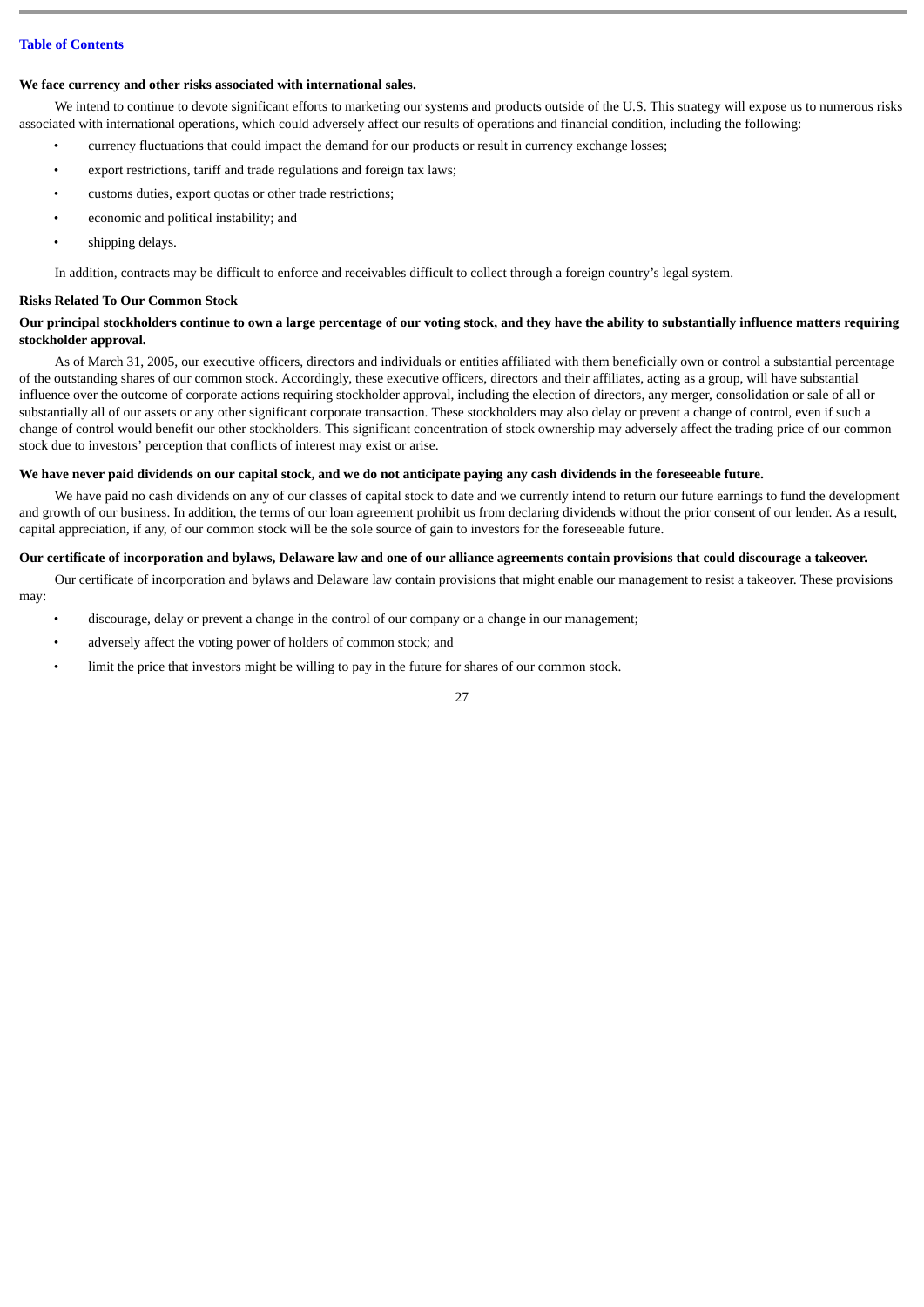In addition, under our alliance with J&J, either party may terminate the alliance under certain circumstances involving a "change of control" of Stereotaxis. Any termination must be effected within 90 days of the change of control, but would be effective one year after the change of control. If we terminate under this provision, we must pay a termination fee to J&J equal to 5% of the total equity value of Stereotaxis in the change of control transaction, up to a maximum of \$10 million. We also agreed to notify J&J if we reasonably consider that we are engaged in substantive discussions in respect of the sale of the company or substantially all of our assets. These provisions may similarly discourage a takeover and negatively affect our share price as described above.

#### **Sales of a substantial number of shares of our common stock in the public market, or the perception that they may occur, may depress the market price of our common stock.**

Sales of substantial amounts of our common stock in the public market, or the perception that substantial sales may be made, could cause the market price of our common stock to decline. These sales might also make it more difficult for us to sell equity securities at a time and price that we deem appropriate.

As of March 31, 2005, we had outstanding 27,228,345 shares of common stock.

#### **Evolving regulation of corporate governance and public disclosure may result in additional expenses and continuing uncertainty.**

Changing laws, regulations and standards relating to corporate governance and public disclosure, including the Sarbanes-Oxley Act of 2002, new SEC regulations and NASDAQ National Market rules are creating uncertainty for public companies. We are presently evaluating and monitoring developments with respect to new and proposed rules and cannot predict or estimate the amount of the additional compliance costs we may incur or the timing of such costs. These new or changed laws, regulations and standards are subject to varying interpretations, in many cases due to their lack of specificity, and as a result, their application in practice may evolve over time as new guidance is provided by courts and regulatory and governing bodies. This could result in continuing uncertainty regarding compliance matters and higher costs necessitated by ongoing revisions to disclosure and governance practices. Maintaining appropriate standards of corporate governance and public disclosure may result in increased general and administrative expenses and a diversion of management time and attention from revenue-generating activities to compliance activities. In addition, if we fail to comply with new or changed laws, regulations and standards, regulatory authorities may initiate legal proceedings against us and our business and reputation may be harmed.

#### **Our future operating results may be below securities analysts' or investors' expectations, which could cause our stock price to decline.**

The revenue and income potential of our products and our business model are unproven, and we may be unable to generate significant revenues or grow at the rate expected by securities analysts or investors. In addition, our costs may be higher than we, securities analysts or investors expect. If we fail to generate sufficient revenues or our costs are higher than we expect, our results of operations will suffer, which in turn could cause our stock price to decline. Our results of operations will depend upon numerous factors, including:

- demand for our products;
- the performance of third-party contract manufacturers and component suppliers;
- our ability to develop sales and marketing capabilities;
- the success of our collaborations with Siemens, Philips and J&J and others;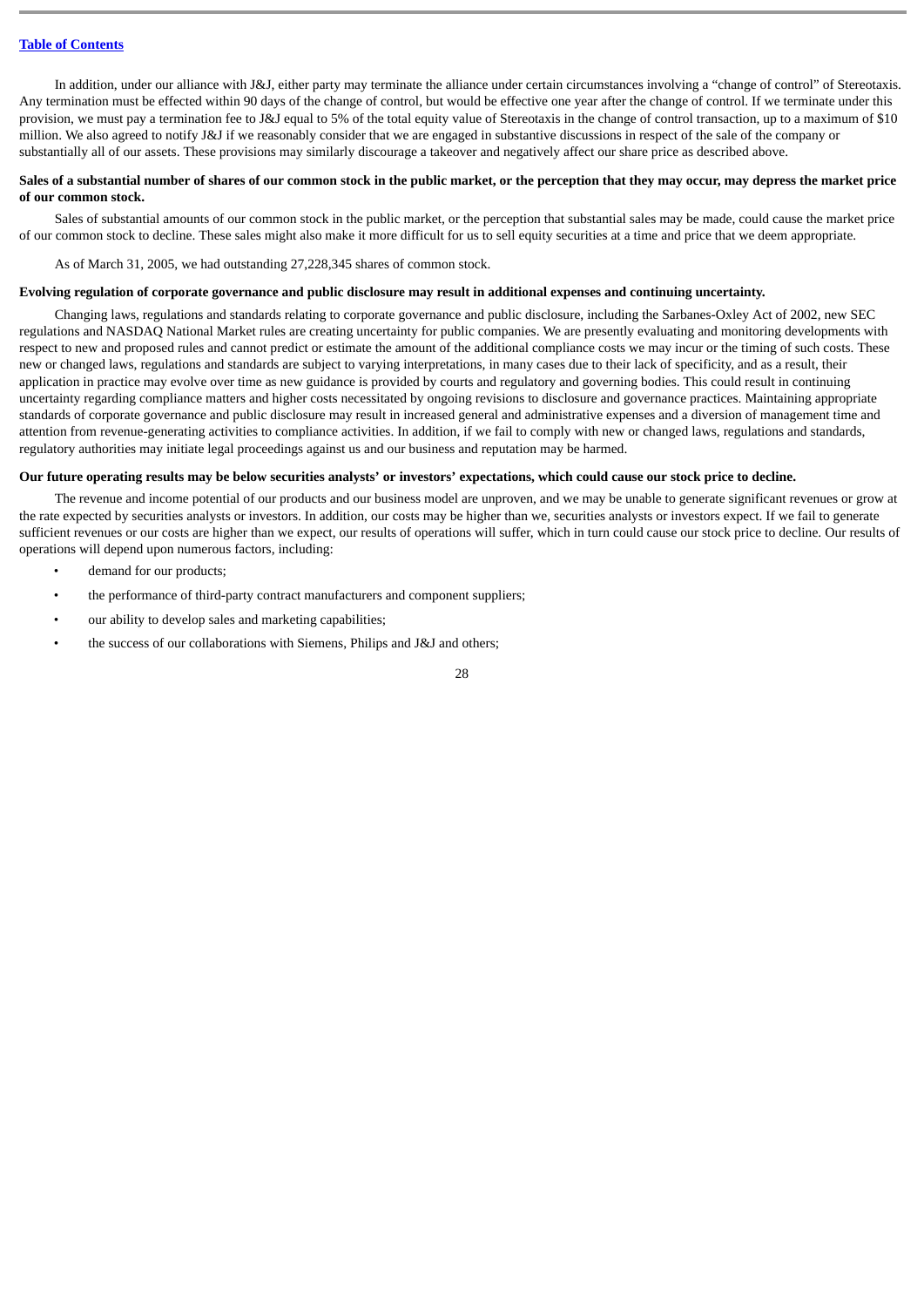- our ability to develop, introduce and market new or enhanced versions of our products on a timely basis;
- our ability to obtain regulatory clearances or approvals for our new products; and
- our ability to obtain and protect proprietary rights.

Our operating results in any particular period may not be a reliable indication of our future performance. In some future quarters, our operating results may be below the expectations of securities analysts or investors. If this occurs, the price of our common stock will likely decline.

#### **We expect that the price of our common stock could fluctuate substantially, possibly resulting in class action securities litigation.**

We have only been publicly traded since August 12, 2004. A limited number of our shares trade actively in the market. The market price of our common stock will be affected by a number of factors, including:

- actual or anticipated variations in our results of operations or those of our competitors;
- the receipt or denial of regulatory approvals;
- announcements of new products, technological innovations or product advancements by us or our competitors;
- developments with respect to patents and other intellectual property rights;
- changes in earnings estimates or recommendations by securities analysts or our failure to achieve analyst earnings estimates; and
- developments in our industry.

The stock prices of many companies in the medical device industry have experienced wide fluctuations that have often been unrelated to the operating performance of these companies. Following periods of volatility in the market price of a company's securities, stockholders have often instituted class action securities litigation against those companies. Class action securities litigation, if instituted against us, could result in substantial costs and a diversion of our management resources, which could significantly harm our business.

## <span id="page-28-0"></span>**ITEM 3. QUANTITATIVE AND QUALITATIVE DISCLOSURES ABOUT MARKET RISK**

We have exposure to currency fluctuations. We operate mainly in the U.S. and Europe and we expect to continue to sell our products both within and outside of the U.S. We expect to transact this business primarily in U.S. dollars and in euros, although we may transact business in other currencies to a lesser extent. Future fluctuations in the value of these currencies may affect the price competitiveness of our products. In addition, because we have a relatively long installation cycle for our systems, we will be subject to risk of currency fluctuations between the time we execute a purchase order and the time we deliver the system and collect payments under the order, which could adversely affect our operating margins. We have not hedged exposures in foreign currencies or entered into any other derivative instruments. As a result, we will be exposed to some exchange risks for foreign currencies. For example, if the currency exchange rate were to fluctuate by 10%, we believe that our revenues could be affected by as much as 2 to 3%.

We also have exposure to interest rate risk related to our investment portfolio and our borrowings. The primary objective of our investment activities is to preserve principal while at the same time maximizing the income we receive from our invested cash without significantly increasing the risk of loss.

Our interest income is sensitive to changes in the general level of U.S. interest rates, particularly since

 $\overline{2}9$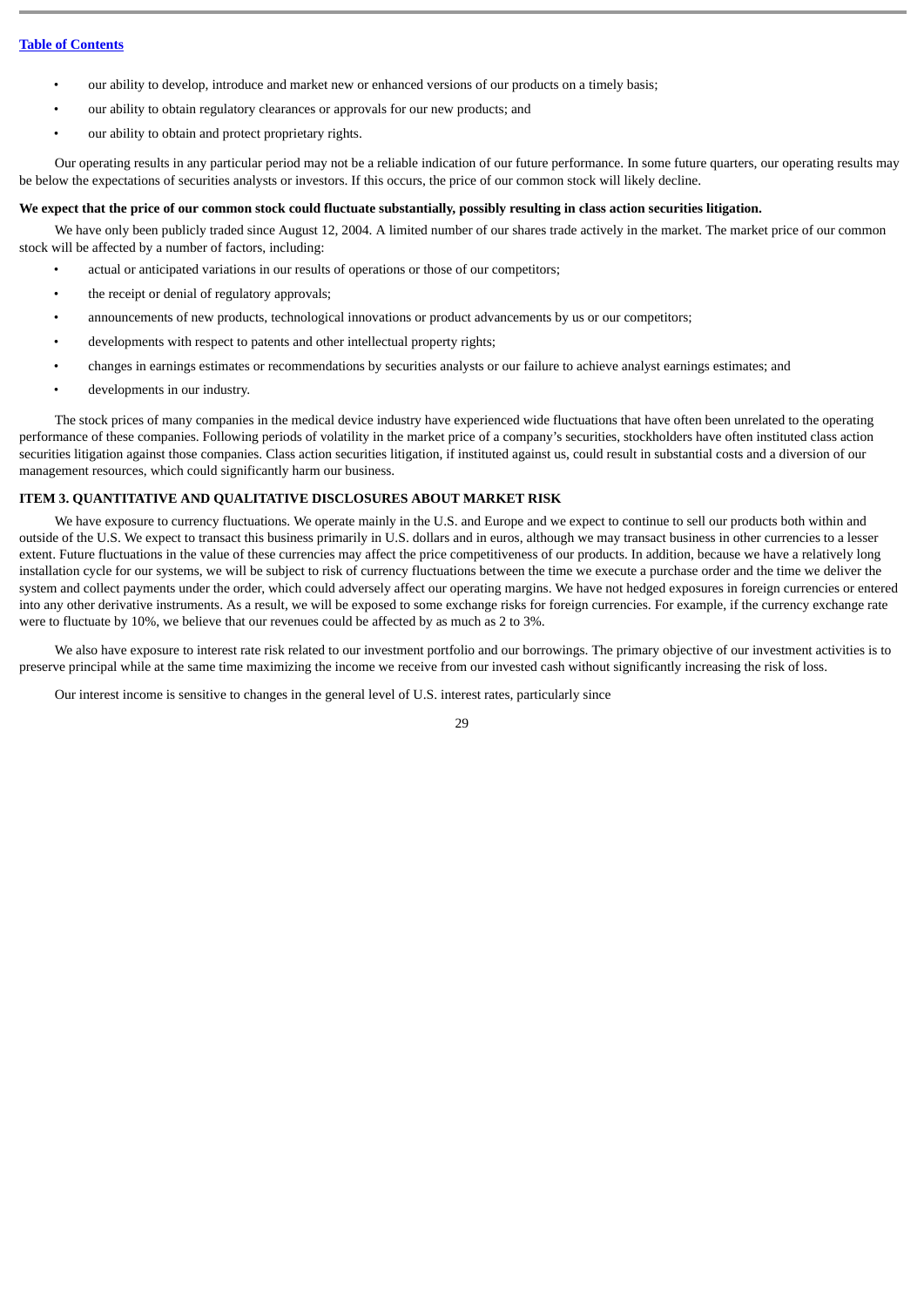the majority of our investments are in short-term debt instruments. We invest our excess cash primarily in U.S. government securities and marketable debt securities of financial institutions and corporations with strong credit ratings. These instruments generally have maturities of two years or less when acquired. We do not utilize derivative financial instruments, derivative commodity instruments or other market risk sensitive instruments, positions or transactions. Accordingly, we believe that while the instruments we hold are subject to changes in the financial standing of the issuer of such securities, we are not subject to any material risks arising from changes in interest rates, foreign currency exchange rates, commodity prices, equity prices or other market changes that affect market risk sensitive instruments.

We do not believe that inflation has had a material adverse impact on our business or operating results during the periods covered by this report.

#### <span id="page-29-0"></span>**ITEM 4. CONTROLS AND PROCEDURES**

*Disclosure Controls and Procedures:* The Company's management, with the participation of the Company's Chief Executive Officer and Chief Financial Officer, has evaluated the effectiveness of the Company's disclosure controls and procedures (as such term is defined in Rules 13a-15(e) and 15d-15(e) under the Securities Exchange Act of 1934, as amended (the "Exchange Act")), as of the end of the period covered by this report. Any controls and procedures, no matter how well designed and operated, can provide only reasonable assurance of achieving the desired control objectives, and management is required to apply its judgment in evaluating the cost-benefit relationship of possible controls and procedures. Based on such evaluation, the Company's Chief Executive Officer and Chief Financial Officer have concluded that, as of the end of such period, the Company's disclosure controls and procedures provided reasonable assurance that the disclosure controls and procedures are effective in recording, processing, summarizing and reporting, on a timely basis, information required to be disclosed by the Company in the report that it files or submits under the Exchange Act.

*Internal Control Over Financial Reporting:* The Company's management, with the participation of the Company's Chief Executive Officer and Chief Financial Officer, also conducted an evaluation of the Company's internal control over financial reporting to determine whether any changes occurred during the period covered by this report that have materially affected, or are reasonably likely to materially affect, the Company's internal control over financial reporting. Based on that evaluation, there has been no such change during the period covered by this report.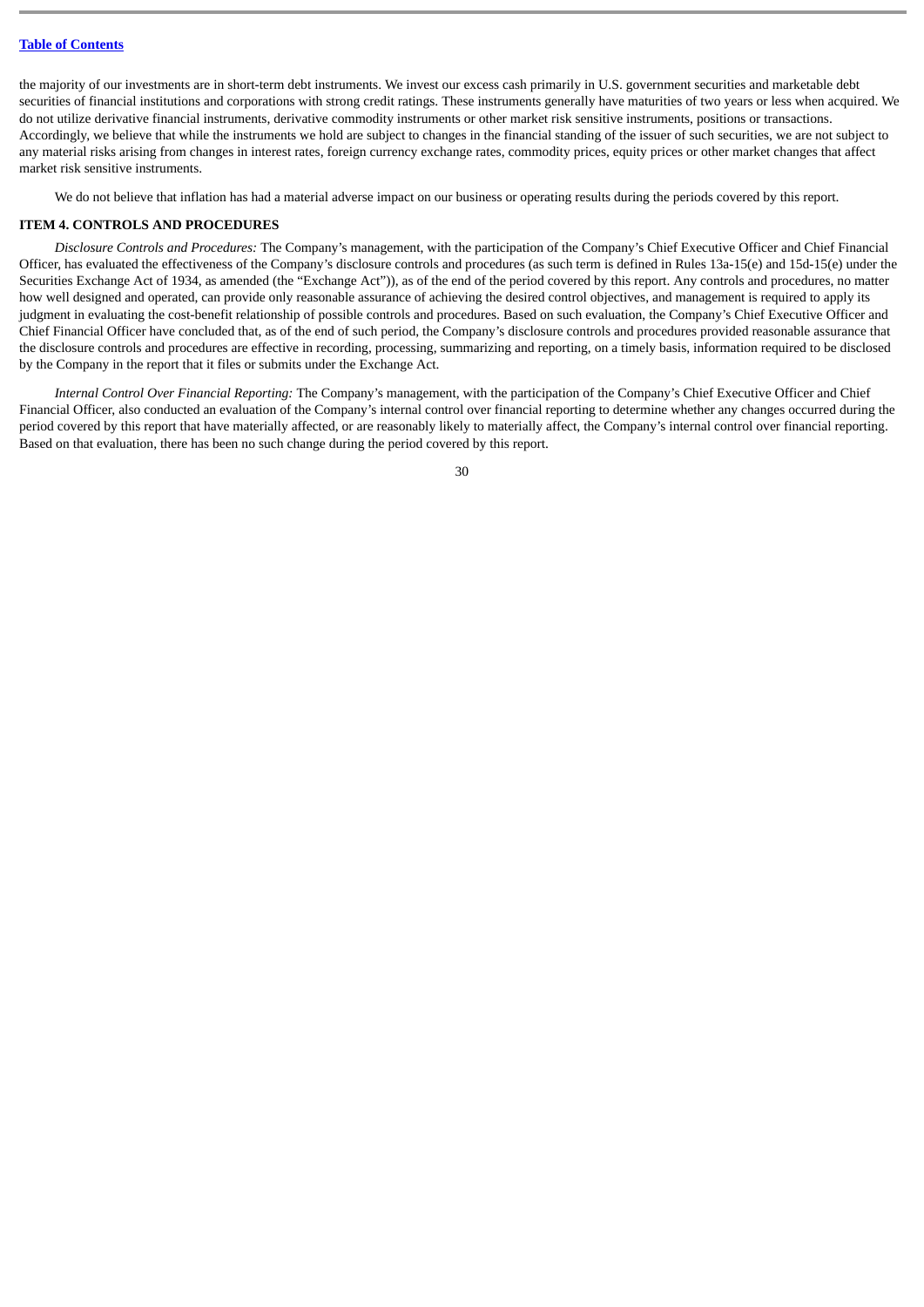## **STEREOTAXIS, INC. PART II – OTHER INFORMATION**

## <span id="page-30-1"></span><span id="page-30-0"></span>**ITEM 2. Unregistered Sales of Equity Securities and Use of Proceeds**

#### **Purchase of Equity Securities by the Issuer and Affiliated Purchasers**

#### *(a) Unregistered Sales of Equity Securities*

We issued and sold the following shares of our common stock during the quarterly period ending March 31, 2005 on the date set forth below:

- (1) On February 15, 2005 we issued 5,466 shares of our common stock to Silicon Valley Bankshares pursuant to the terms of a warrant agreement at a per share price of \$7.81. The shares were issued as a result of a cashless exercise under the terms of the warrant, resulting in no aggregate proceeds to us.
- (2) On February 17, 2005 we issued 187 shares of our common stock to Ampersand 1999 Companion Fund Limited Partnership pursuant to the terms of a warrant agreement at a per share price of \$7.81. The shares were issued as a result of a cashless exercise under the terms of the warrant, resulting in no aggregate proceeds to us.
- (3) On February 17, 2005 we issued 9,235 shares of our common stock to Ampersand 1999 Limited Partnership pursuant to the terms of a warrant agreement at a per share price of \$7.81. The shares were issued as a result of a cashless exercise under the terms of the warrant, resulting in no aggregate proceeds to us.

The issuance and sale of shares of common stock described above were made in reliance upon exemptions from the registration provisions of the Securities Act set forth in Section 4(2) thereof (and Regulation D) relative to sales by an issuer not involving any public offering, to the extent an exemption from such registration was required.

No underwriters were involved in the issuance and/or sale of the foregoing securities. All certificates representing the issued shares of common stock described above included appropriate legends setting forth that the securities had not been registered and the applicable restrictions on transfer.

## *(b) Initial Public Offering and Use of Proceeds from the Sale of Registered Securities*

The Company effected the initial public offering of its common stock pursuant to a Registration Statement on Form S-1 (File No. 333-115253) that was declared effective by the Securities and Exchange Commission on August 11, 2004 and pursuant to which shares were offered on August 12, 2004.

On August 17, 2004, the Company consummated its initial public offering with the sale of 5,500,000 shares of common stock, excluding exercise of the underwriters' over-allotment option. On September 8, 2004, the Company consummated the sale of an additional 462,352 shares of common stock in connection with the exercise by the underwriters of their option to purchase additional shares. The public offering price of the common stock was \$8.00 per share. The offering has terminated. The managing underwriters of the offering were Goldman, Sachs & Co., Bear, Stearns & Co. Inc., Deutsche Bank Securities and A.G. Edwards.

The aggregate gross proceeds from the sale of the aggregate of 5,962,352 shares of common stock sold was approximately \$47.7 million. The net proceeds to the Company from the offering were approximately \$41.4 million after deducting the underwriting discount of approximately \$3.3 million and \$2.9 million of other expenses incurred in connection with the offering.

All of the proceeds from the offering have been invested in corporate and government securities. We expect to use the net proceeds of the offering for;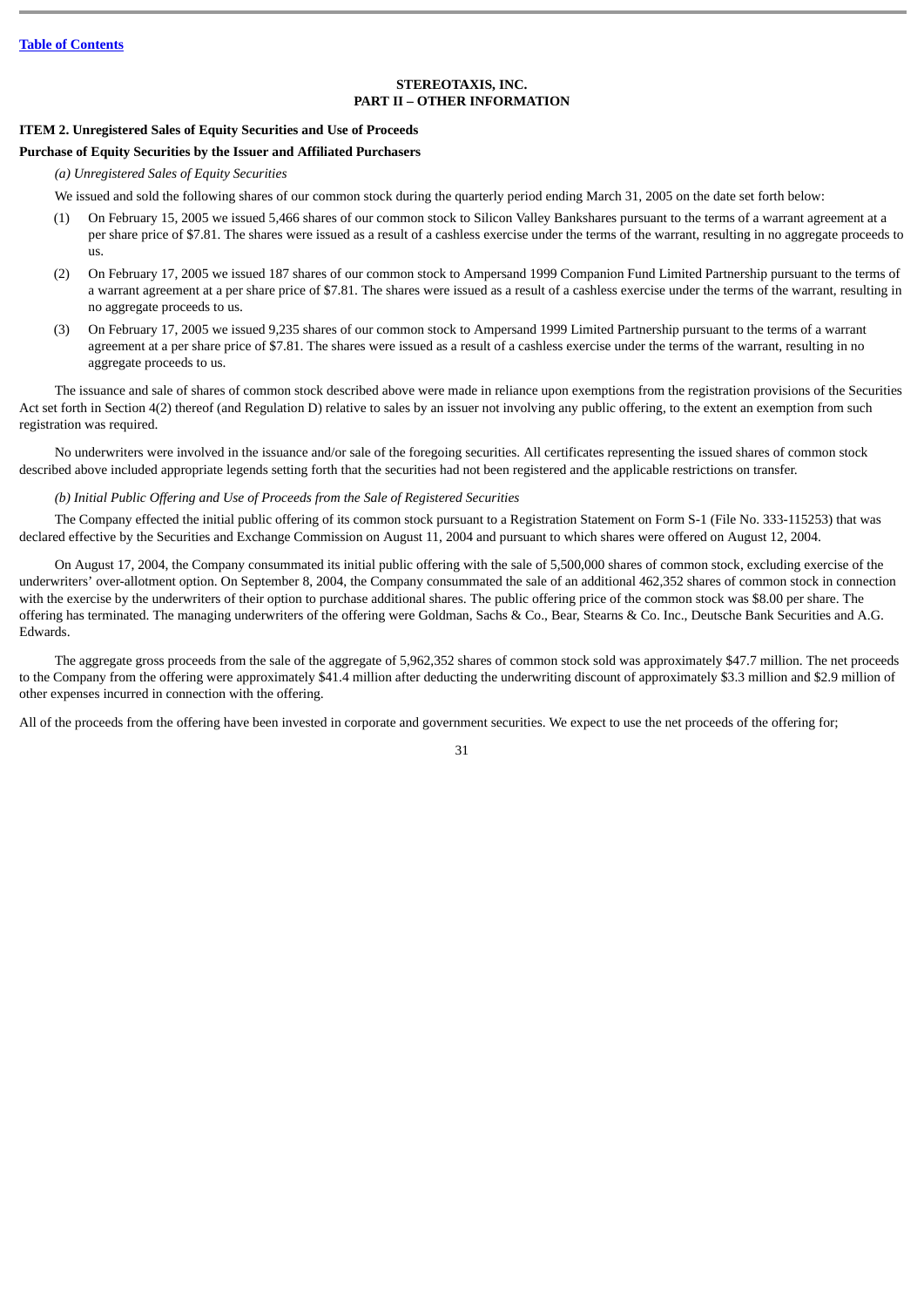- working capital;
- continued sales, marketing and clinical support initiatives relating to the commercialization of our products;
- continued research and development, including the enhancement of our existing system through ongoing product and software development, the design of new proprietary disposable interventional devices for use with our system and the development of next generation versions of our system; and
- for general corporate purposes, which may include the purchase of equipment and the expansion or relocation of facilities.

We have not yet determined the amount or timing of the expenditures for each of the categories listed above and these expenditures may vary significantly depending on a variety of factors, including the timing of additional regulatory approvals and new product introductions. As a result, we will retain broad discretion in the allocation and use of the net proceeds of the offering.

From time to time, we have discussed potential strategic acquisitions and investments with third parties. Currently, we have no agreements or commitments to enter into any such transactions. Pending other uses, we have invested the net proceeds of the offering primarily in short-term, investment grade, interestbearing instruments.

## *(c) Repurchases of Equity Securities.*

The Company does not have any programs to repurchase shares of its common stock and no such repurchases were made during the three months ended March 31, 2005.

## <span id="page-31-0"></span>**ITEM 4. Submission of Matters to a Vote of Security Holders**

No matters were submitted to a vote of security holders during the quarter ended March 31, 2005.

## <span id="page-31-1"></span>**ITEM 6. Exhibits and Reports on Form 8-K**

(a) Exhibits: See Exhibit Index herein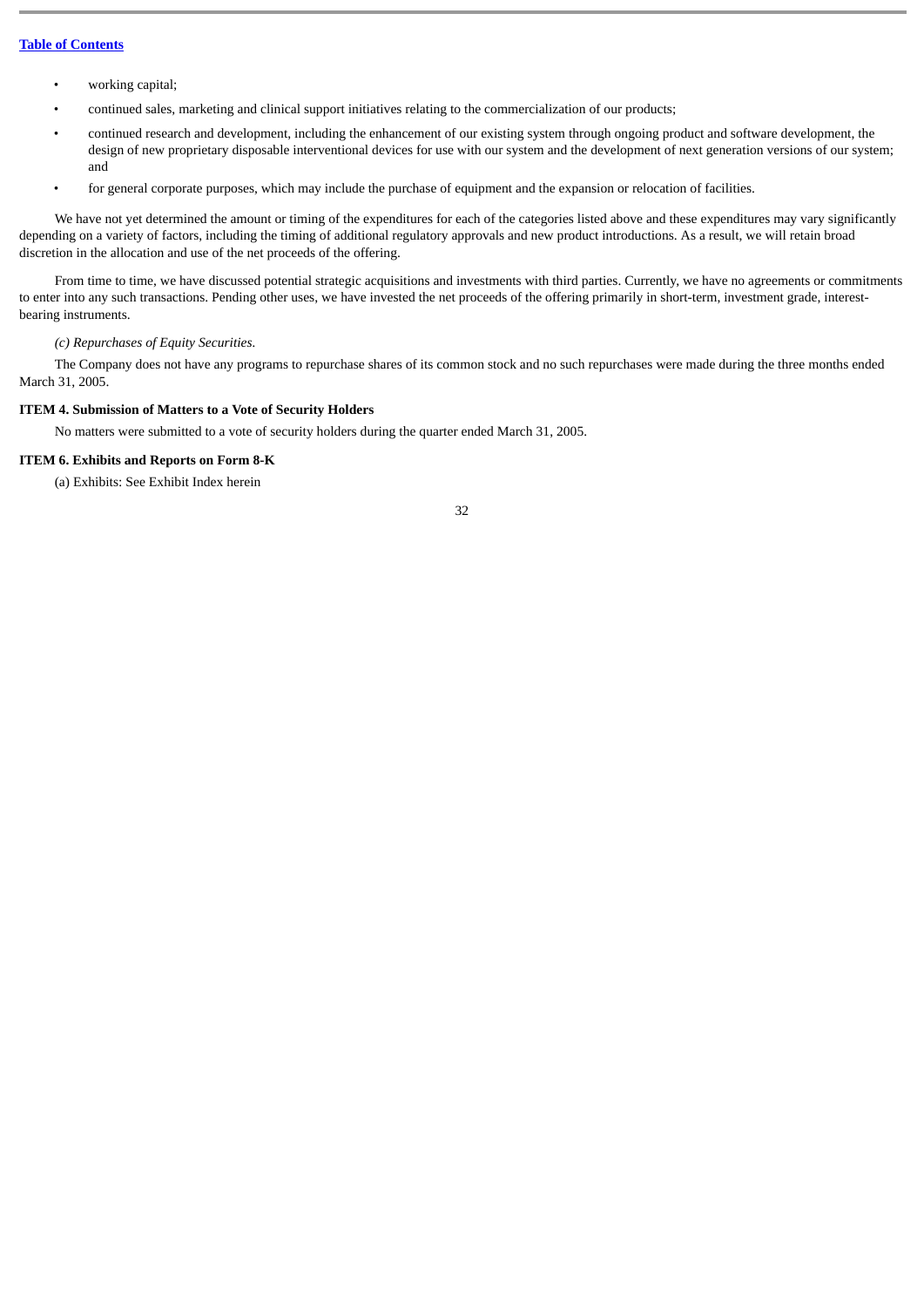## **STEREOTAXIS, INC. SIGNATURES**

<span id="page-32-0"></span>Pursuant to the requirements of the Securities Exchange Act of 1934, the Registrant has duly caused this report to be signed on its behalf by the undersigned thereunto duly authorized.

STEREOTAXIS, INC. (Registrant)

Date: May 12, 2005 By: /s/ Bevil J. Hogg

Bevil J. Hogg, President and Chief Executive Officer

Date: May 12, 2005 By: /s/ James M. Stolze

James M. Stolze, Vice President and Chief Financial Officer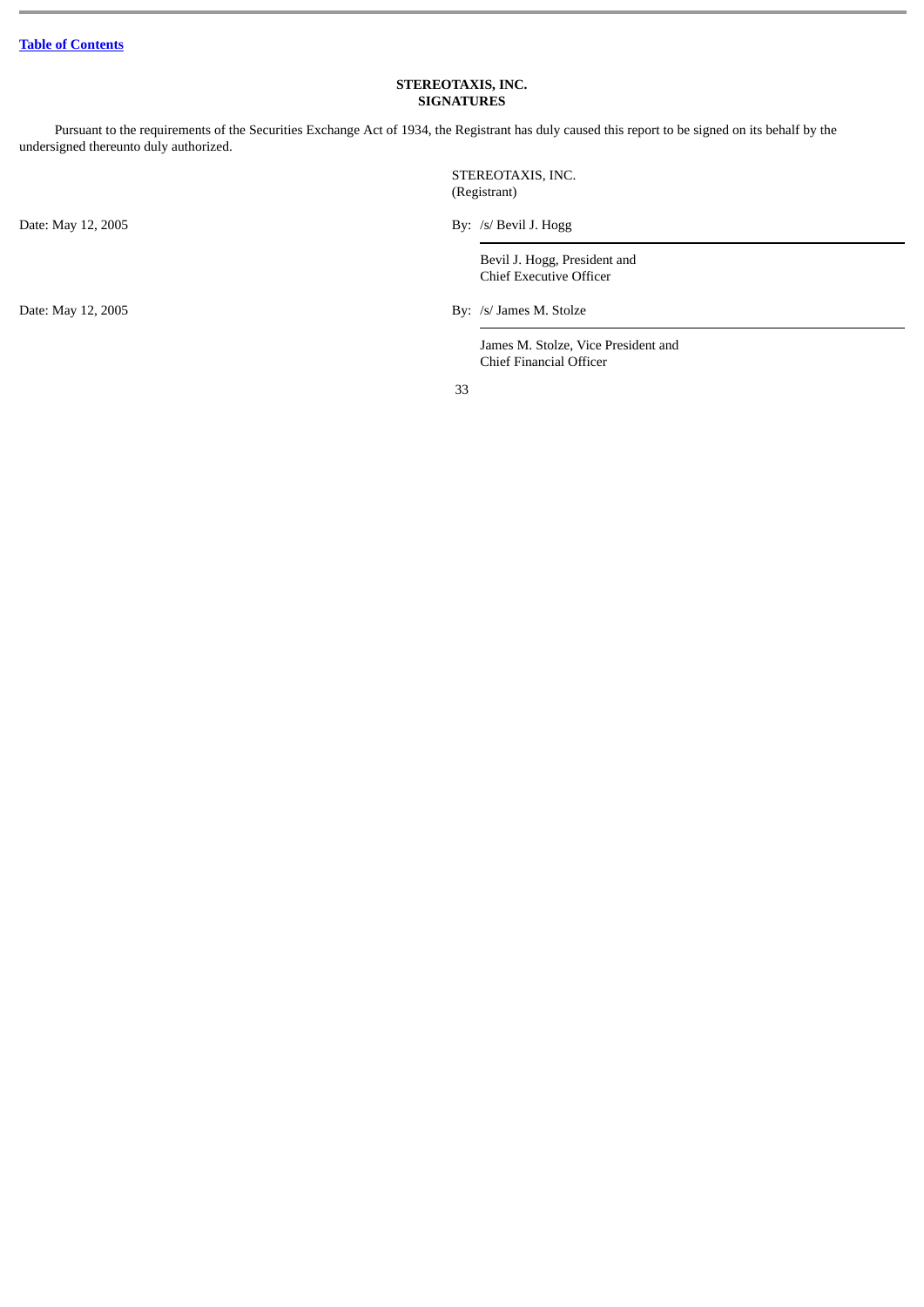## **EXHIBIT INDEX**

<span id="page-33-0"></span>

| <b>Number</b> | <b>Description</b>                                                                                                                       |
|---------------|------------------------------------------------------------------------------------------------------------------------------------------|
| 3.1(1)        | Restated Certificate of Incorporation of the Company                                                                                     |
| 3.2(1)        | Restated Bylaws of the Company                                                                                                           |
| 31.1          | Rule 13a-14(a)/15d-14(a) Certification (pursuant to Section 302 of the Sarbanes-Oxley Act of 2002, executed by Chief Executive Officer). |
| 31.2          | Rule 13a-14(a)/15d-14(a) Certification (pursuant to Section 302 of the Sarbanes-Oxley Act of 2002, executed by Chief Financial Officer). |
| 32.1          | Section 1350 Certification (pursuant to Section 906 of the Sarbanes-Oxley Act of 2002, executed by Chief Executive Officer).             |
| 32.2          | Section 1350 Certification (pursuant to Section 906 of the Sarbanes-Oxley Act of 2002, executed by Chief Financial Officer)              |
|               |                                                                                                                                          |

(1) This exhibit was previously filed as an exhibit to the Registrant's Quarterly Report on Form 10-Q filed November 12, 2004 (File No. 000-50884), and is incorporated herein by reference.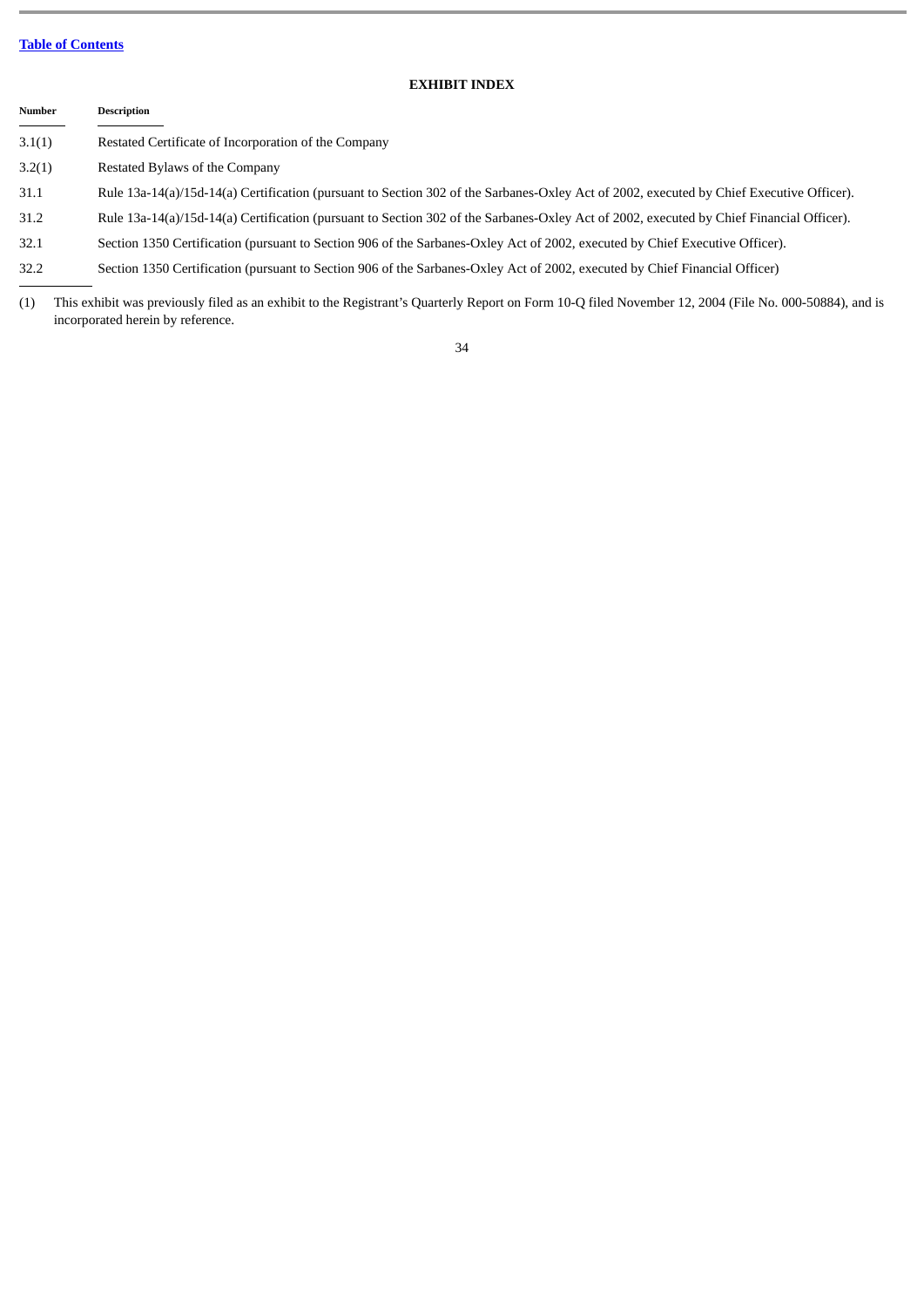## Certification of Principal Executive Officer

## I, Bevil J. Hogg, certify that:

- 1. I have reviewed this quarterly report on Form 10-Q of Stereotaxis, Inc.;
- 2. Based on my knowledge, this report does not contain any untrue statement of a material fact or omit to state a material fact necessary to make the statements made, in light of the circumstances under which such statements were made, not misleading with respect to the period covered by this report;
- 3. Based on my knowledge, the financial statements, and other financial information included in this report, fairly present in all material respects the financial condition, results of operations and cash flows of the registrant as of, and for, the periods presented in this report;
- 4. The registrant's other certifying officers and I are responsible for establishing and maintaining disclosure controls and procedures (as defined in Exchange Act Rules 13a-15(e) and 15d-15(e)) for the registrant and have:

(a) Designed such disclosure controls and procedures, or caused such disclosure controls and procedures to be designed under our supervision, to ensure that material information relating to the registrant, including its consolidated subsidiaries, is made known to us by others within those entities, particularly during the period in which this report is being prepared;

(b) Reserved – not effective

(c) Evaluated the effectiveness of the registrant's disclosure controls and procedures and presented in this report our conclusions about the effectiveness of the disclosure controls and procedures, as of the end of the period covered by this report based on such evaluation; and

(d) Disclosed in this report any change in the registrant's internal control over financial reporting that occurred during the registrant's most recent fiscal quarter (the registrant's fourth fiscal quarter in the case of an annual report) that has materially affected, or is reasonably likely to materially affect, the registrant's internal control over financial reporting.

5. The registrant's other certifying officers and I have disclosed, based on our most recent evaluation of internal control over financial reporting, to the registrant's auditors and the audit committee of the registrant's board of directors (or persons performing the equivalent functions):

(a) All significant deficiencies and material weaknesses in the design or operation of internal control over financial reporting which are reasonably likely to adversely affect the registrant's ability to record, process, summarize and report financial information; and

(b) Any fraud, whether or not material, that involves management or other employees who have a significant role in the registrant's internal control over financial reporting.

Date: May 12, 2005

## /s/ BEVIL J. HOGG

 Bevil J. Hogg President and Chief Executive Officer Stereotaxis, Inc. (Principal Executive Officer)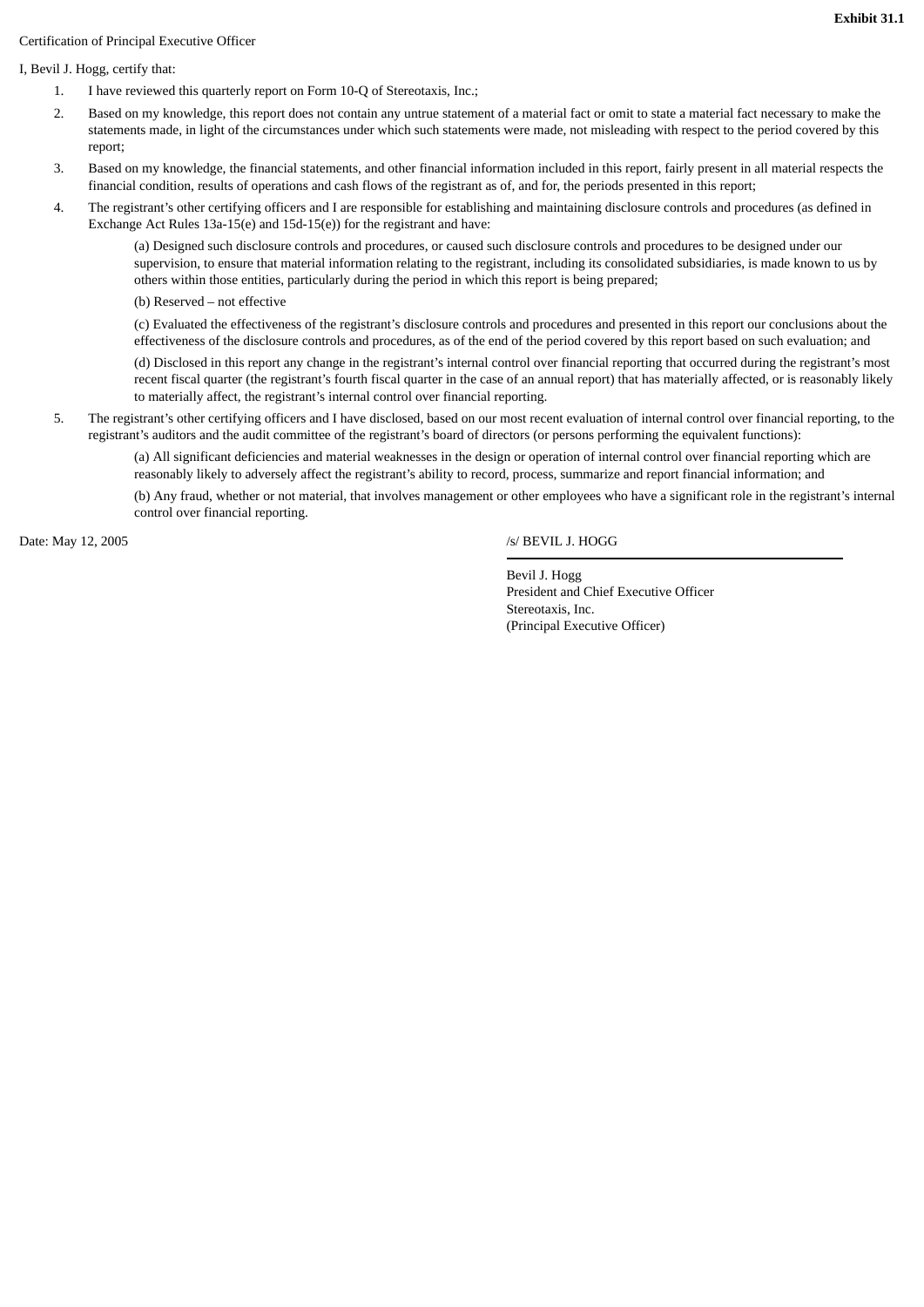## **Exhibit 31.2**

## Certification of Principal Financial Officer

## I, James M. Stolze, certify that:

- 1. I have reviewed this quarterly report on Form 10-Q of Stereotaxis, Inc.;
- 2. Based on my knowledge, this report does not contain any untrue statement of a material fact or omit to state a material fact necessary to make the statements made, in light of the circumstances under which such statements were made, not misleading with respect to the period covered by this report;
- 3. Based on my knowledge, the financial statements, and other financial information included in this report, fairly present in all material respects the financial condition, results of operations and cash flows of the registrant as of, and for, the periods presented in this report;
- 4. The registrant's other certifying officers and I are responsible for establishing and maintaining disclosure controls and procedures (as defined in Exchange Act Rules 13a-15(e) and 15d-15(e)) for the registrant and have:

(a) Designed such disclosure controls and procedures, or caused such disclosure controls and procedures to be designed under our supervision, to ensure that material information relating to the registrant, including its consolidated subsidiaries, is made known to us by others within those entities, particularly during the period in which this report is being prepared;

(b) Reserved – not effective

(c) Evaluated the effectiveness of the registrant's disclosure controls and procedures and presented in this report our conclusions about the effectiveness of the disclosure controls and procedures, as of the end of the period covered by this report based on such evaluation; and

(d) Disclosed in this report any change in the registrant's internal control over financial reporting that occurred during the registrant's most recent fiscal quarter (the registrant's fourth fiscal quarter in the case of an annual report) that has materially affected, or is reasonably likely to materially affect, the registrant's internal control over financial reporting.

5. The registrant's other certifying officers and I have disclosed, based on our most recent evaluation of internal control over financial reporting, to the registrant's auditors and the audit committee of the registrant's board of directors (or persons performing the equivalent functions):

(a) All significant deficiencies and material weaknesses in the design or operation of internal control over financial reporting which are reasonably likely to adversely affect the registrant's ability to record, process, summarize and report financial information; and

(b) Any fraud, whether or not material, that involves management or other employees who have a significant role in the registrant's internal control over financial reporting.

Date: May 12, 2005

## /s/ JAMES M. STOLZE

 James M. Stolze Vice President and Chief Financial Officer Stereotaxis, Inc. (Principal Financial Officer)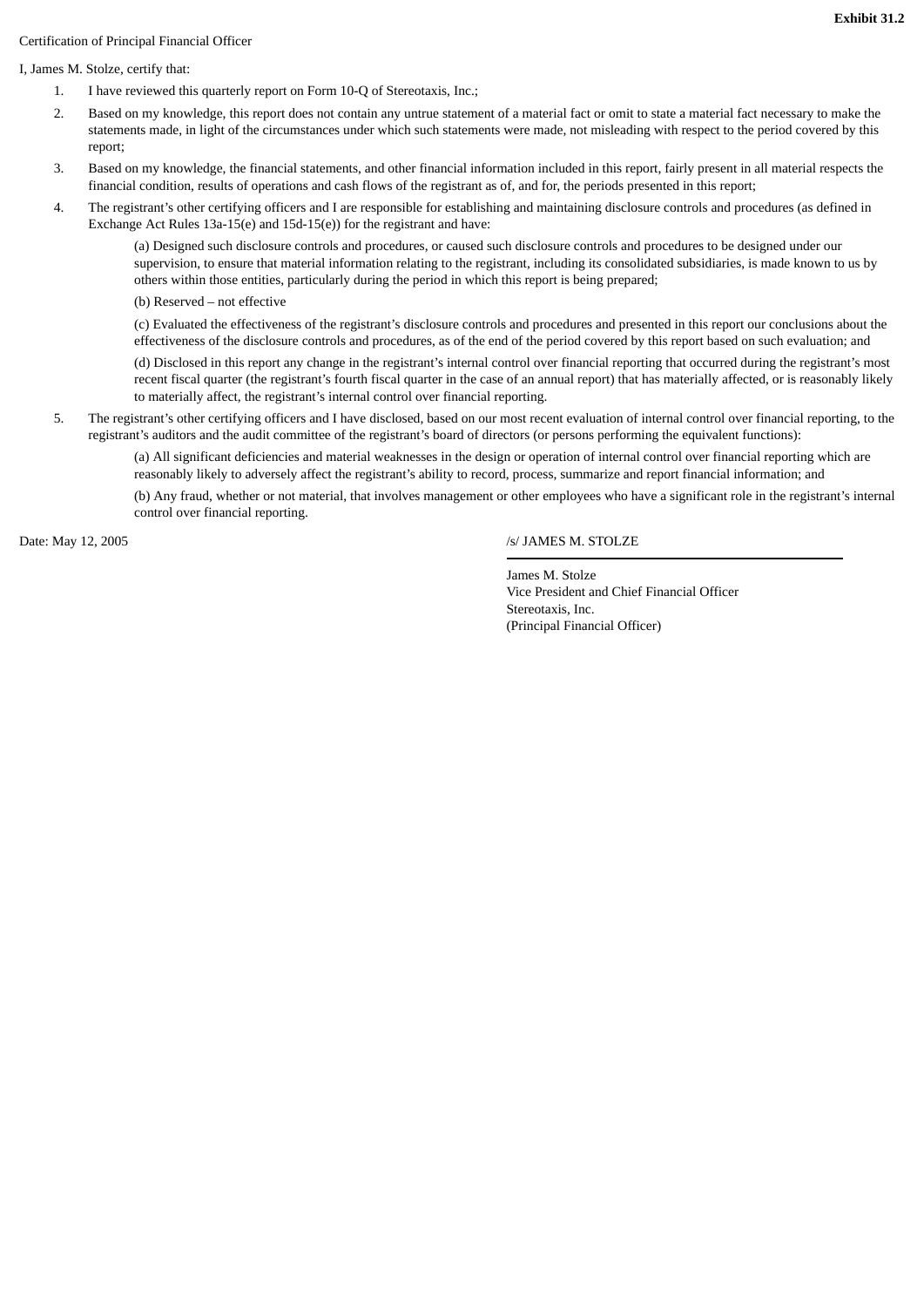## **CERTIFICATION PURSUANT TO 18 U.S.C. SECTION 1350, AS ADOPTED PURSUANT TO SECTION 906 OF THE SARBANES-OXLEY ACT OF 2002**

In connection with the annual report of Stereotaxis, Inc. (the "Company") on Form 10-Q for the period ended March 31, 2005 as filed with the Securities and Exchange Commission on the date hereof (the "Report"), I, Bevil J. Hogg, President and Chief Executive Officer of the Company, certify, pursuant to Rule 13a-14(b) and Section 1350 of Chapter 63 of Title 18 of the United States Code, as adopted pursuant to Section 906 of the Sarbanes-Oxley Act of 2002, that:

(1) The Report fully complies with the requirements of Section 13(a) or 15(d) of the Securities Exchange Act of 1934; and

(2) The information contained in the Report fairly presents, in all material respects, the financial condition and results of operations of the Company.

Date: May 12, 2005

/s/ BEVIL J. HOGG

 Bevil J. Hogg President and Chief Executive Officer Stereotaxis, Inc.